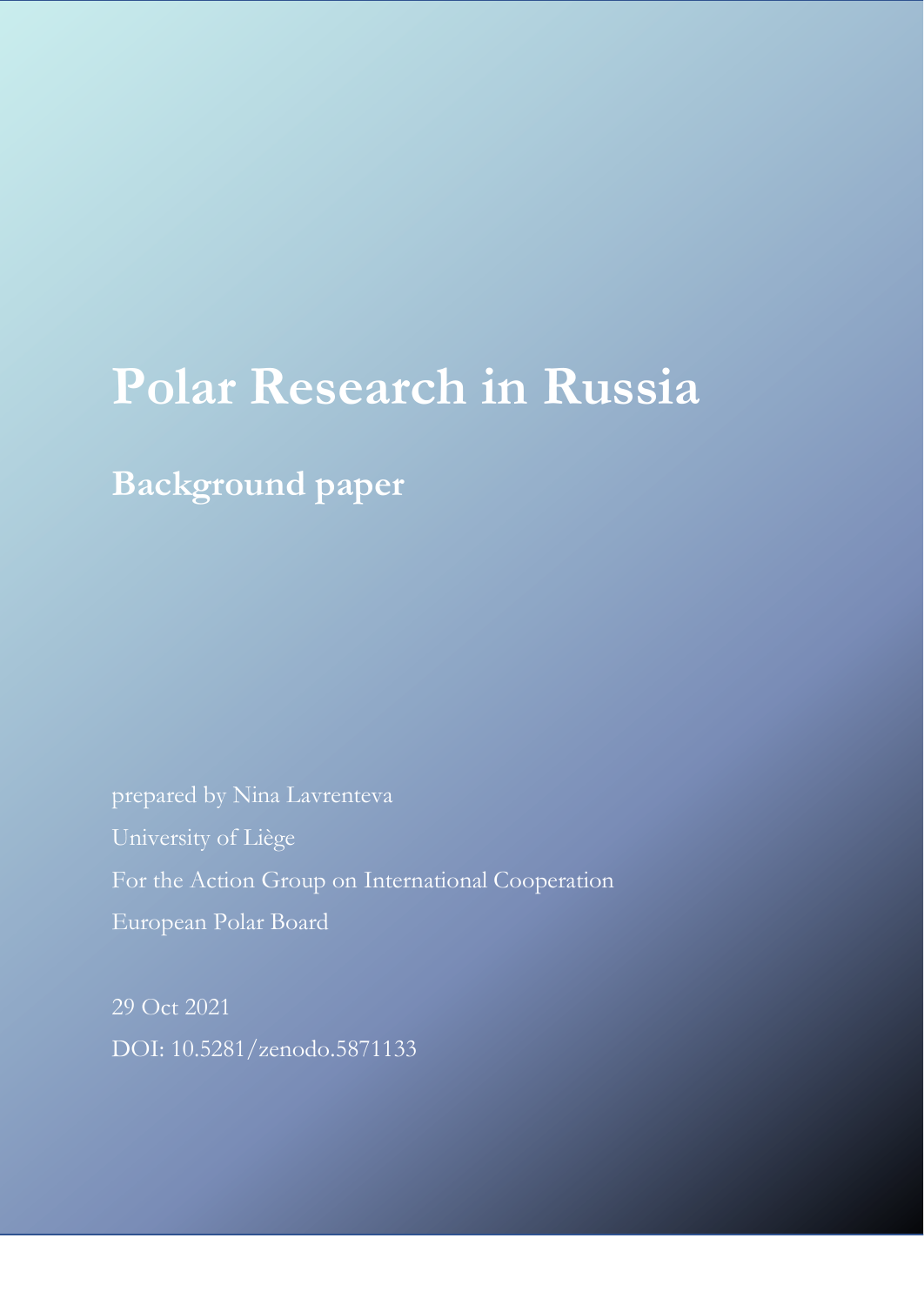## **Preface**

Research development in the Arctic and Antarctic play an important role in Russian policymaking. Although, due to its size and bureaucratic complexity, there are unique challenges in regulating and funding polar research in Russia, with its scientific networks and facilities widely covering various domains related to the Arctic and Antarctic. Remoteness of the polar regions, necessity for continuous improvement of the polar research stations and other research facilities, as well as climate change and other challenges trigger the interest in a greater scientific cooperation both within Russia and internationally.

This document was prepared for the European Polar Board's Action Group on International Cooperation as a background paper with the aim to map Russian polar research actors and infrastructure and to help EPB and its Members, as well as general public, navigate the country's Arctic and Antarctic scientific landscape. It provides an overview of Russian policies and legal framework in the area of the Arctic and Antarctic research, its stakeholders and infrastructure, international cooperation in the polar regions, as well as funding.

The important part of this background report is its glossary. It is dedicated to recording major actors in Russian policymaking in the polar regions, academic institutions, and their fleet. The glossary is not exhaustive, but it provides a good outline of the actors involved and may be consulted separately from the main document. Notably, it includes the links and basic information on all the mentioned actors.

All the information used in this paper was found in the publicly available sources. Some chapters include information on representatives of governmental bodies or research institutions. This information reflects the situation as of October 2021 and requires regular updates.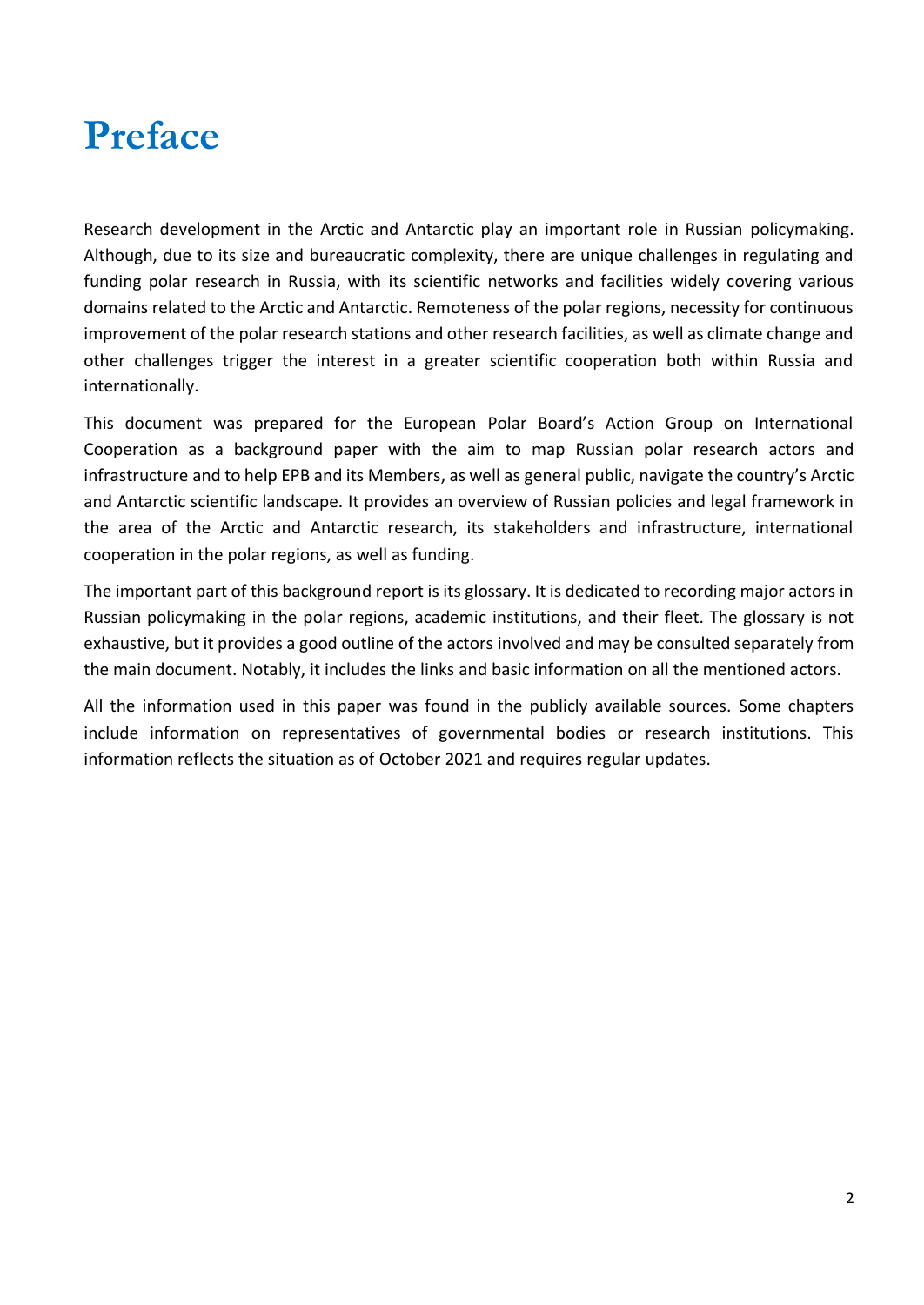## **Contents**

| Arctic and Antarctic framework documents and legal basis for the polar research in Russia 7 |   |
|---------------------------------------------------------------------------------------------|---|
|                                                                                             |   |
|                                                                                             |   |
|                                                                                             |   |
|                                                                                             |   |
|                                                                                             |   |
|                                                                                             |   |
|                                                                                             |   |
|                                                                                             |   |
|                                                                                             |   |
|                                                                                             |   |
|                                                                                             |   |
|                                                                                             |   |
|                                                                                             |   |
|                                                                                             |   |
|                                                                                             |   |
|                                                                                             |   |
|                                                                                             |   |
|                                                                                             |   |
|                                                                                             |   |
|                                                                                             |   |
|                                                                                             |   |
|                                                                                             |   |
|                                                                                             |   |
|                                                                                             |   |
|                                                                                             |   |
|                                                                                             |   |
|                                                                                             |   |
|                                                                                             | 3 |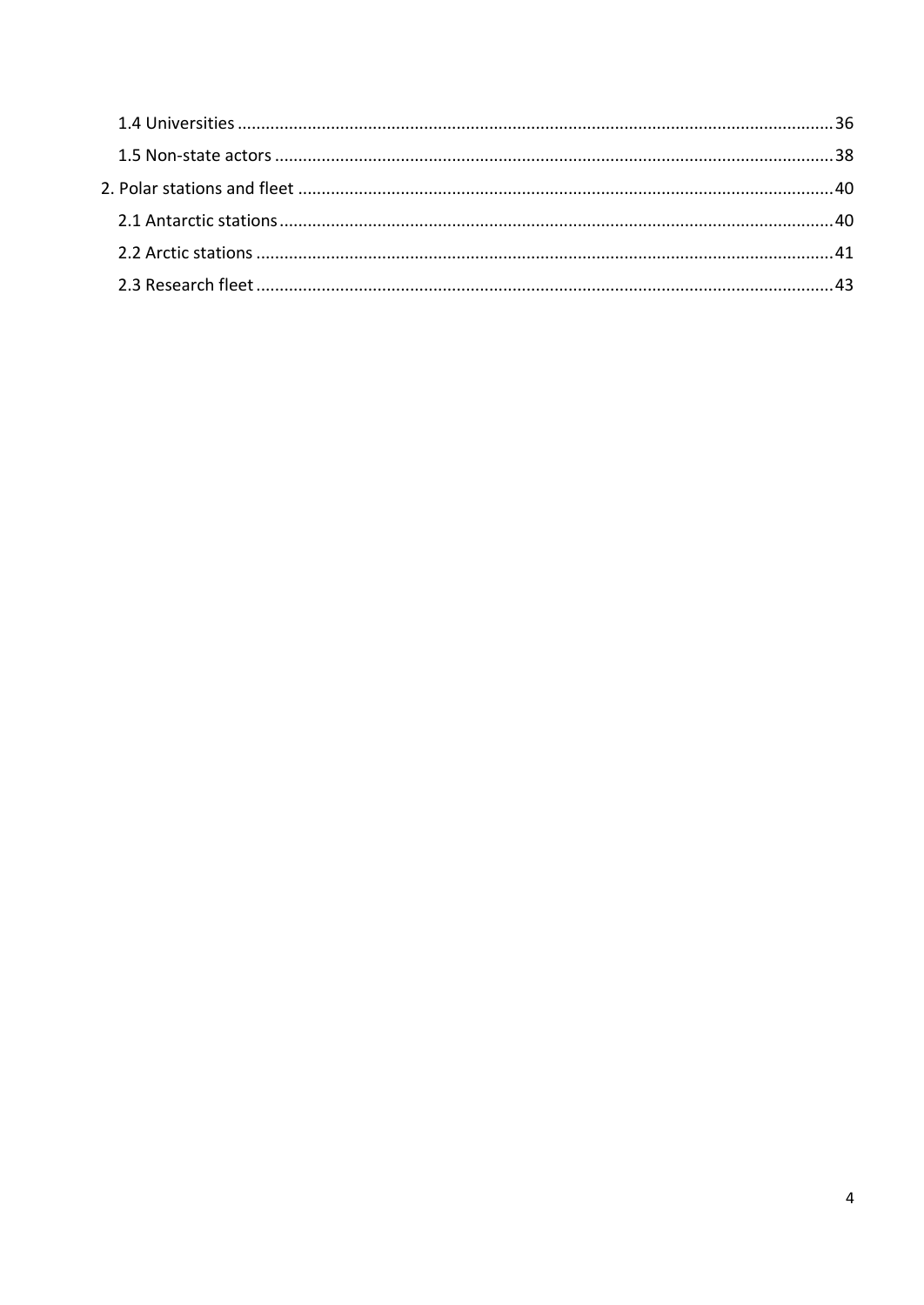## <span id="page-4-0"></span>**Introduction**

This background paper provides an overview of Russian policies and legal framework in the area of the Arctic and Antarctic research, its stakeholders and infrastructure, international cooperation in the polar regions, as well as funding.

The document consists of four main parts. From the creation of the State commission on Arctic and Antarctic Affairs in 1991 as a first major attempt to regulate state policies in the Arctic and Antarctic in the modern history of Russia, to the overview of the current framework documents and programmes regulating research and development in the polar regions, the first section gives an outline of the policy documents and legal basis for the polar research in Russia. It also provides a summary of the Russian participation in the international cooperation institutions involved in the Arctic and Antarctic.

Second part maps the most important stakeholders involved in Russian polar research. Firstly, it outlines the federal and regional authorities, as well as specialised agencies and ministries, responsible for governance, coordination, and implementation of the polar research activities. Further, it browses through the key academic institutions from Russian Academy of Science to the regional universities providing research in the areas related to the Arctic and Antarctic, followed by a brief review of the non-state stakeholders such as private companies and NGOs working with polar researchers. Importantly, the section provides an overview of the polar research infrastructure like research stations and field bases, expeditionary structures, and research fleet.

Finally, the document recaps major instruments funding polar research activities. They include federal budget: federal target programmes and major state funds, as well as smaller-scale grants and regional funds. The Glossary, mapping the abovementioned stakeholders together with links and additional information can be found in the Appendix.

#### **EPB Members engagement with Russian polar research stakeholders**

With the aim to assess the scope of existing relationships and the need in further development of the links with Russian polar research stakeholders, the EPB members were asked to share information on the agreements their institutions have signed and projects they conduct with Russian partners, and to give examples of some of the high-impact activities.

*State Scientific Center of the Russian Federation the Arctic and Antarctic Research Institute - AARI* remains one of the closest partners to the EPB members engaging with Russia. Together with the National Centre for Scientific Research (CNRS), France, AARI supports the International Research Laboratory ICE ARCHIVE on Climate and Environment. TUBITAK-MRC Polar Research Institute, Turkey, is planning to sign a MoU with Arctic and Antarctic Research Institute (AARI) for future logistic and scientific collaboration in the polar regions.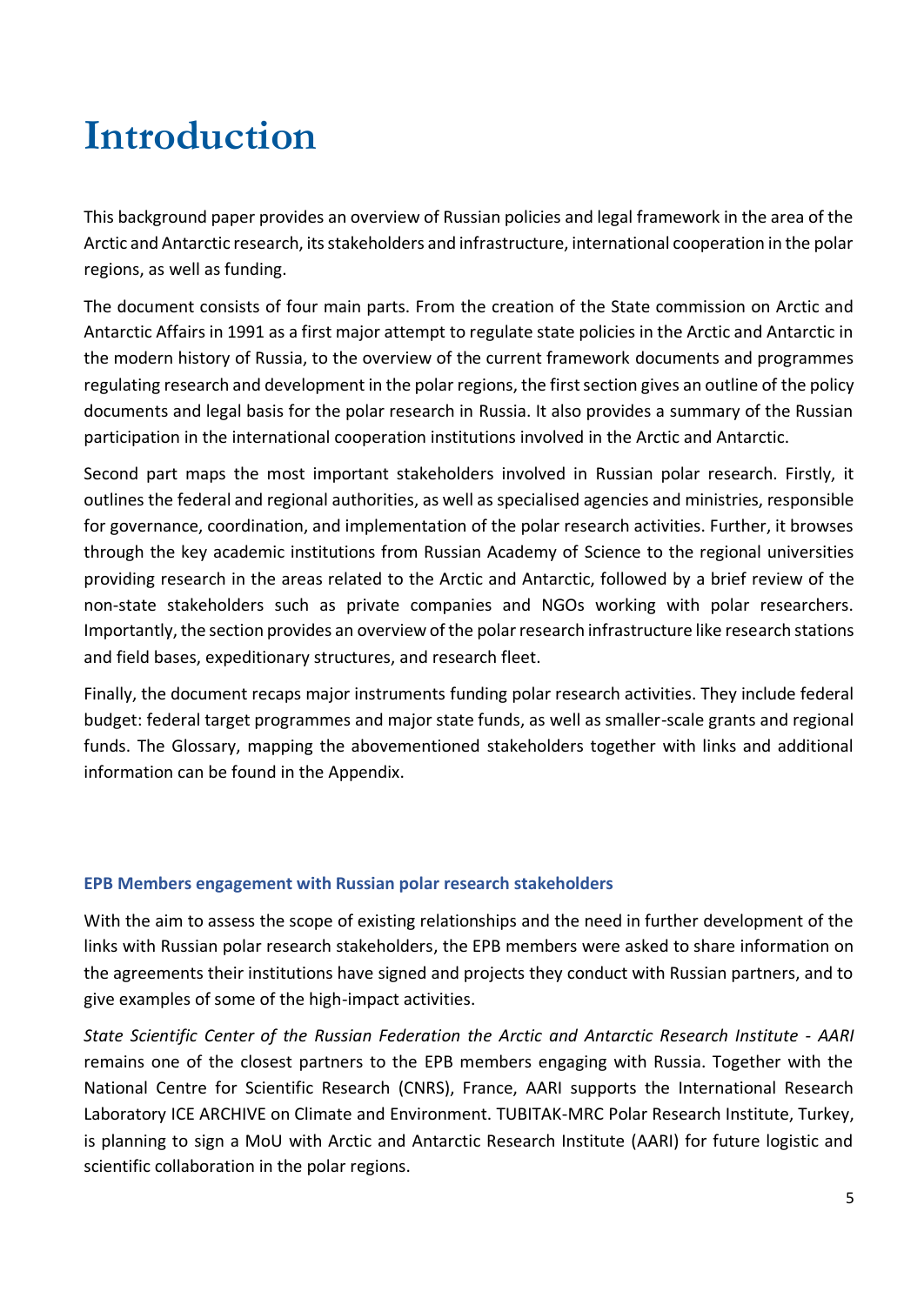*Russian Academy of Science (RAN or RAS)* and its regional brunches cooperate actively with European partners. CNRS' partners have established a broadly developed cooperation with RAS and have signed framework agreements with Academy's various institutions and universities. Project TOMCAR-PERMAFROST (2012-2016), as well as Yakutsk Exchange agreement between CNRS and RAS «Local knowledge and contemporary reinterpretations in Siberia: Russian and French anthropologists share their points of view» (2014-2015) were noted as most high impact CNRS's collaborations with Russia.

*Northern universities* remain close partners to several EPB members. Saint-Petersburg State University researchers have been actively engaging with many European research institutes. Arctic Research Centre at Umeå University (ARCUM), Bulgarian Antarctic Institute (BAI), and CNRS cooperate with the University in various polar research related areas. Particularly, BAI supported the collaboration of the Forest Research Institute of the Bulgarian Academy of Science and Saint-Petersburg State University within the framework of the National Program for Polar Research.

Both ARCUM and Thule Institute collaborate with the Northern (Arctic) Federal University (NArFU). Particularly, UOulu and NArFU are involved in such projects as "Understanding ageing, gender, and ethnicity: Experiences from European Arctic (AGE-Arctic)", and "Indigenous and non-indigenous residents of the Nordic-Russian region: Best practices for equity in healthy ageing (NORRUS-AGE)".

*Regional cooperation funds and initiatives* (such as Barents Euro-Arctic Cooperation programmes, Kolarctic cross-border cooperation funding and Nordic-Russia program) remain crucial for scientific cooperation between the northern research institutes. Among many projects conducted with Russia, one of the most high-impact activities for UOulu was Arctic Preparedness Platform for oil spill and other environmental accidents (APP4SEA).

Notably, Thule institute engages with various UArctic Russian members involved in the Arctic research and education, including smaller ones, that do not have nationally recognised facilities. Collaboration efforts include joint research and education activities and mobility, as well as cooperation with Russian authorities' representatives on development of new partnerships with Russian universities.

NERC Arctic Office collaborates with *APECS Russia*, UK Polar Network and the UK Science and Innovation Network to promote UK-Russia scientific cooperation. Particularly, they organise workshops and seminars, support common projects and provide financial and organisational support to the UK-Russia Arctic Bursaries Programme aimed to support new active engagements with Russiabased researchers in the Russian Arctic and High North.

## <span id="page-5-0"></span>**Russian polar research: legal basis and policies**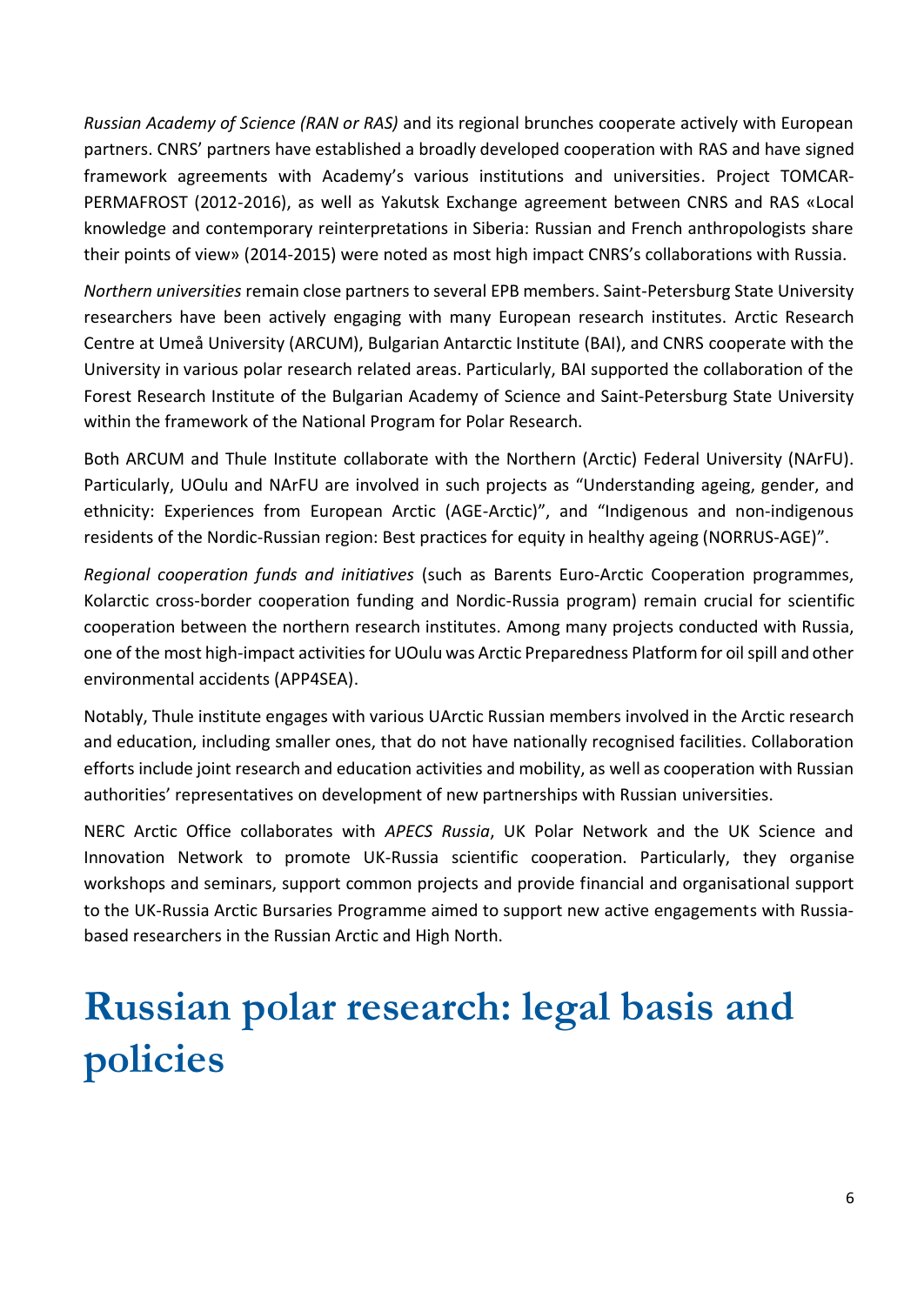## <span id="page-6-0"></span>*Arctic and Antarctic framework documents and legal basis for the polar research in Russia*

The first major attempt to regulate the state policies in the Arctic and Antarctic in the modern history of Russia was the creation of the State commission on Arctic and Antarctic Affairs of RSFSR  $^1$  (the successor of the Soviet commission), which became State commission of the Russian Federation on Arctic and Antarctic Affairs<sup>2</sup> three months later, in March 1992.

Later same year it was replaced by the *Inter-ministerial commission for the Arctic and Antarctic<sup>3</sup>* . This commission was charged with implementation and coordination of the scientific, socioeconomic, and environmental protection activities in the Arctic (including Svalbard) and Antarctic, international cooperation on the polar issues, and promotion of the technical and scientific cooperation with the sub-Arctic states.

In 1992 the Government has also created the State committee for socioeconomic development of the North and its *Scientific coordination centre for the problems of the North, Arctic, and livelihood of the indigenous peoples*. The Centre was supposed to function as research institution and a coordinating organism for other research facilities implicated in the Arctic research. In 1999 the Centre was transferred to the jurisdiction of the *State committee on northern affairs of the Russian Federation<sup>4</sup>* .

The *Council on the Problems of the Far North and the Arctic* under the Government of the Russian Federation was created in 2002 as a permanent advisory council on public policy issues in the region. Together with the Inter-ministerial commission for the Arctic and Antarctic it was liquidated in 2004.

Since the beginning of the 1990s the Government issued a number of documents aiming to regulate the state support for the socioeconomic development of the Arctic in attempt to create a legal framework for the Arctic, but there were no documents dedicated specifically to the support for the scientific development in the polar regions. However, one of the documents, the **1992 Concept of the** 

<sup>1</sup> Government of the Russian Federation Decision "On the State Commission of the RSFSR for Arctic and Antarctic" from December 26, 1991 N 75, Moscow/ Правительство Российской Федерациию Постановление "О Государственной комиссии РСФСР по делам Арктики и Антарктики" от 26 декабря 1991 г. N 75, г. Москва

<sup>&</sup>lt;sup>2</sup> Decision "On Approval of the Regulation on the State Commission of the Russian Federation for Arctic and Antarctic Affairs and the personnel of the State Commission of the Russian Federation for Arctic and Antarctic Affairs" dated March 28, 1992 N 197, Moscow/ Постановление "Об утверждении положения о Государственной комиссии Российской Федерации по делам Арктики и Антарктики и персонального состава Государственной комиссии Российской Федерации по делам Арктики и Антарктики" от 28 марта 1992 г. N 197, г. Москва

<sup>&</sup>lt;sup>3</sup> Decision of the Council of Ministers of the Government of the Russian Federation "On Approval of the Regulations on the Interdepartmental Commission for Arctic and Antarctic Affairs and the Personal Composition of the Commission" dated February 22, 1993 N 158b Moscow/ Постановление СМ - Правительства РФ "Об утверждении Положения о Межведомственной комиссии до делам Арктики и Антарктики и персонального состава Комиссии" от 22 февраля 1993 г. N 158б г. Москва

<sup>4</sup> Decision of the Government of the Russian Federation Issues of the State Committee of the Russian Federation for the North of August 3, 1999 N 889/ Постановление Правительства РФ Вопросы Государственного комитета Российской Федерации по делам Севера от 3 августа 1999 года N 889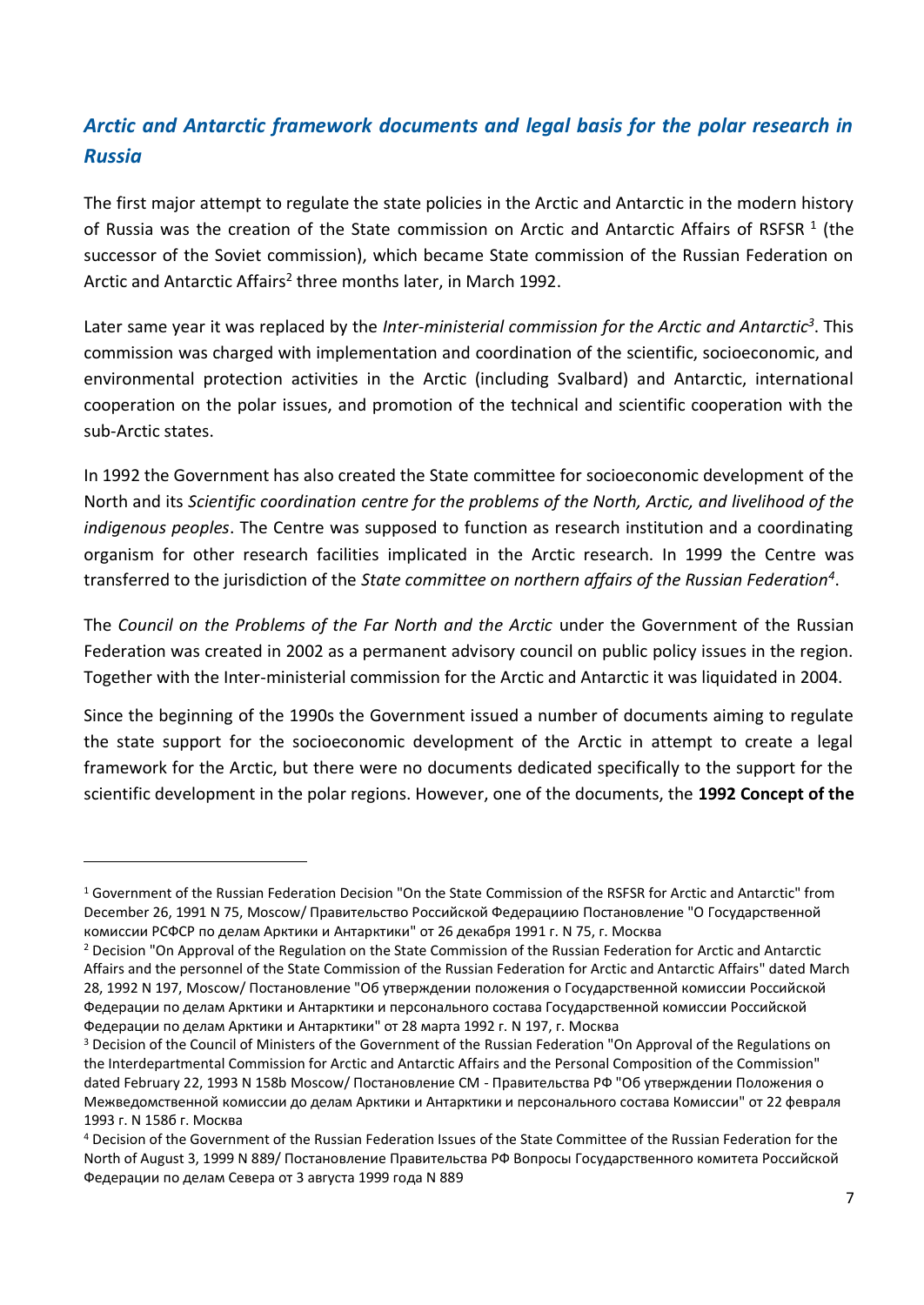**socioeconomic development of the Northern regions<sup>5</sup>** recognised the low efficiency of the state scientific programmes in the North and stipulated the need to set up a special "Northern" fund and organisational facilities for implementation of the targeted programmes for scientific and technical development of the region in order to integrate the universities, academic and sectoral scientific efforts.

## <span id="page-7-0"></span>*Arctic documents*

In 2001 the government approved the draft of the first major programmatic document **"Foundations of the State Policy of the Russian Federation in the Arctic for the period till 2020 and for a further perspective"<sup>6</sup>** which was aimed to determine main objectives, primary goals, strategic priorities, and mechanisms of realisation of the state policy in the Arctic and included the legal, international, socioeconomic, scientific, and military dimension. It was signed by the President Medvedev only in 2008.

Specifically, the Foundations indicate that it is necessary "to provide realisation of the government's programme of development of the scientific research fleet of the Russian Federation… including introduction of technical means and instrument base adapted for carrying out polar scientific investigations" in order to develop and maintain the scientific activities in the domains of climate change, deep-water activity and hydronautics, and humanities.

The **Strategy for the Development of the Arctic Zone of the Russian Federation and Ensuring National**  Security for the period up to 2020<sup>7</sup>, approved in 2013 defines the main risks and challenges, mechanisms and means of achieving strategic goals for sustainable development of the Arctic. It underlines that "in the field of science and technology, there is a shortage of technological means and capabilities for the study, development and use of the Arctic spaces and resources" and defines the development of science and technology as one of the priority areas. Specifically, to solve this problem, the strategy proposes to consolidate the resources of the state, business and academic actors; implement polar scientific research activities adapted to the climatic conditions of the Arctic; further develop the research fleet and expeditionary activities.

In terms of supporting *international scientific cooperation* the strategy envisages to intensify international cooperation on Arctic issues, ensure Russian presence in Svalbard, carry out a regular exchange of information on the state of the environmental observation data in the Arctic, and organise

<sup>5</sup> Order of the Government of the Russian Federation "On the Concept of the Socio-Economic Development of Northern Regions" dated January 18, 1992, No. 107-r/ Распоряжение Правительства РФ «О Концепции социальноэкономического развития районов Севера» от 18 января 1992 года, № 107-р;

<sup>6</sup> Foundations of the state policy of the Russian Federation in the Arctic until 2020 and beyond, September 18, 2008 Pr-1969/ Основы государственной политики Российской Федерации в Арктике до 2020 и на дальнейшую перспективу 18 сентября 2008 года Пр-1969

<sup>&</sup>lt;sup>7</sup> Strategy for the development of the Arctic zone of the Russian Federation and ensuring national security for the period until 2020 / Стратегия развития Арктической зоны РФ и обеспечения национальной безопасности на период до 2020 года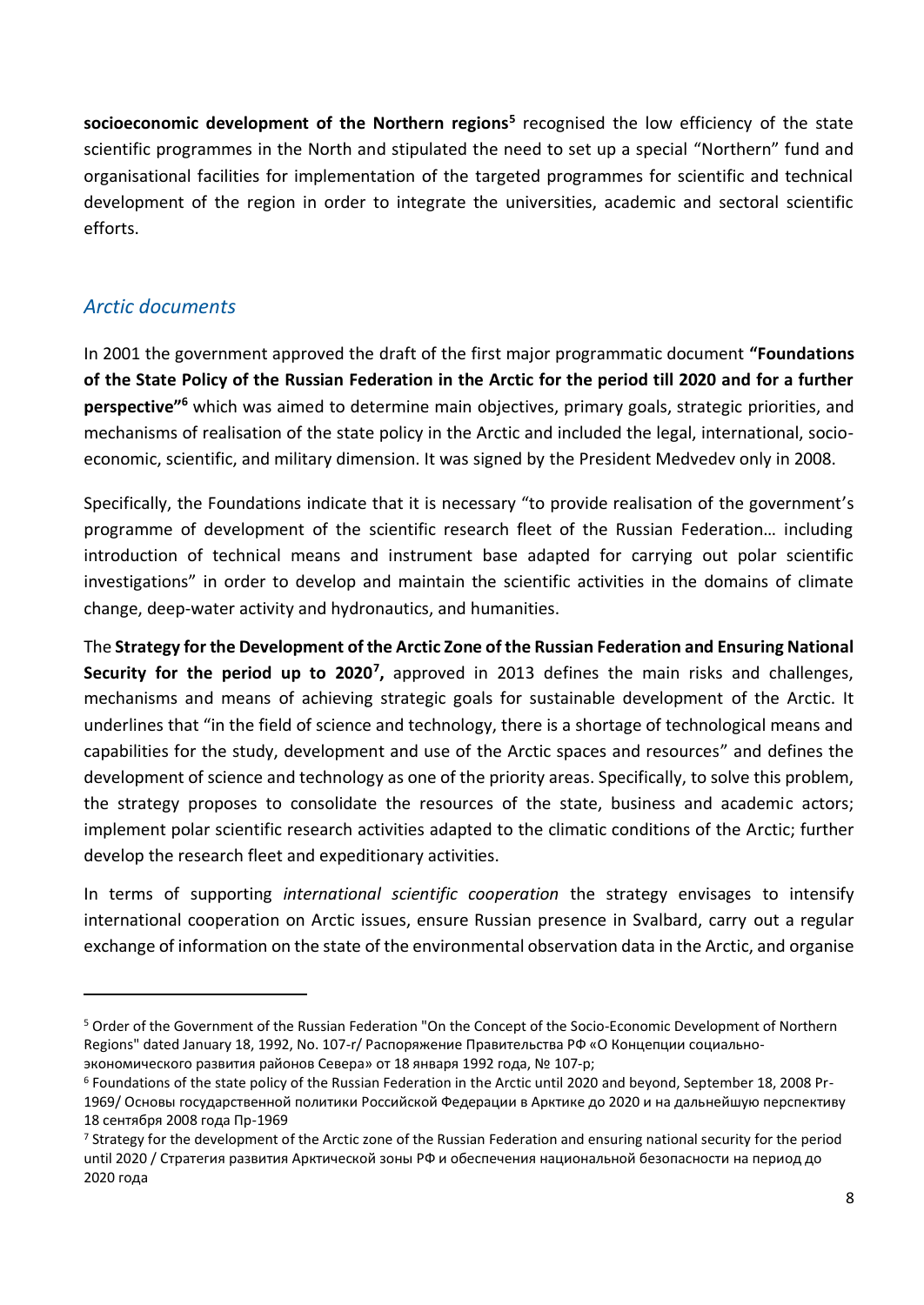international research expeditions in the region. The strategy also aimed at development of a unified national system for monitoring the state and pollution of the environment in the Arctic (to be synchronised with similar international systems by 2015); and underlined that the main indicators of the socio-economic development of the Arctic would include the number of expeditions of marine scientific research.

**The state programme "Socioeconomic development of the Arctic zone of the Russian Federation" approved in 2013 and edited in 2017<sup>8</sup>** provides the list of sub-programmes and participants and determines main tasks, indicators, and targets for the development of the region to achieve by 2025.

In terms of scientific development, it includes provisions on modernisation of 4 research vessels; highlights the necessity to create more research centres within the Murmansk State Arctic University and implement joint projects with the Kola Scientific Centre of the Russian Academy of Sciences; develop budget for creation of a network of interdisciplinary scientific and educational field stations in Murmansk region; notes the importance of the Northern (Arctic) Federal University (NArFU) as research base for the development of the Arkhangelsk region.

The latest **"Foundations of the State Policy if the Russian Federation in the Arctic for the period till 2035"<sup>9</sup>** was signed in March **2020** lays down the objectives of the development of science and technology in the Arctic which include: building up fundamental and applied research activities and carrying out comprehensive expeditionary research in the Arctic, development of the research fleet, improvement of the monitoring and communication systems for carrying out measurements received from satellites, sea and ice platforms, research vessels, observatories.

The document also notes that one of the key performance indicators of the implementation of the State policy of the Russian Federation in the Arctic will be the share of internal funding for research and development.

The new **Strategy for the Development of the Arctic Zone of the Russian Federation up to 2035** was approved in October 2020<sup>10</sup>. The document includes provisions on development of the infrastructure of seaports and shipping routes in the waters of the Northern Sea Route, the Barents, White and

<sup>8</sup> Decision "On the new edition of the state programme "Social and economic development of the Arctic zone of the Russian Federation" August 31, 2017 No. 1064/ Постановление "О новой редакции государственной программы «Социально-экономическое развитие Арктической зоны Российской Федерации" 31 августа 2017 года №1064 <sup>9</sup> Decree of the President of the Russian Federation of March 5, 2020 N 164 "On the Foundations of State Policy of the Russian Federation in the Arctic for the Period up to 2035/ Указ Президента РФ от 5 марта 2020 г. N 164 "Об Основах государственной политики Российской Федерации в Арктике на период до 2035

<sup>&</sup>lt;sup>10</sup>Approval of the Strategy for the Development of the Arctic Zone of the Russian Federation up to 2035 <http://static.kremlin.ru/media/events/files/ru/J8FhckYOPAQQfxN6Xlt6ti6XzpTVAvQy.pdf>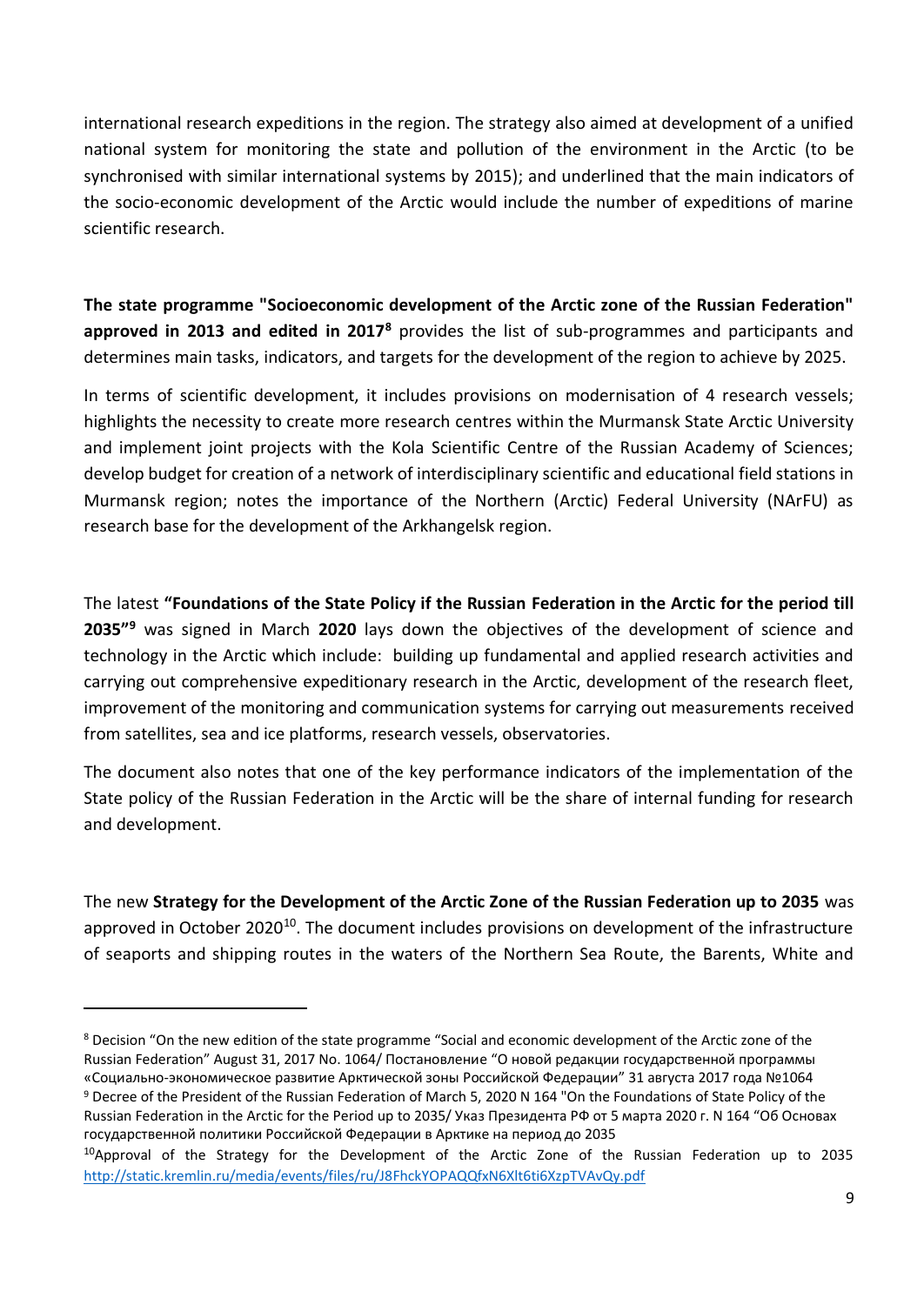Pechora Seas; construction of new universal nuclear icebreakers, rescue and tug-rescue vessels and research fleet.

In terms of support of the fundamental research the Strategy provides for conducting comprehensive expeditionary research in the Arctic Ocean (including bathymetric and gravimetric work, acoustic profiling), development of a comprehensive plan for international scientific research in the region; creation of scientific and educational centres in priority areas of fundamental and applied scientific research.

The Strategy was developed by the Ministry for the Development of the Russian Far East together with the Arctic regions and representatives of the scientific community (the meeting of the scientific council section was chaired by Deputy Secretary of the Security Council of Russia Sergei Vakhrukov and Deputy President of the Russian Academy of Sciences Vladimir Ivanov). In 2019 the Ministry together with Project Office for the Development of the Arctic (PORA) created an online platform to collect proposals of the provisions for the Strategy from experts and general public.

### <span id="page-9-0"></span>*Antarctic documents*

**The Strategy for the development of the Russian Federation activities in the Antarctic for the period until 2020 and for a further perspective<sup>11</sup>** approved in 1998 aims at preserving Antarctic as a zone of peace, stability, and cooperation and building up scientific potential in the region. The document defines major problems and challenges in scientific development of region such as: insufficient development of complex scientific research, leading to a serious backlog of work, primarily in the field of astrophysics, microbiology, biochemistry, and marine research, as well as material and moral deterioration of the expeditionary infrastructure that was mainly created in the 1970s-1980s. The Strategy also determines the priorities for the scientific development in the region such as development of the Antarctic Treaty system, development of integrated scientific research in the region, modernisation, and reorganisation of Russian expeditionary infrastructure.

From 1998 to 2013 Russian complex scientific research in Antarctic was carried out within the framework of the **Sub-programme "Antarctic Study and Research"** of the **Federal Target programme "World Ocean"<sup>12</sup>**, and implemented by experts from research institutions within the implicated federal bodies and the Russian Academy of Sciences. The sub-programme was supervised by the Federal service for hydrometeorology and environmental monitoring and developed by the Arctic and Antarctic Research Institute (AARI).

<sup>&</sup>lt;sup>11</sup> The Strategy for the development of the Russian Federation activities in the Antarctic for the period until 2020 and for a further perspectiv[e http://docs.cntd.ru/document/902243709](http://docs.cntd.ru/document/902243709)

<sup>&</sup>lt;sup>12</sup> approved by the Decree of the Government of the Russian Federation of August 10, 1998 N 919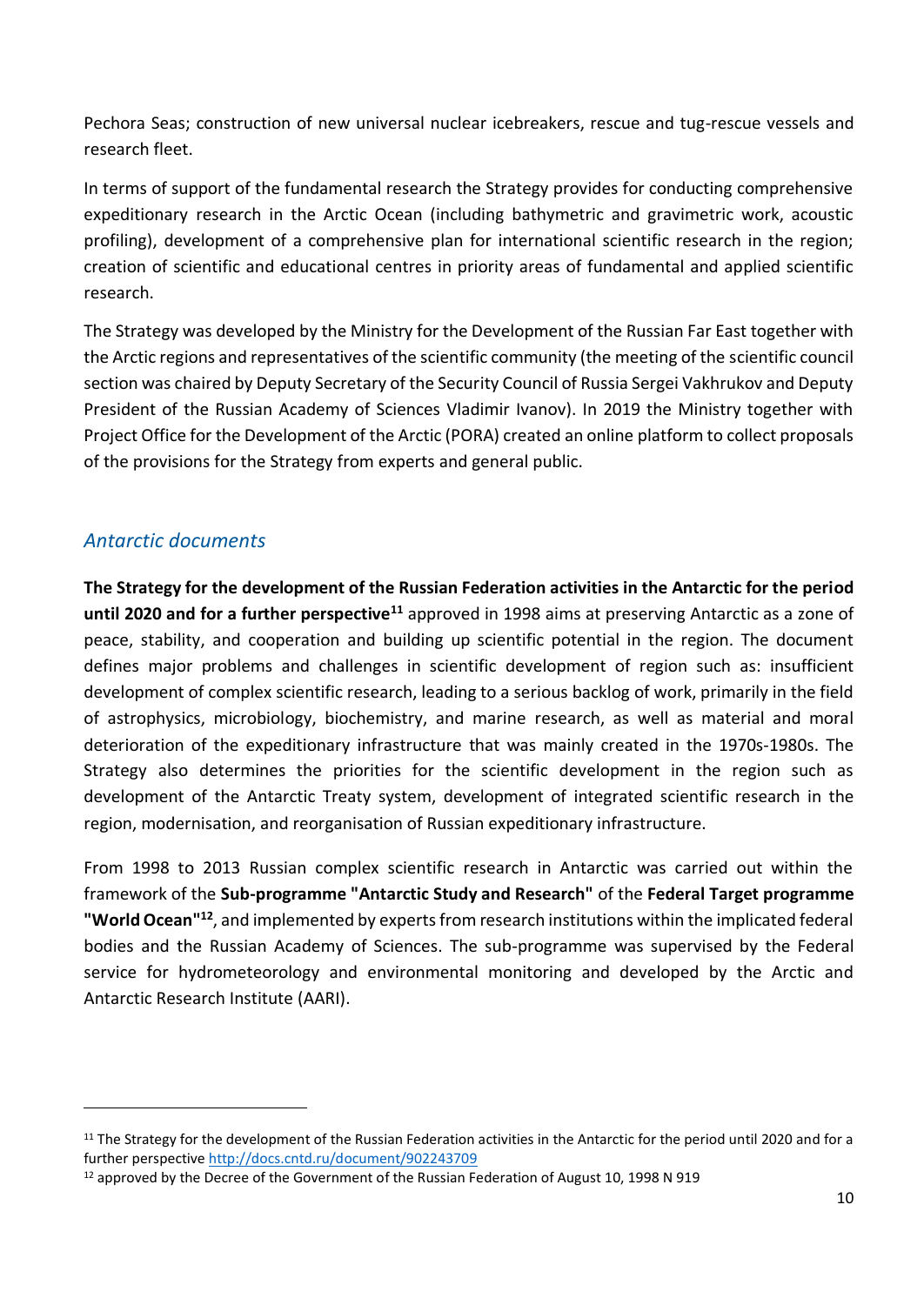The **"World Ocean" programme<sup>13</sup>** was renewed **for 2016-2031**. It includes sub-programmes "Expeditionary Research in the World Ocean", "Comprehensive Antarctic Research", "Applied Research of the World Ocean Nature", "Improvement of Information Support for Marine Activities".

In 2018, **Russian Antarctic Expedition operations plan for 2018–2022<sup>14</sup>** was signed. It was developed by the Ministry of Natural Resources and Environment (Ecology) in accordance with the action plan to implement the Russian Action Strategy in the Antarctic until 2020. The new plan is a successor to a similar plan for 2013–2017 and aims at expanding Russia's presence in the region.

Decisions on the Antarctic Expedition staff and fleet are made within the terms of the sub-programme "Organisation and Provision of Works and Scientific Research in the Arctic and Antarctic" of the state programme Environmental Protection, 2012-2020<sup>15</sup>.

The draft of the new **Strategy for the development of the Russian Federation activities in the Antarctic for the period until 2030** was developed by the Ministry of Natural Resources and Environment and approved by the Government in August 2020. The Strategy will include<sup>16</sup> provisions on increase of funding for the Russian Antarctic Expedition from the federal budget; implementation of investment projects on construction and equipment of residential and service complexes at the Russian stations; and development of complex scientific research."

In February 2021, the Ministry of Natural resources and Environment prepared a Plan for the implementation of the Strategy. The Plan aims, among other issues, at developing complex fundamental and applied scientific research, including geological, geophysical, and hydrographic works, remote sensing, expeditionary research of marine biological resources and ecosystems in the coastal waters of the Southern Ocean."<sup>17</sup>

## <span id="page-10-0"></span>*Other polar research related documents*

Practical implementation of the scientific research in the Polar regions is regulated by the subprogramme **"Organisation and support of work and scientific research in the Arctic and Antarctic" of the state programme "Environmental Protection" for 2012–2020**, approved in 2014 and updated in March 2020. The Ministry of Natural resources and Environment is named responsible for the implementation of the sub-programme, and Federal service for hydrometeorology and environmental

<sup>13</sup> The Federal Target programme "World Ocean" available at: <http://docs.cntd.ru/document/420282736>

<sup>&</sup>lt;sup>14</sup> Decree of April 19, 2018 No. 699-r on the approval of the Action Plan and the parameters of the activities in the Antarctic of the Russian Antarctic Expedition in 2018-2022 / Распоряжение от 19 апреля 2018 г. № 699-р об утверждении Плана мероприятий и параметрос деятельности в Антарктике Российской антарктической экспедиции в 2018-2022 годах

<sup>&</sup>lt;sup>15</sup> approved by the Government resolution No. 326, 15 April 2014

<sup>16</sup> Russian Ministry of Environment develops Strategy for Antarctic until 2030, TASS, 15.07.2020 <https://tass.com/economy/1178933>

<sup>&</sup>lt;sup>17</sup> The Ministry prepared a Plan for the implementation of the Strategy in the Antarctic until 2030. [https://www.mnr.gov.ru/press/news/podgotovlen\\_plan\\_realisatsii\\_strategii\\_razvitiya\\_deyatelnosti\\_rossii\\_v\\_antarktike/](https://www.mnr.gov.ru/press/news/podgotovlen_plan_realizatsii_strategii_razvitiya_deyatelnosti_rossii_v_antarktike/)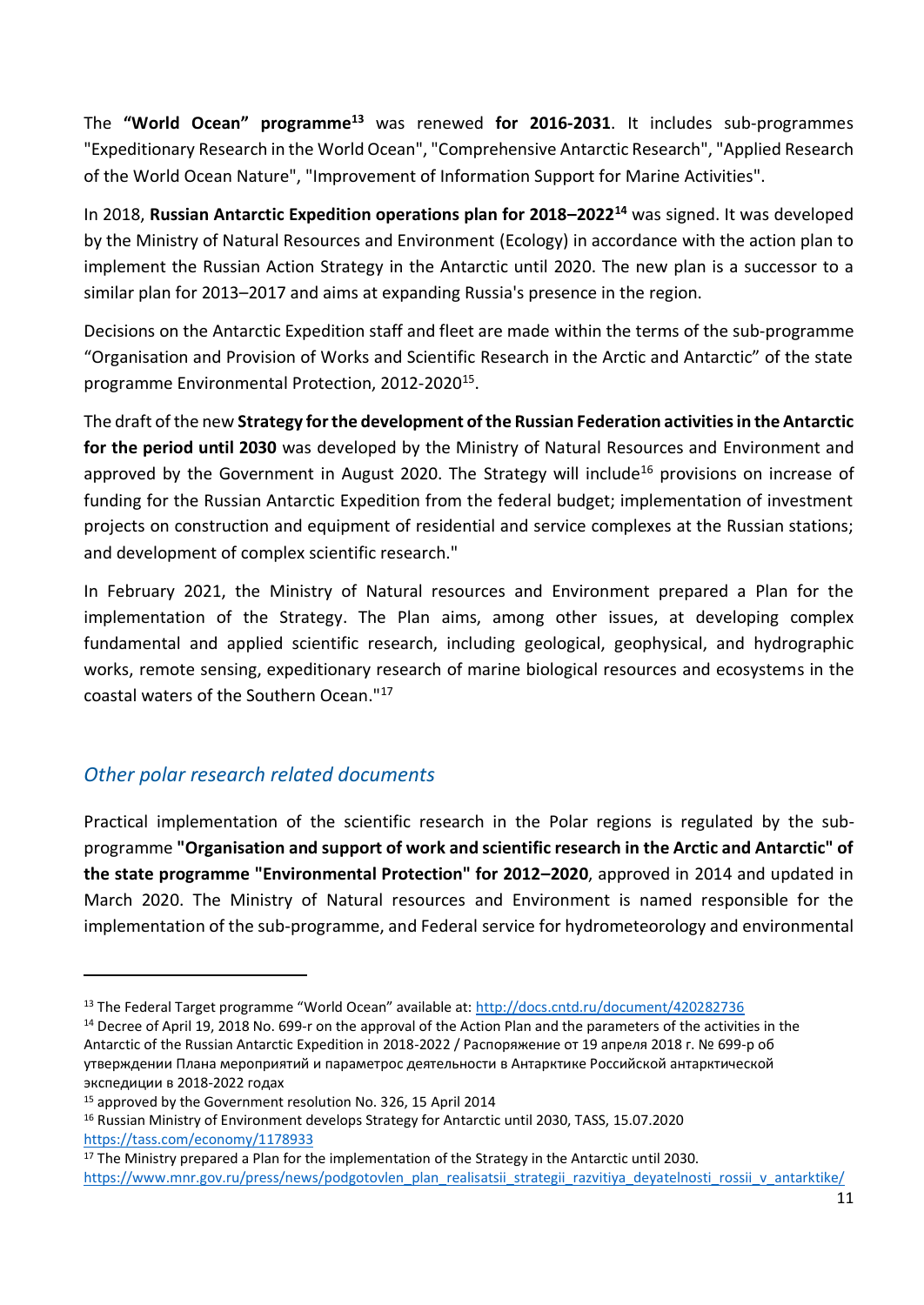monitoring as a participant. The implementation period is 2012-2024. The volume of allocations from the federal budget is 3496345.7 thousand roubles.

The objectives of the sub-programmes include: development of expeditionary activities in the Arctic, including Svalbard archipelago; creation of a unified infrastructure for monitoring environmental changes; phased introduction of automated systems for continuous measurement of the content of pollutants in the atmospheric air; increasing the capabilities of the "North" system for hydrometeorological support of navigation in the waters of the Northern Sea Route; expansion and modernisation of the transport infrastructure of the Russian Antarctic Expedition, and commissioning of the research vessel "Akademik Treshnikov".

In 2012 Vladimir Putin signed the so-called **"May decrees**" – which comprise 11 decrees setting up specific targets to be achieved by 2020. The decree "On measures to implement state policy in education and science"<sup>18</sup> establishes the goals for the development of science such as raising the volume of funding for state scientific funds to 25 billion roubles.

In 2018 the President signed one more decree **"On the national goals and strategic objectives of the development of the Russian Federation for the period up to 2024"<sup>19</sup>** that adds new aims in the area of science such as: increasing at least twice the number of foreign citizens studying in educational institutions of higher education and scientific organisations; creation of an advanced infrastructure for research and development, creation and development of a network "mega-science" facilities; and updating at least half of the instrumentation base of leading organisations carrying out research and development activities.

The **2015 Maritime Doctrine of the Russian Federation** provides the legal basis for the marine research and activities in both Polar regions, and aims to provide systematic studies of the marine environment, resources, and spaces of the oceans and seas, and the entire complex of issues associated with the use of the World Ocean; establishment and development of a unified system monitoring the World Ocean and its seas, based on remote sensing and manual observations; a maritime scientific research fleet; experimental bases for development of ocean engineering and marine biotechnology; undersea equipment/vehicles; cartographic support; databases and data banks on the marine environment.

In line with the Doctrine, the new version of the **Strategy for the development of maritime activities**  of the Russian Federation until 2030 was approved in August 2019<sup>20</sup>. The documents highlight the

<http://static.government.ru/media/files/f97zDwh44IJsniyhDZuV85gaL4AkE5M4.pdf>

<sup>&</sup>lt;sup>18</sup> Decree of the President of the Russian Federation of May 7, 2012 N 599 "On measures to implement state policy in the field of education and science"/ Указ Президента Российской Федерации от 7 мая 2012 г. N 599 "О мерах по реализации государственной политики в области образования и науки"

<sup>&</sup>lt;sup>19</sup> Decree of the President of the Russian Federation of May 7, 2018 "On national goals and strategic objectives of the development of the Russian Federation for the period up to 2024"/ Указ Президента Российской Федерации от 7 мая 2018 «О национальных целях и стратегических задачах развития Российской Федерации на период до 2024 года» <sup>20</sup> Strategy for the development of maritime activities of the Russian Federation until 2030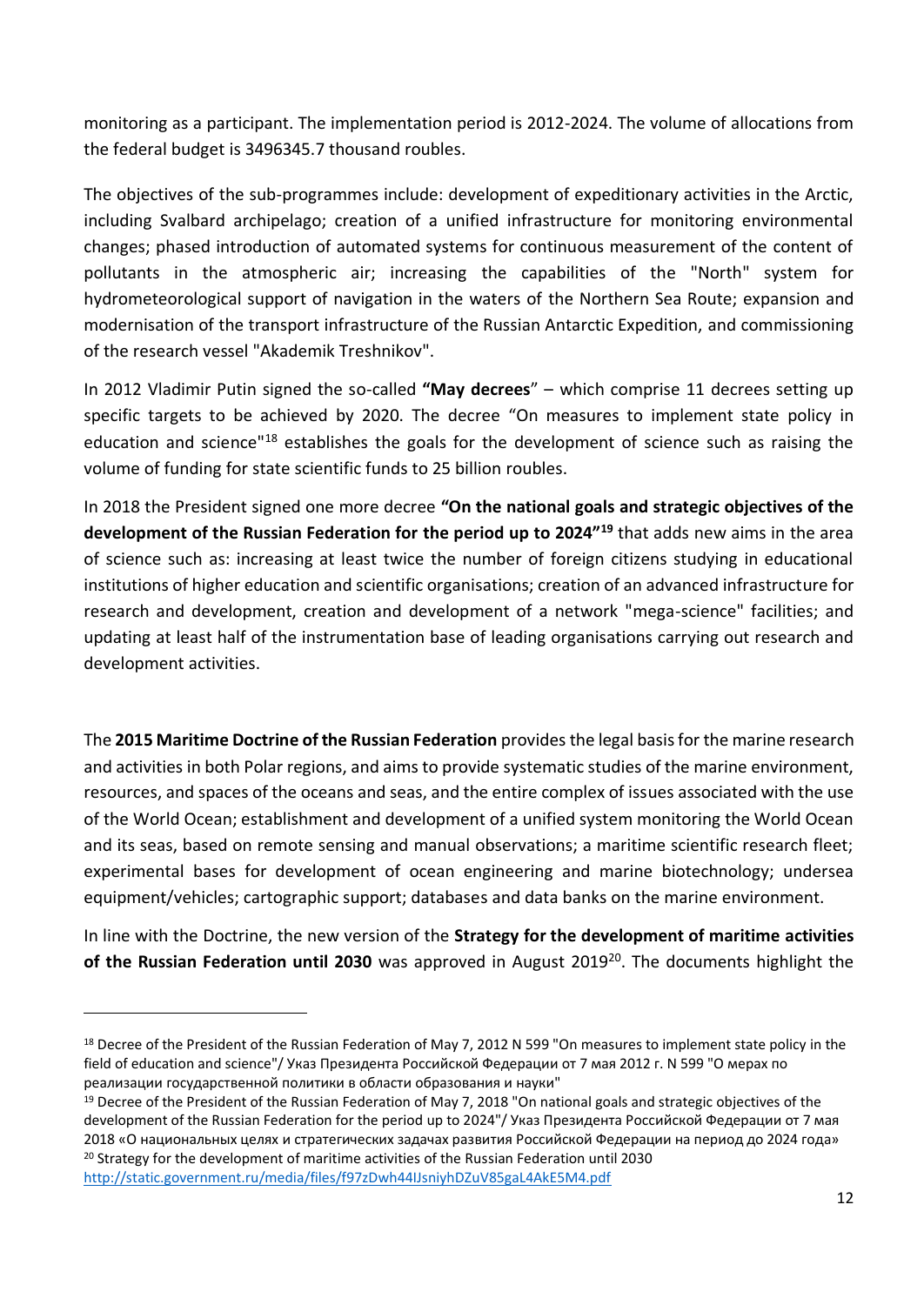need for advancement of the research in marine sciences, decrease in scientific expeditions, deterioration of research vessels, as well as lack of academic staff in marine research institutes as key problems.

Finally, the most recent **State programme "Scientific and technological development of Russian Federation"<sup>21</sup>** approved in 2019 determines the objectives and tasks for the scientific development, main actors concerned, lists sub-programmes, indicators for the implementation and monitoring of realisation of the programme, and determines the budget allocated to tackle these needs.

<sup>&</sup>lt;sup>21</sup> Decision March 29, 2019 No. 377 "On approval of the state programme of the Russian Federation" Scientific and technological development of the Russian Federation "/ Постановление от 29 марта 2019 г. № 377 "Об утверждении государственной программы Российской Федерации "Научно-технологическое развитие Российской Федерации"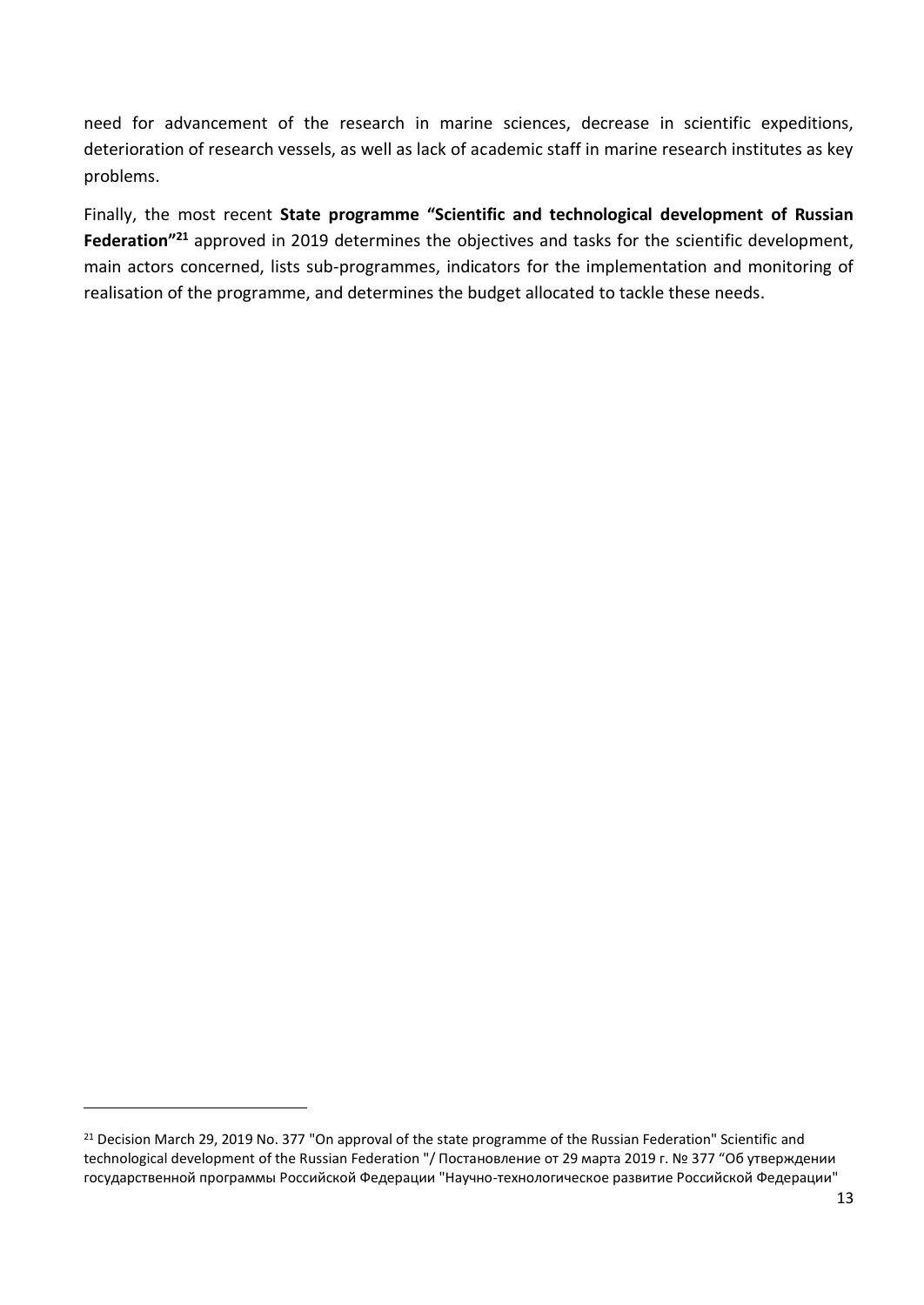## <span id="page-13-0"></span>*International polar cooperation*

Russia is the member of the various organisations implicated in the polar cooperation:

- The Northern Forum (joined in 1992)
- Conference of Parliamentarians of the Arctic Region (1994)
- International Arctic Science Committee (IASC). The International Science Initiative in the Russian Arctic (ISIRA) is a Russian and international cooperative initiative to assist Arctic science and sustainable development in the Russian Arctic launched in 1993. Head – Arkady Tishkov
- Scientific Committee on Antarctic Research (SCAR) (1958). Currently, the delegates from Russia to SCAR are Dr A. Makarov and Dr I. Repin, and SCAR delegate from the International Geographical Union V. Kotlyakov. National representation in SCAR is carried out through the RAS' Scientific Council for the Study of the Arctic and Antarctic. [Russian representatives](http://igras.ru/138) to the SCAR programmes.
- Association of Polar Early Career Scientists (APECS) Russian chapter (Cooperates closely with various European polar research institutes, also among the EPB members)
- The Arctic Council (1996) (see below) The Russian Association of Indigenous Peoples of the North (RAIPON) is a permanent participant of the Council.

#### **EU – Russia scientific cooperation in polar regions**

Scientific cooperation plays an important role in the EU-Russia relations in the North. Besides major collaborative opportunities such as Horizon 2020, the two sides actively [collaborate](https://ec.europa.eu/info/research-and-innovation/strategy/international-cooperation/russia_en) on the Arctic research issues in the framework of the various mechanisms of cross-border cooperation such as Kolarctic programme, Karelia programme, Interreg (for ex. APP4SEA, the Northern Periphery and Arctic 2014-2020 programme) and other regional networks.

- Barents Euro-Arctic Council BEAC (1993), including cooperation through their Joint Working Group on Education and Research (JWGER). Sergey Petrovich is Russian Representative at the Committee of Senior Officials of the Barents Euro-Arctic Council.
- Council of the Baltic Sea States (CBSS) (1992)
- Nordic Council of Ministers has the [Nordic-Russia programme](https://www.norden.org/en/funding-opportunities/nordic-council-ministers-open-call-funding-opportunity-nordic-russian-co) that provide funding support for the projects of Northern institutes with Russian partners.

#### **Russia's Arctic Council Chairmanship of 2021-2023**

Russia took on the AC chairmanship in 2004-2006 and assumed the [Chairmanship of 2021-2023.](https://arctic-council-russia.ru/en/)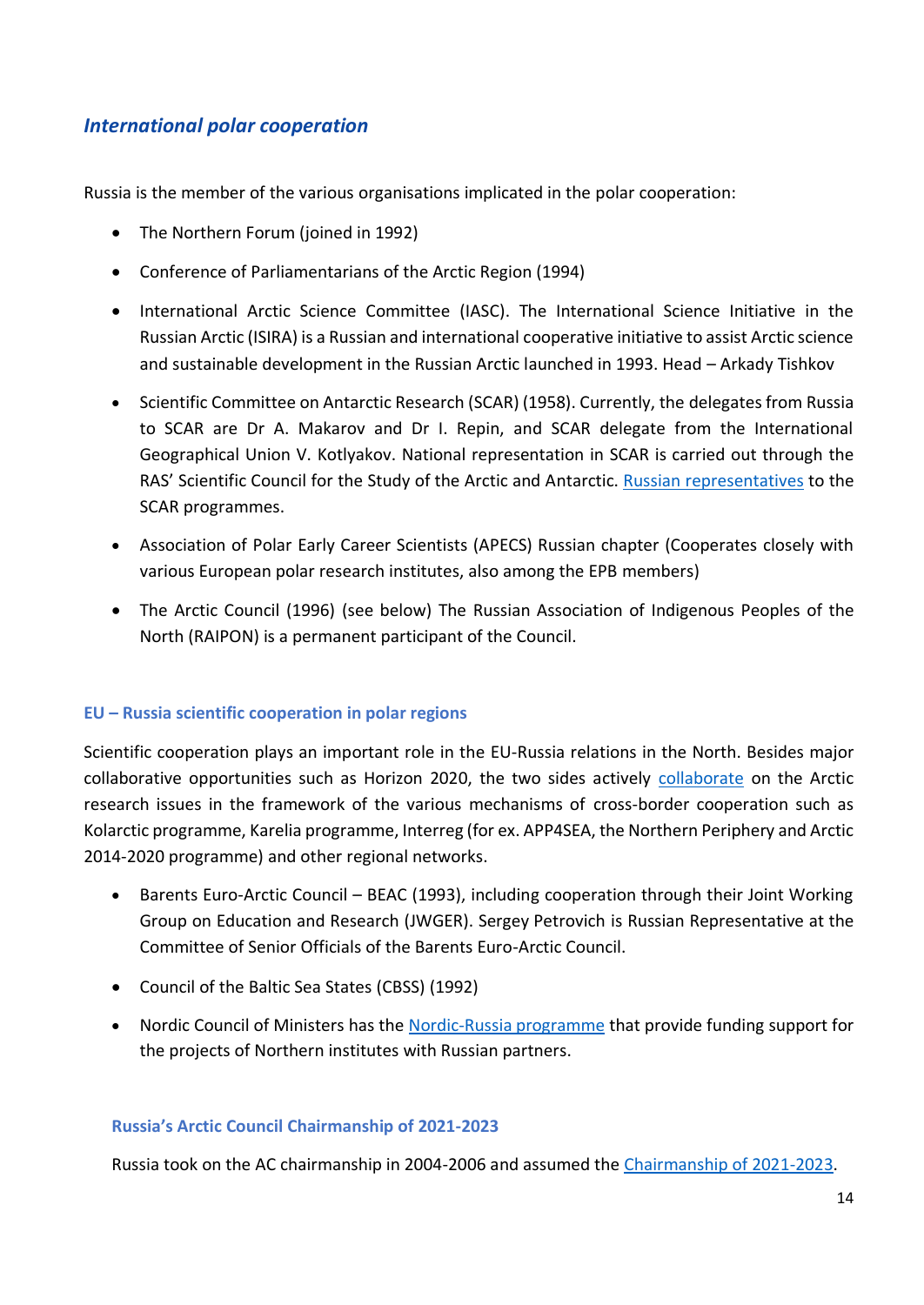"Responsible Governance for Sustainable Arctic<sup>"22</sup> is the cross-cutting priority of the ongoing Russian Chairmanship in the Arctic Council. [Russia's Chairmanship programme](https://oaarchive.arctic-council.org/handle/11374/2646) is set to promote multilateral cooperation in several priority areas:

- Arctic people, including Indigenous peoples of the North
- Environmental protection, including climate change
- Socio economic development in the region
- Strengthening the Arctic Council

More than 100 [international Arctic events,](https://oaarchive.arctic-council.org/handle/11374/2645) divided into 11 thematic clusters, are planned within the framework of the Russian Chairmanship in a hybrid face-to-face and online format.

The Russian Chairmanship team is led by Nikolay Korchunov, the Chair of the Senior Arctic Officials and Ambassador-at-large for the Arctic Cooperation at the Ministry of Foreign Affairs (MFA). He previously served as the Head of Russia's delegation to the Arctic Council Task Force on Arctic Marine Cooperation and Task Force on Improved Connectivity in the Arctic. Mr. Korchunov's and his team's contacts may be found [here.](https://arctic-council.org/about/russian-chairmanship-2/)

The first meeting of the Organising Committee for the preparation and provision of the Russian chairmanship in the Arctic Council in 2021–2023 was held on February 17, 2021. The action plan was developed by the Ministry for the Development of the Russian Far East in cooperation with the Ministry of Foreign Affairs, relevant federal ministries, and departments. The Committee is chaired by Yury Trutnev, Deputy Prime Minister of the Russian Federation, Plenipotentiary Representative of the President in the Far Eastern Federal District. The Committee announced that the events within the framework of Russia's Arctic Council Chairmanship will involve 17 federal agencies, 11 constituent entities of the Federation, 12 NGOs and educational institutions, 3 corporations (Rosatom, Sovcomflot, Norilsk Nickel) with more than 12 thousand people participating<sup>23</sup>.

#### **International Forums and Conferences held in Russia**

[The International Arctic Forum](https://forumarctica.ru/en/) (2010, 2011, 2013, 2017, 2019, 2021)

[Arctic: Today and the Future](http://www.forumarctic.com/eng/conf2020/index.php) Forum

[Days of Arctic and Antarctic in Moscow](http://arctic-days.ru/en/)

<sup>22</sup> Russian Chairmanship 2021-2023, Arctic Council[, https://arctic-council.org/about/russian-chairmanship-2/](https://arctic-council.org/about/russian-chairmanship-2/)

<sup>&</sup>lt;sup>23</sup> Yury Trutnev chaired the first meeting of the organising committee for the preparation and provision of the Russian chairmanship in the Arctic Council in 2021-2023<http://government.ru/news/41562/>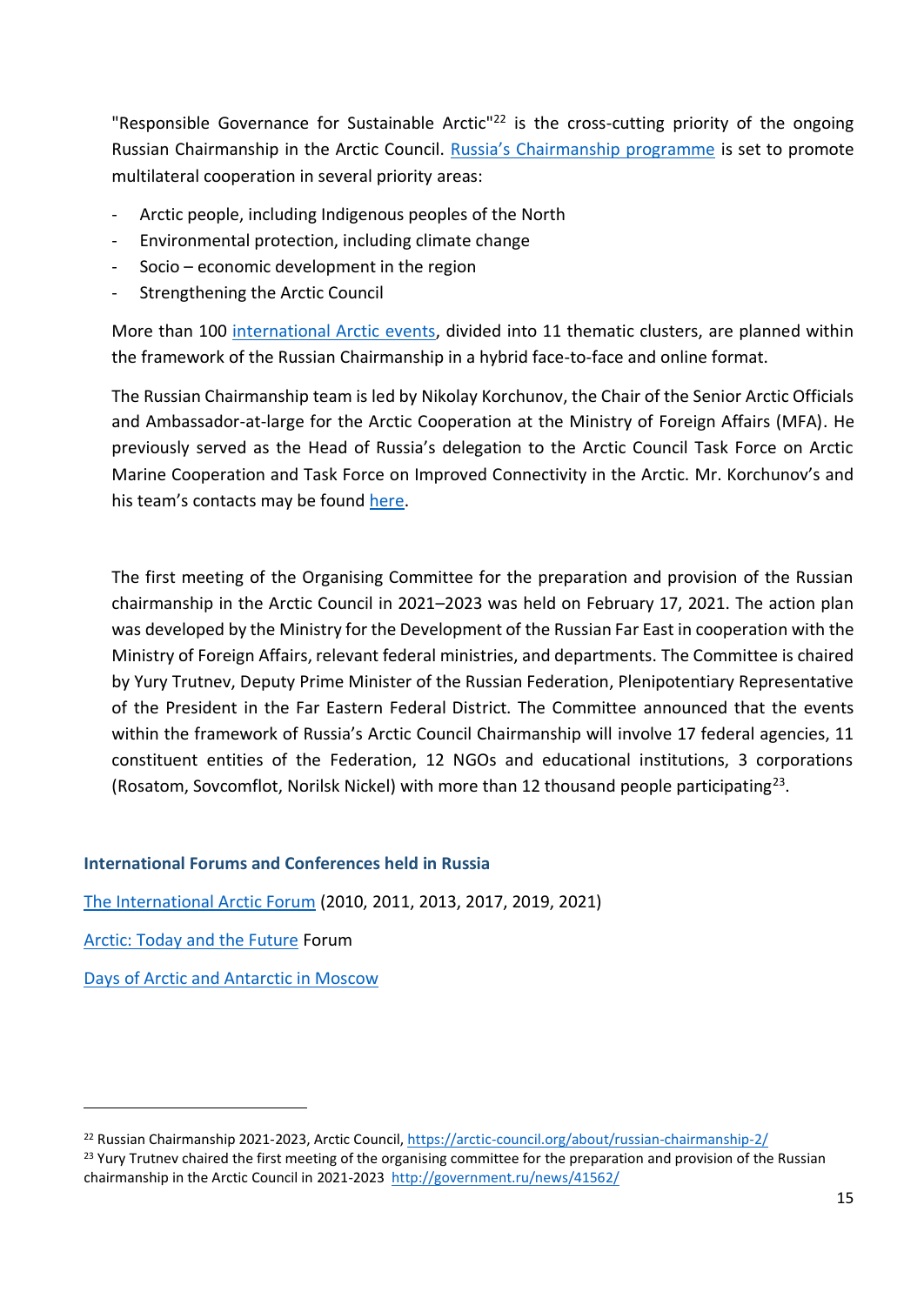# <span id="page-15-0"></span>**Polar research governance and coordination**

#### <span id="page-15-1"></span>*State actors*

For detailed information and links go to the [Glossary.](#page-31-1)

## <span id="page-15-2"></span>*Federal Authorities*

There are several major state actors responsible for development, implementation and monitoring of policies concerning the Arctic and Antarctic research.

The **State commission on the Arctic development** was created in 2015 by the Government with the aim to coordinate the work of federal and regional authorities and other state bodies in addressing social and economic issues in the Arctic, as well as in the areas of transport development, environmental issues, international collaboration, science, and national security.

The Head of the Commission is Russia's Deputy Prime Minister and Presidential Plenipotentiary Envoy to the Far Eastern Federal District Yury Trutnev. Among the members of the Commission are Alexander Kozlov, Minister for Development of the Russian Far East and Arctic, Alexander Akimov, the Vicepresident of the Federation Council Committee on Federation, Regional Policy, Local governance, and Northern Affairs, and Valery Bondur, the Vice-President of RAS.

In September 2020, the Commission announced plans to create a *scientific council* under its auspices. It would ensure coordination of federal executive bodies and scientific organisations and help to shape the Arctic research agenda. It is also planned to create a commission that would be charged with grant allocations<sup>24</sup>.

In August 2020, the President signed a Decree on the establishment of an **Interdepartmental commission of the Security Council of the Russian Federation on the issues of ensuring the national interests in the Arctic<sup>25</sup>.** According to the document, the commission will work on the elaboration of measures to ensure the national security of the Russian Federation in the Arctic and the socioeconomic

<sup>&</sup>lt;sup>24</sup> A scientific council will be created under the State Commission for the Development of the Arctic, Parlamentskaya Gazeta, 21.09.2020/При Госкомиссии по вопросам развития Арктики будет создан научный совет, Парламентская газета, 21.09.2020 [https://www.pnp.ru/expert/pri-goskomissii-po-voprosam-razvitiya-arktiki-budet-sozdan-nauchnyy](https://www.pnp.ru/expert/pri-goskomissii-po-voprosam-razvitiya-arktiki-budet-sozdan-nauchnyy-sovet.html)[sovet.html](https://www.pnp.ru/expert/pri-goskomissii-po-voprosam-razvitiya-arktiki-budet-sozdan-nauchnyy-sovet.html)

<sup>&</sup>lt;sup>25</sup> On the Interdepartmental Commission of the Security Council of the Russian Federation on the issues of ensuring the national interests of the Russian Federation in the Arctic/О Межведомственной комиссии Совета Безопасности Российской Федерации по вопросам обеспечения национальных интересов Российской Федерации в Арктике <http://docs.cntd.ru/document/565592756>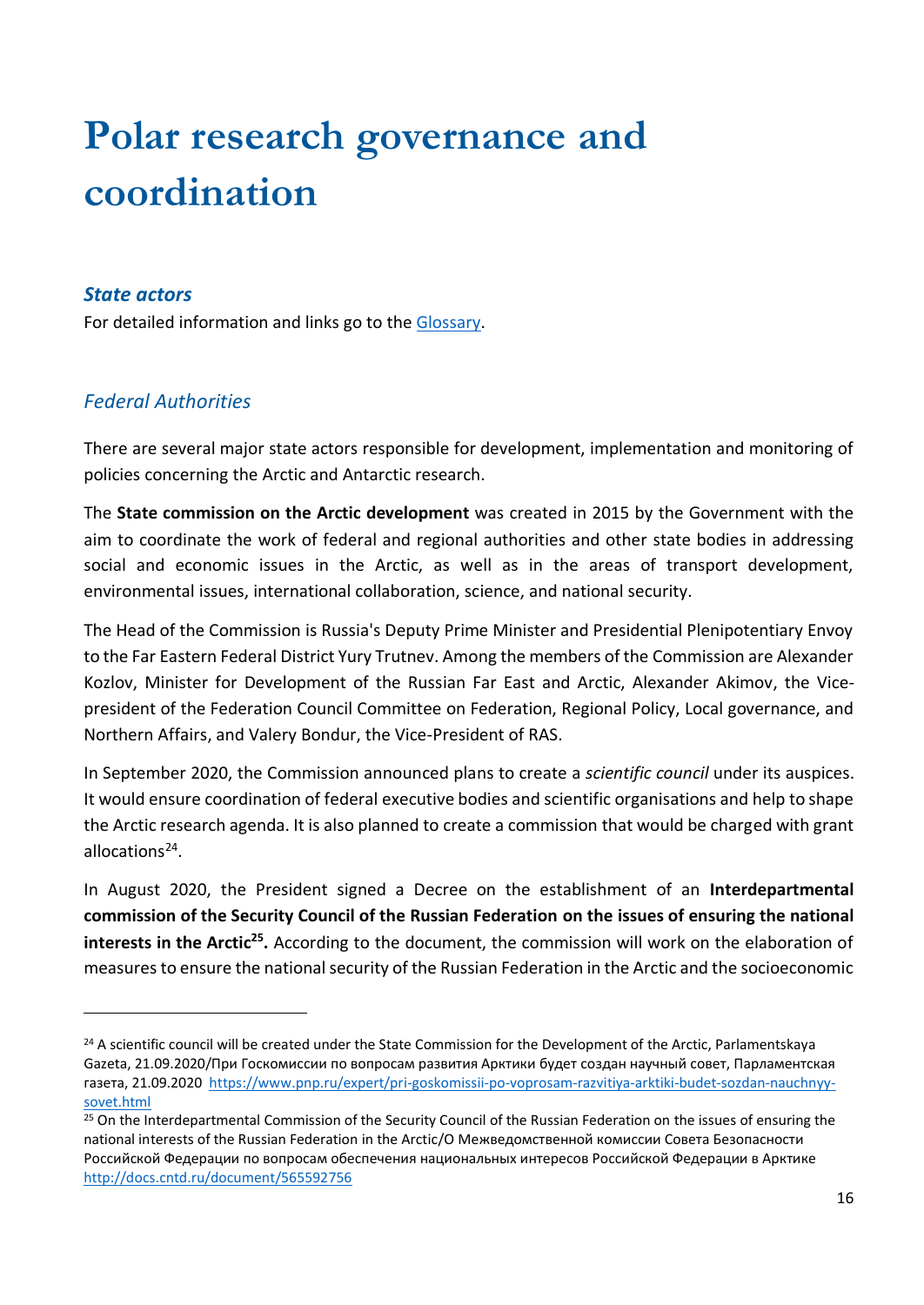development of the Arctic zone, as well as coordination of the activities of federal, regional, and local authorities. It is noted that the implementation of complex scientific research in the domain of socioeconomic development of the region will also be one of the functions of the new commission.

The Commission will be headed by Dmitry Medvedev, currently Deputy Head of the Security Council. Among the Members of the Commission are the Minister of Foreign Affairs, the Minister of Science and higher education, as well as the President of Russian Academy of Science.

**Council on the Development of the Far East, Arctic and Antarctic at the Federation Council of the Federal Assembly** is formed in February **2021**. It replaced **Arctic and Antarctic Council of the Federal Assembly of the Russian Federation** - a standing expert advisory body to the Federation Council of the Federal Assembly. The Council was composed of representatives of federal and regional authorities, and other state bodies, scientific institutions and expert communities, and educational organisations.

The new Council is headed by Galina Karelova, the acting Deputy Chairwoman of the Federation Council. The Council will be working on monitoring the implementation of state programmes for the development of the Far East and the Arctic zone (including transport infrastructure, support of small and medium-sized businesses, education, healthcare and employment)<sup>26</sup>.

In 2019, the public administration system was reorganised considering the challenges associated with the development of the Arctic zone and "ensuring national security": the powers of State Commission for the Development of the Arctic were expanded, **the Ministry of the Russian Federation for the Development of the Far East and the Arctic** was established, the competence of the development institutions of the Far East to the Arctic zone were broadened.

**The Presidential Council for Science and Education** is a consultative body "established to inform the President on the situation in these areas, coordinate his contacts with scientific organisations, educational establishments, and members of the science and education communities, and draft proposals on topical issues concerning state science, technology and innovation policy and state education policy". The Council also receives and organises examination of nominees for the Russian Federation State Prize for Science and Technology and President of the Russian Federation's Prize for Young Scientists for Achievements in Science and Innovation.

In February 2021, at a meeting of the Council for Science and Education, the rector of the St. Petersburg Mining University, Vladimir Litvinenko, proposed to single out the Antarctic, "as it was before: as a specific object of scientific research. Litvinenko underlined that this may improve the situation with funding research activities, for instance, the study of the subglacial relict Lake Vostok<sup>27</sup>. At the moment, the drilling of wells at the facility is mostly financed from private funds.

<sup>&</sup>lt;sup>26</sup> The first meeting of the Council for the Development of the Far East, Arctic and Antarctic was held/Прошло первое заседание Совета по вопросам развития Дальнего Востока, Арктики и Антарктики <http://council.gov.ru/events/news/126173/>

<sup>&</sup>lt;sup>27</sup> Заседание Совета по науке и образованию/ The Council for Science and Education meeting <http://special.kremlin.ru/events/president/transcripts/64977>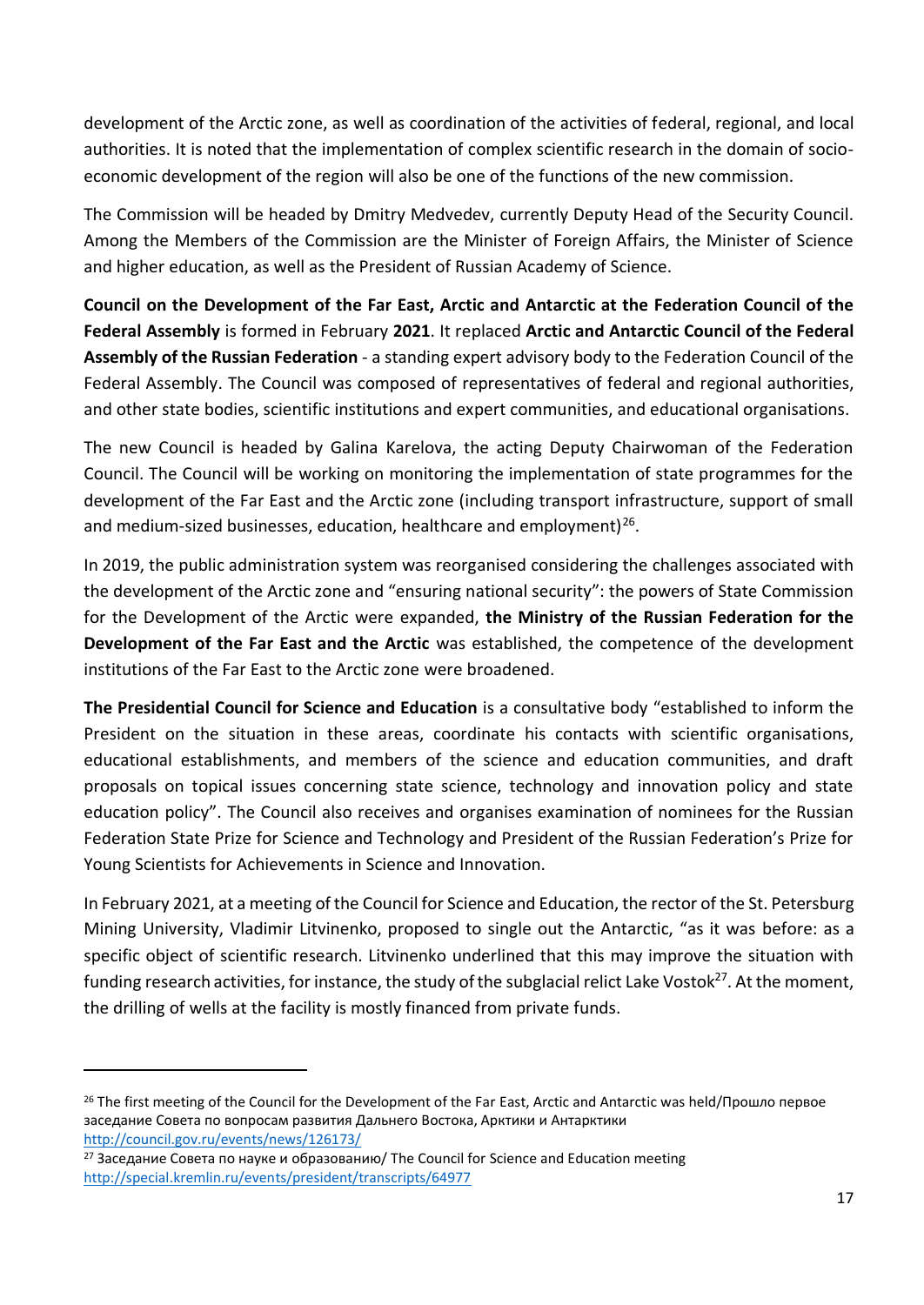**Specialised federal agencies and ministries** tasked with implementation of the Polar research activities:

**Federal service for hydrometeorology and environmental monitoring of Russia (Roshydromet)** is one of the main actors in the implementation of the state programmes concerning the polar regions. Its "northern branch" Northern Directorate for hydrometeorology and environmental monitoring (Arkhangelsk) and other relevant institutions provide scientific and technical support for expeditions.

The most important institution in terms of implementation of the Polar research activities is the **State Scientific Center of the Russian Federation the Arctic and Antarctic Research Institute – AARI**, which belongs to the Russian Federal service on hydrometeorology and environmental monitoring. AARI carries out fundamental and applied research and development in the Arctic region of Russia and the Antarctic within the framework of federal target programmes and decrees of the Government.

In addition to the various scientific departments, AARI supervises the Arctic and Antarctic Museum, the Center of Ice and Hydrometeorological Information, World Data Center-B on sea ice, Russian Antarctic Expedition (RAE), The High-latitude Arctic Expedition (VAE), scientific research and experimental base: the station in the Arctic and Antarctic and in the country, research vessels, and experimental departments and laboratories for the development and production of scientific instruments and devices.

The Institute also actively cooperate with regional governments (for example, cooperation with Yamal region on implementation of the research station on the Bely Island), various state agencies, and private companies involved in the polar affairs and exploration.

AARI has many international partners, including several EPB members. The Institute cooperates, among others, with CNRS (France), together with RAN, IPEV, CNRS, Grenoble-Alpes University on the International Research Project "Ice core archives".

**Ministry of Science and Higher Education** of Russia coordinates scientific projects in polar regions (including those in the framework the Arctic council).

**Ministry for the Development of the Russian Far East and Arctic** developed the Strategy for the Arctic up to 2035 and provides the implementation of the state programmes in the concerned regions.

**Ministry of Natural Resources and the Environment of the Russian Federation** is responsible for implementation of the sub-programme "Organisation and support of work and scientific research in the Arctic and Antarctic" of the state programme "Environmental Protection", co-executor of the Agreement on Strengthening International Arctic Scientific Cooperation. It also runs "Russian Arctic" National park.

**Ministry of Economic Development of the Russian Federation** is responsible for monitoring of the implementation of the Arctic strategy and other state programmes.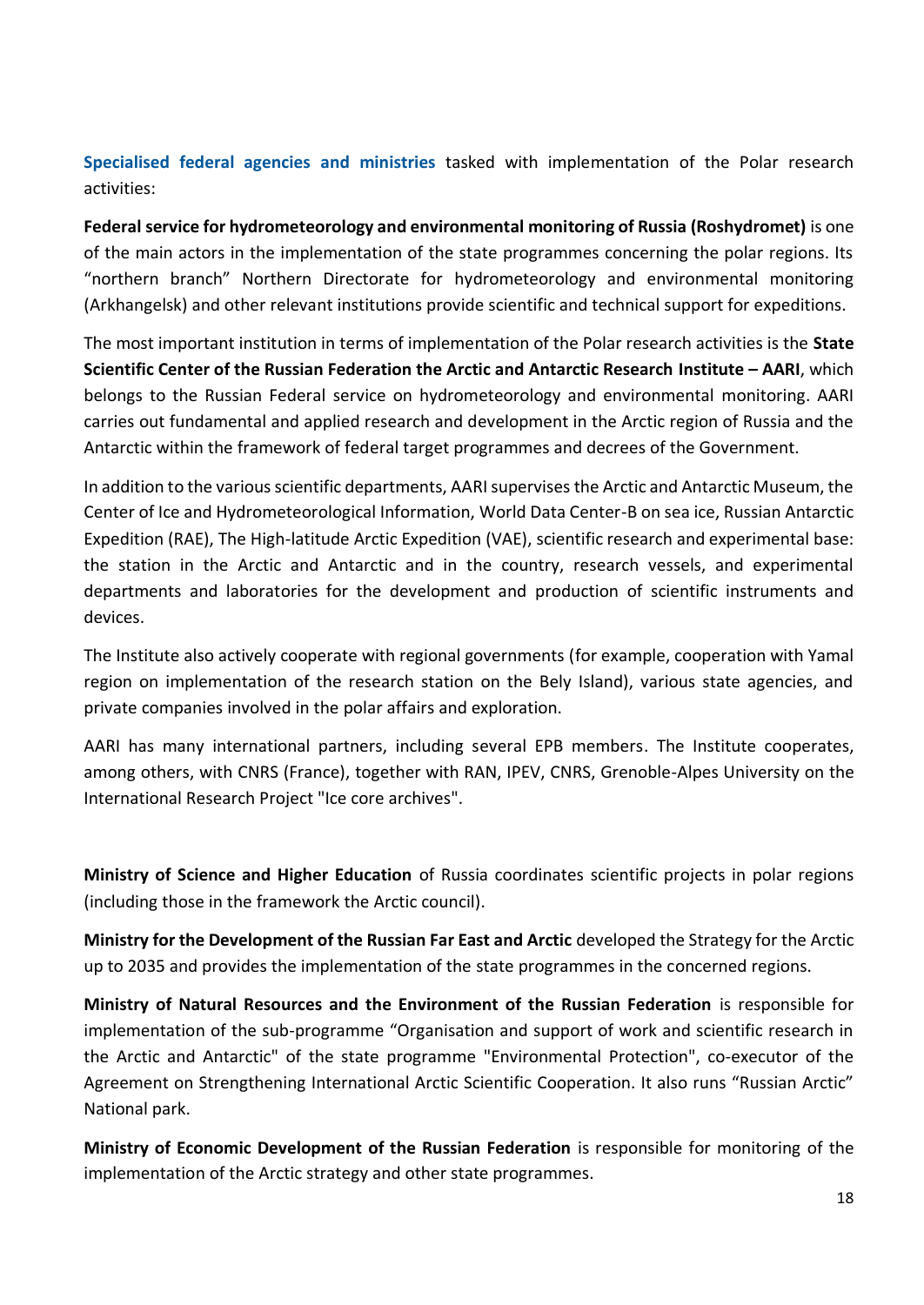## <span id="page-18-0"></span>*Regional Authorities*

Regional governments (Arctic regions) often create or fund local agencies and commissions to support implementation of the research activities and fund them.

**Saint-Petersburg** is taking an active part in the Arctic affairs. The *Committee for Arctic Affairs*, and its Centre for Arctic Initiatives (scientific consultative body) implements state policy in the field of scientific research, cultural, socio-economic, environmental, and other domains of cooperation of St. Petersburg with other Russian Arctic regions, and coordinates activities of executive bodies of St. Petersburg in these areas; and *Polar Commission of the Maritime Council* is a permanent advisory coordinating body at the Government of St. Petersburg.

**Arkhangelsk region** actively supports Marine research and expeditionary activities in the Arctic (fleet) and cooperates with state funding mechanisms to provide support for the polar research.

**Yamal-Nenets Autonomous Okrug** operates a Scientific Centre for the Study of the Arctic (Salekhard) is a multi-discipline research institution founded Under the department of external relations of the Yamal region.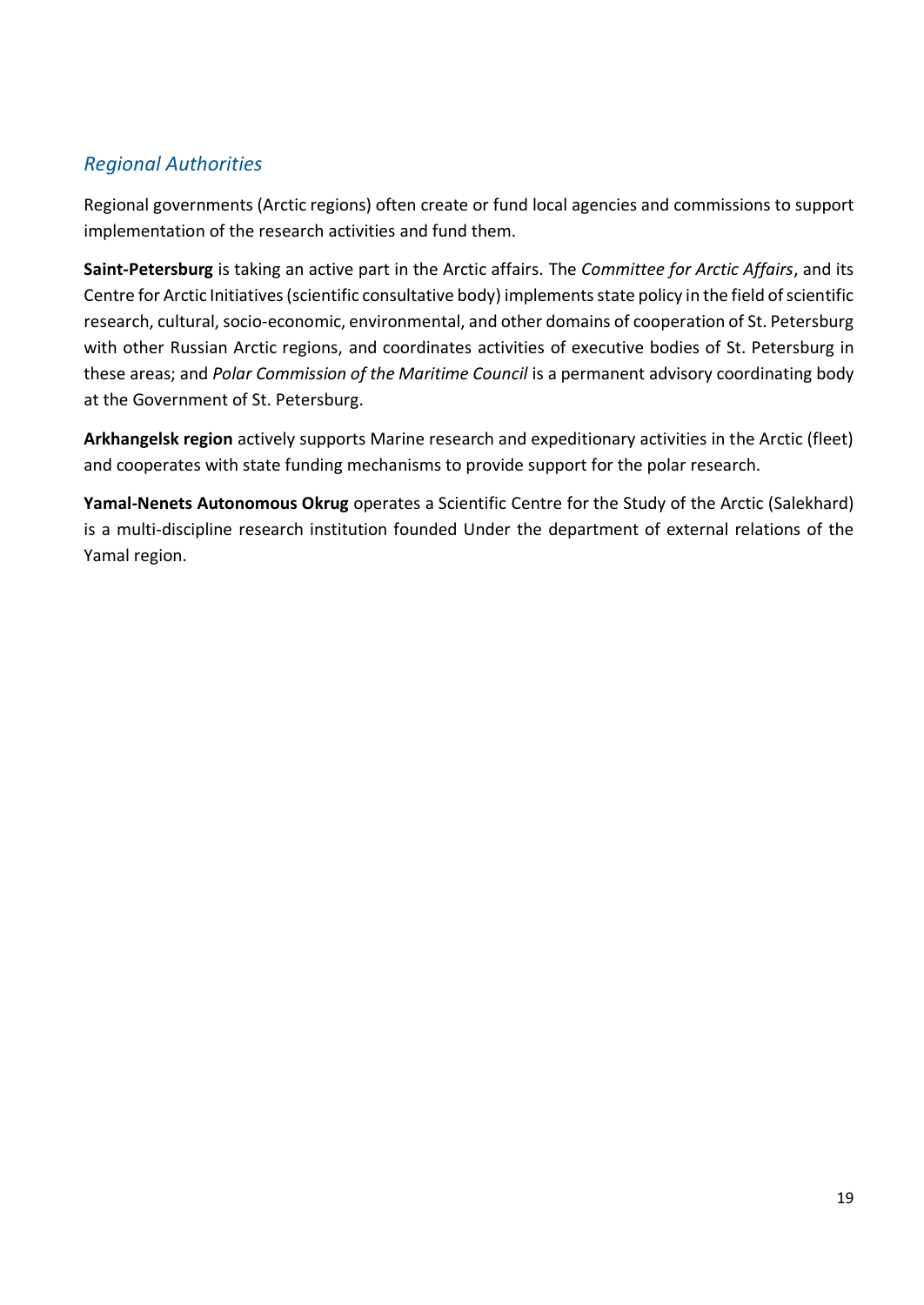## <span id="page-19-0"></span>*Academic institutions*

## <span id="page-19-1"></span>*Research centres and institutes*

See the list and more info on the research centres i[n Glossary.](#page-34-0)

**Russian Academy of Science (RAS)** is the major coordinating academic institution for the Polar research activities. Its Institute of Oceanology (set up in 2016) operates the Ocean Expedition Centre and manages the research vessels based in Kaliningrad and Vladivostok.

*Scientific Council of RAS for the study of the Arctic and Antarctic* is planning and coordinating fundamental and applied research in the polar regions. It also implements decisions adopted by the International Arctic Scientific Committee (IASC) and the International Committee for Antarctic Research (SCAR).

Among the major RAS centres carrying out research in the polar regions are:

-Kola Science Centre of the Russian Academy of Sciences (FRC KSC RAS) with its Kola Arctic Geophysical Infrastructure Network of the Polar Geophysical Institute (KAGIN) (Murmansk);

-Murmansk Marine Biological Institute of the Russian Academy of Sciences (MMBI RAS);

-Karelian Research Centre of the Russian Academy of Sciences (KarRC RAS) (Petrozavodsk).

The regional branches of RAS:

-*Ural Branch of RAS* has the Federal Centre for Integrated Arctic Research of the Russian Academy of Sciences (FCIARctic);

-*Siberian Branch of RAS* organised Big Norilsk Expedition (summer 2020). Its Melnikov Permafrost Institute (Yakutsk) cooperates, inter alia, with CNRS (TOMCAR-PERMAFROST project);

-*Far Eastern Branch of RAS* has two institutions working on the Arctic issues based in Magadan and various institution on biology of the World ocean. FEBRAS operates several research vessels (see Office of Scientific research Fleet) of various types, purposes, and cruising range.

Many research institutes from the regional brunches of RAS are actively involved in international scientific cooperation. For example, together with NERC they created a UK-SRFE (Siberia and the Russian Far East (SRFE) network [DIMA](https://research.ncl.ac.uk/dima/) (Developing Innovative Multiproxy Analyses) in SRFE.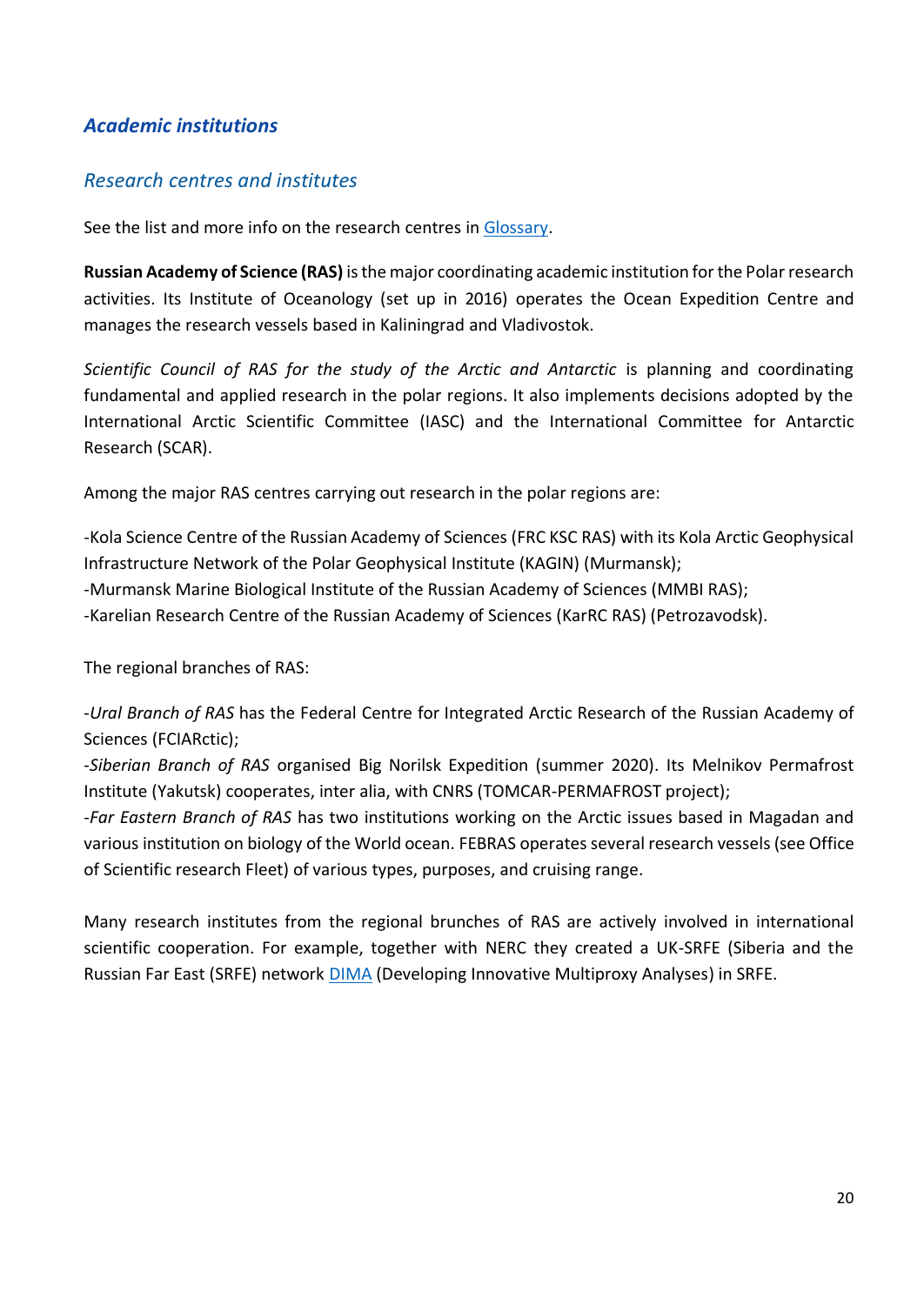## <span id="page-20-0"></span>*Universities*

Various universities provide scientific expertise in the polar research related domains. Many of the universities from the Arctic regions, and those having research centres working on the polar issues, are also members of UArctic, and collaborate with international partners. Among the major universities actively involved in the polar research are northern universities: **Northern (Arctic) Federal University (NarFU) (Arhangelsk)** and **Murmansk Arctic State University**. They also actively engage in cooperation with the universities from other Arctic countries.

The joint project of NArFU and Northern branch of Roshydromet ["Arctic Floating University"](https://narfu.ru/science/expeditions/floating_university/) has been carried out since 2012. Arctic Floating University is an international research and educational programme and expedition that includes lectures, seminars and fieldwork on board of a research vessel and in the waters of Barents, Kara and White Seas. Due to the coronavirus restrictions the 2021 expedition included only Russian participants. Also, the latest expedition was carried out on board of RV "Mikhail Somov", while previous expeditions took place on the RV "Professor Molchanov".

NarFU collaborates with EPB members such as CNRS, ARCUM, University of Oulu (AGE-Arctic and NORRUS-AGE projects).

**Lomonosov Moscow State University's Marine research centre** provides environmental monitoring of the Russian offshore projects in the Arctic and Far East regions. The university cooperates with CNRS (ncluding on Pertsov White Sea Biological Station (PWSBS)), ARCUM and others.

**Moscow Institute of Physics and Technology's** l (MIPT) laboratory for Geophysical research of the Arctic and continental margins of the World Ocean. Laboratory staff participate in regular annual marine scientific expeditions in the Arctic in cooperation with the Shirshov Institute of Oceanology.

The institute has also initiated a project Arctic Hydrogen Energy Applications and Demonstrations" (AHEAD) in the Arctic Council's Sustainable Development Working Group (SDWG). Together with its Russian and foreign partners, MIPT will build a year-round fully autonomous International Arctic Station (IAS) in the Land of Hope "[Snowflake](https://arctic-mipt.com/en#rec155877296)", which is scheduled to run from 2022. The project is supported by the Russian Ministry of Science and Higher Education, the Ministry of Foreign Affairs, the Ministry for the Development of the Russian Far East and Arctic, the governor of Yamal-Nenets Autonomous Okrug, and the EnergyNet infrastructure center of the National Technology Initiative<sup>28</sup>.

**Russian State Hydrometeorological University** has a Center for Arctic and Climate Research (CACR), a Laboratory of Satellite Oceanography. Several projects such as Arctic Syntool and Polar Cyclones implemented by the Laboratory.

<sup>&</sup>lt;sup>28</sup> Sun, wind, and hydrogen: New Arctic station will do without diesel fuel, MIPT, 28.1.2020 https://mipt.ru/english/news/sun\_wind\_and\_hydrogen\_new\_arctic\_station\_will\_do\_without\_diesel\_fuel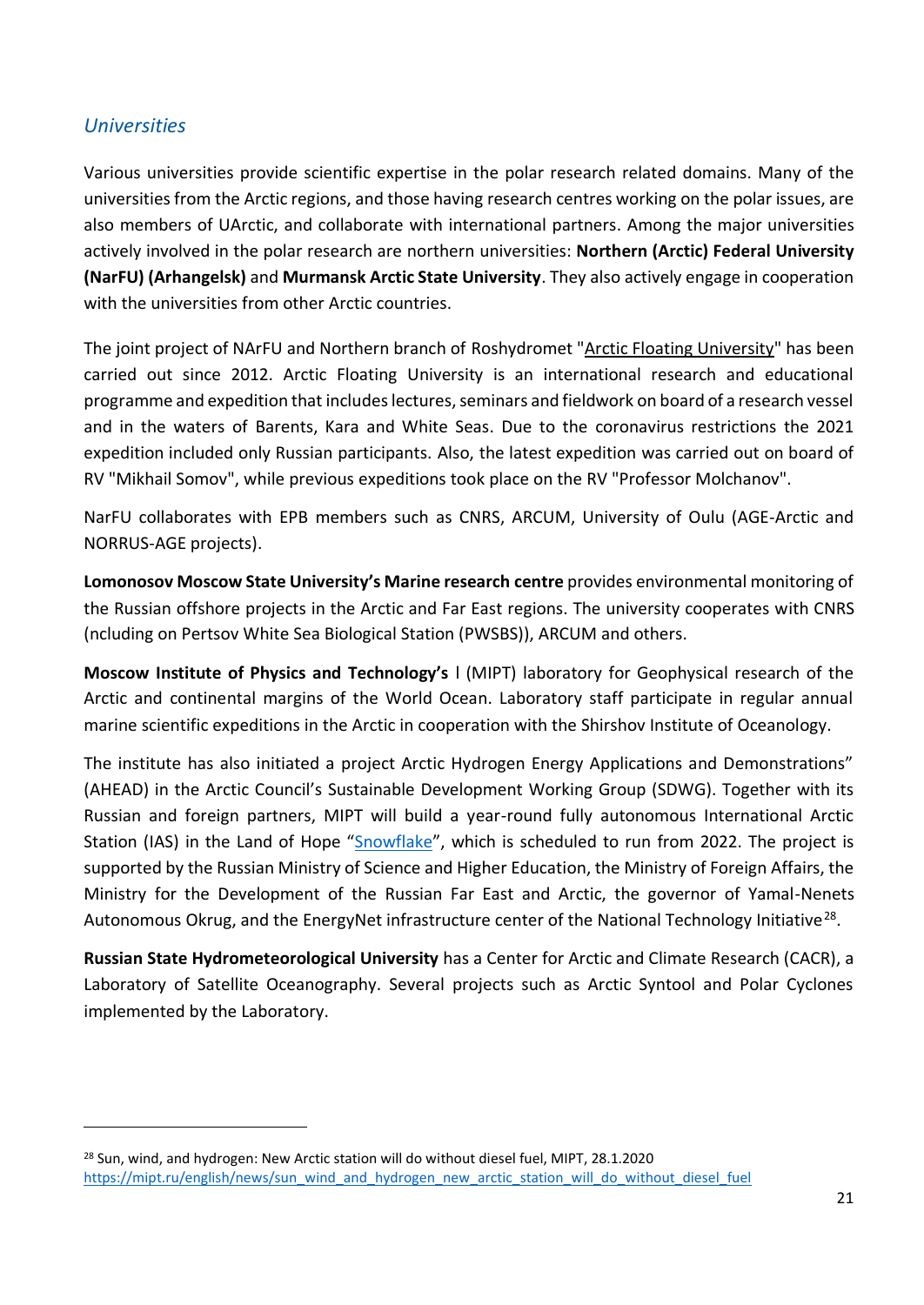### <span id="page-21-0"></span>*Non-state stakeholders*

## <span id="page-21-1"></span>*Companies*

Private companies often participate in research activities in the Arctic and Antarctic - they are commissioned for implementation of specific technological means, and provide funding for Polar research. Among them, for example, are:

**Rosgeo (Rosgeologya)** that provides equipment, R&D expeditions support (construction of North Pole drifting station). It includes "Polar Marine Geological Expedition" (PMGE), founded in 1962, performs complex geological and geophysical research. Within the framework of the Russian Antarctic Expedition (RAE), the company carries out comprehensive geological and geophysical studies of the subsoil of the Antarctic.

The company is also the executor of work under a 15-year contract between Russia and the International Seabed Authority (ISA), aimed at exploration of deep-water polymetallic sulphide deposits in the central part of the Atlantic Ocean.

**Rosneft** has the LLC "Arctic Scientific Centre" that conducts extensive research work in the Arctic, organises expeditions (for example, together with the Severtsov Institute of Ecology and Evolution of the Russian Academy of Sciences and the Marine Research Centre of the Lomonosov Moscow State University), conducts studies on polar bears and walrus conservation. The company also restored the automatic meteorological observation system in the Kara Sea.

Together with Innopraktika, a non-governmental development institute, Rosneft has issued the atlas "The Russian Arctic. Space, time, resources", and edited the atlas of the Arctic seas.

**Norilsk Nickel** participates in funding of research projects in the Arctic. It has, for instance, signed the cooperation agreement with Federal Agency for Ethnic Affairs. The company plans to hold an international summit of leaders of the indigenous peoples of the Arctic, "promote the participation" of representatives of the indigenous population in international fora on the rights of indigenous peoples, develop methodology for an ethnographic research of the indigenous peoples of the Taimyr Peninsula<sup>29</sup>.

<sup>&</sup>lt;sup>29</sup> «Норникель» и Федеральное агентство по делам национальностей будут вместе поддерживать коренные народы Севера/Norilsk Nickel and the Federal Agency for Ethnic Affairs will jointly support the indigenous peoples of the North, 3.3.2021 [https://www.vedomosti.ru/press\\_releases/2021/03/04/nornikel-i-federalnoe-agentstvo-po-delam](https://www.vedomosti.ru/press_releases/2021/03/04/nornikel-i-federalnoe-agentstvo-po-delam-natsionalnostei-budut-vmeste-podderzhivat-korennie-narodi-severa)[natsionalnostei-budut-vmeste-podderzhivat-korennie-narodi-severa](https://www.vedomosti.ru/press_releases/2021/03/04/nornikel-i-federalnoe-agentstvo-po-delam-natsionalnostei-budut-vmeste-podderzhivat-korennie-narodi-severa)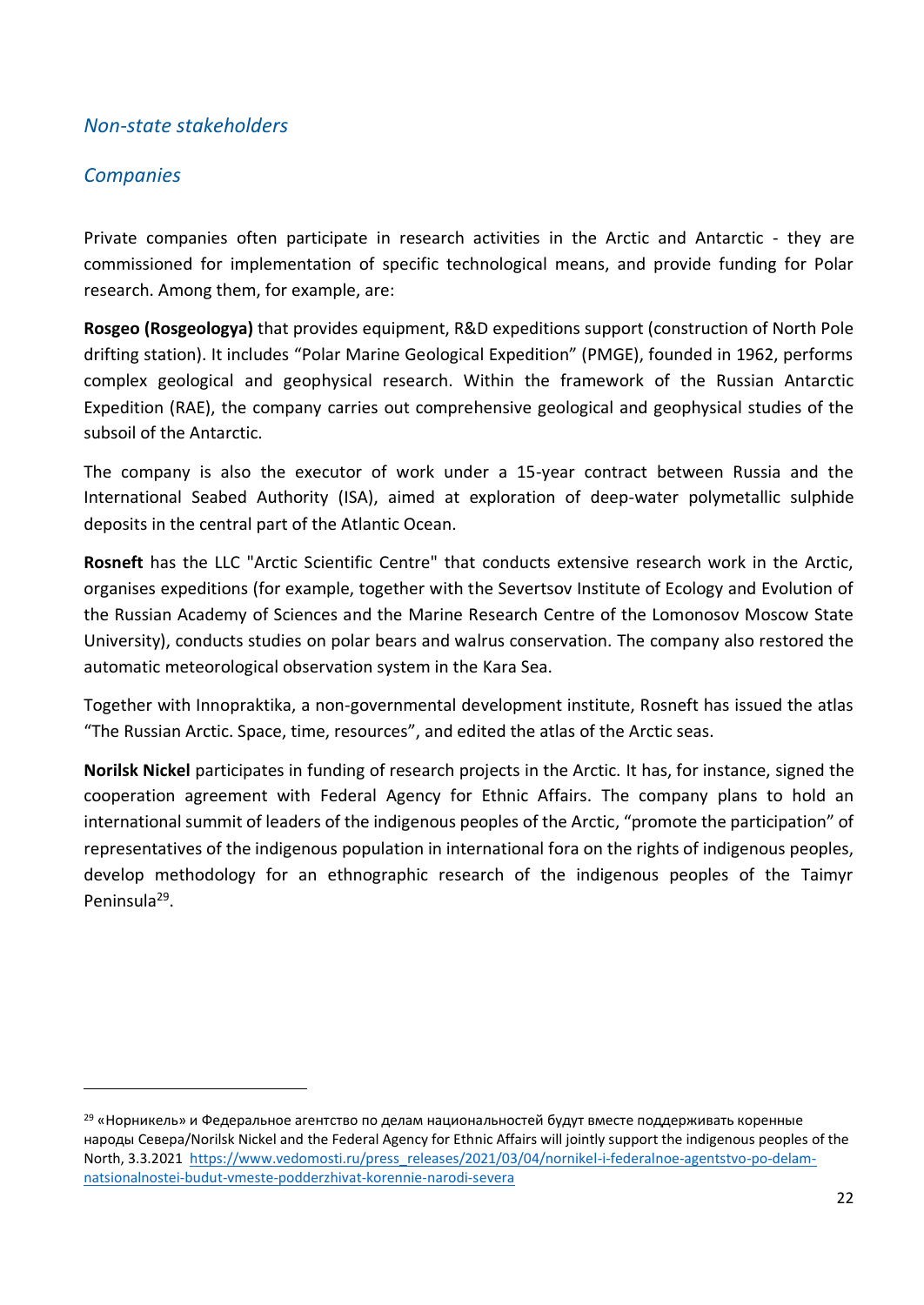## <span id="page-22-0"></span>*NGOs*

One of the major NGOs active in the Arctic affairs is Russian **Association of Indigenous Peoples of the North (RAIPON).** It acts a permanent member of the Arctic Council and participates in shaping state policies concerning indigenous peoples.

**The National Arctic Scientific and Educational Consortium** is a voluntary association of universities, scientific organisations, enterprises implementing training programmes for the Russian Arctic, conducting research, economic and economic activities in the Arctic territories and on Arctic topics.

The non-profit partnership **"Russian Centre for Arctic Development",** established following the Presidential decree in 2014 by the government of Yamal-Nenets Autonomous region. Participates in ecological monitoring in the Arctic, provides expeditionary assistance, etc.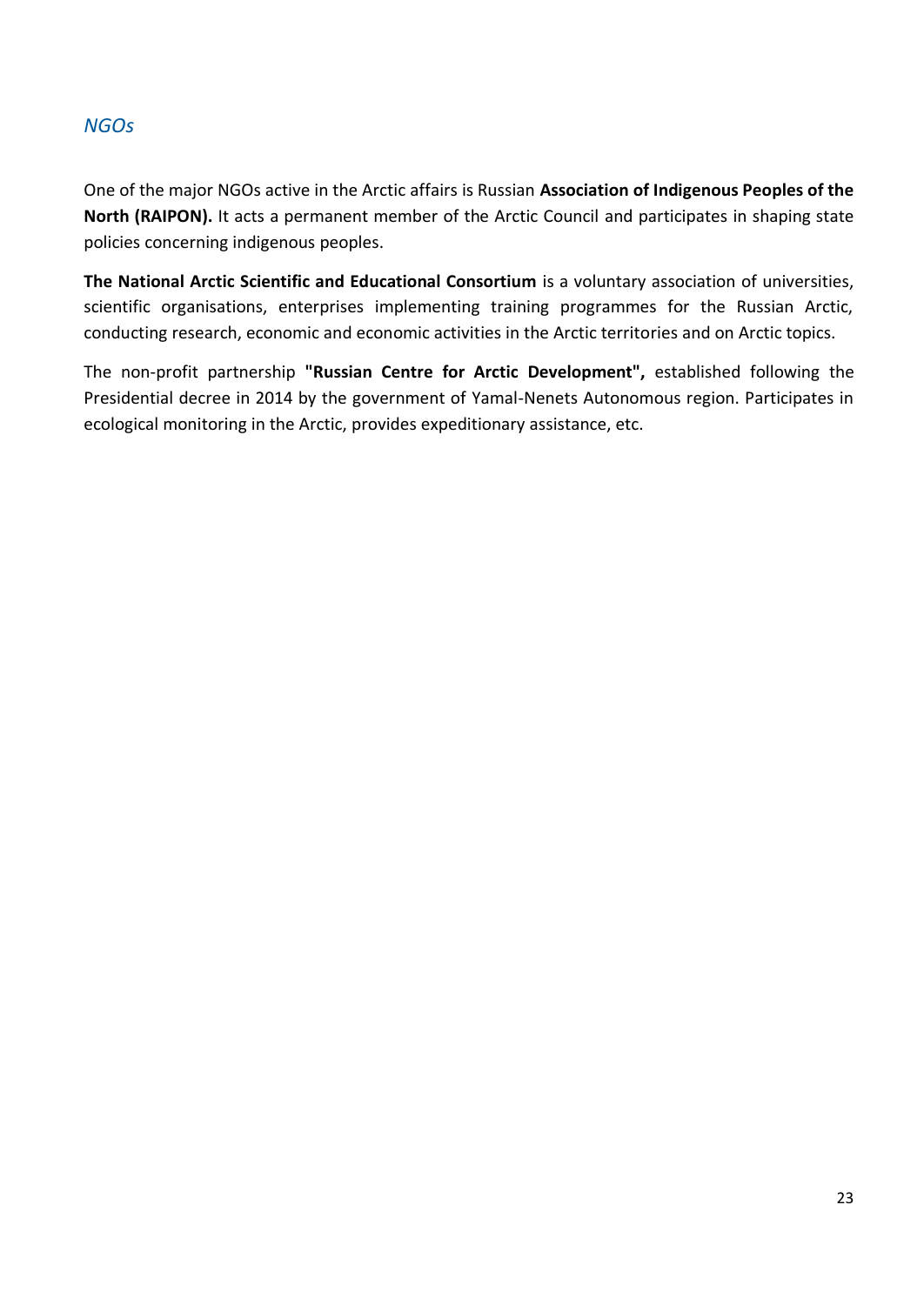## <span id="page-23-0"></span>*Polar research infrastructure*

See the list and more info on the research stations and fleet in [Glossary.](#page-39-0)

#### <span id="page-23-1"></span>*Arctic*

#### **AARI**

The Institute leads dozens of expeditions in the Arctic annually, including joint expeditions with international researchers from the US and European countries.

*The High-latitude Arctic Expedition (VAE)* is an expeditionary unit of AARI. It carries out expeditions on sea vessels and icebreakers, as well as air expeditions to provide hydrometeorological observations at meteorological stations and drifting buoys in remote areas of the Arctic Ocean and on the high-latitude Arctic islands. The Unit also provides logistic support for scientific projects carried out by various ministries and other governmental institutions.

Department Manager: Vladimir Sokolov

*The Russian scientific Arctic expedition to the Svalbard (Spitsbergen) archipelago (RAE-S)* was created as a structural unit of the FSBI "AARI" in 2016 and conductsfundamental and applied scientific research on the Svalbard archipelago.

The AARI scales down its expeditionary programme in Svalbard archipelago in 2021 (number of staff will be decreased from 40 to 15). The reduction in the programme was mainly due to the Covid-19 restrictions. Nevertheless, the lack of staff, as well as the deterioration of infrastructure, transport, and equipment, also remain major problems<sup>30</sup>.

#### Department Manager: Yuri Ugryumov

On December 18, 2020, the ice-resistant *self-propelled platform "North Pole"* was launched. The platform would allow the continuation of regular studies of the natural environment of the Central Arctic, suspended in 2013 along with the North Pole drifting expedition project. The platform may start its first voyage in 2022<sup>31</sup>.

The platform will be equipped with 15 scientific laboratories allowing scientists to carry out research all year round. It was announced that the platform will be able to arrive at site without aid of an icebreaker and drift in the Arctic Ocean for about two years continiously. One of the decks will be

<sup>&</sup>lt;sup>30</sup> Арктический и Антарктический НИИ сократит программу экспедиций на Шпицбергене в 2021 году/ Arctic and Antarctic Research Institute will reduce the programme of expeditions to Svalbard in 2021 <https://tass.ru/obschestvo/10668509>

 $31$  Первый рейс ледостойкой платформы для изучения Арктики запланирован на 2022 год/ The first voyage of the ice-resistant platform to explore the Arctic is scheduled for 202[2 https://iz.ru/1123117/2021-02-10/pervyi-reis](https://iz.ru/1123117/2021-02-10/pervyi-reis-ledostoikoi-platformy-dlia-izucheniia-arktiki-zaplanirovan-na-2022-god)[ledostoikoi-platformy-dlia-izucheniia-arktiki-zaplanirovan-na-2022-god](https://iz.ru/1123117/2021-02-10/pervyi-reis-ledostoikoi-platformy-dlia-izucheniia-arktiki-zaplanirovan-na-2022-god)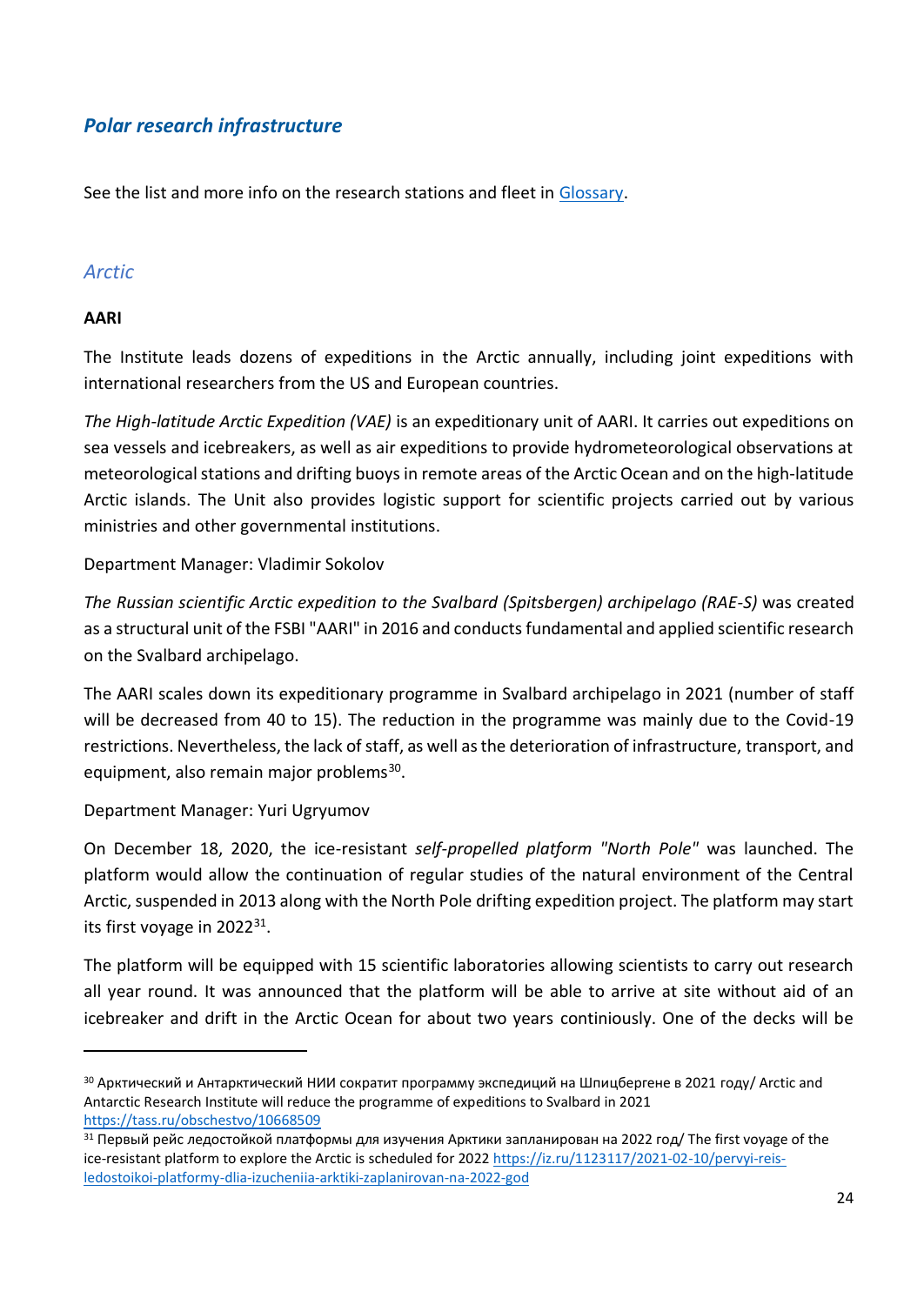equipped with a helicopter landing pad for receiving Mi-8 and Mi-38 helicopters. The platform should play a key role in the weather and ice forecasting system, gathering data from coastal observatories.<sup>32</sup>

AARI manages the training and methodological centre for polar research – field base "Ladoga", as well as "Ladozhskaya" and "Gorkovskaya" Stations (near St. Petersburg). The Institute also operates Research Station Ice Base Baranova Cape of Severnaya Zemlya (research projects in the framework of international cooperation with the National Research University of Finland, the Republic of Korea, Japan, and Germany) and temporary research field base Khastyr (Khatanga Bay), and carries out highlatitude air expeditions (and flight units), ship high-latitude expeditions, as well as island and coastal expeditions.

In addition, the Institute manages the Tiksi Hydrometeorological Observatory, established in the framework of Russian-American cooperation. Representatives of scientific organisations of Roshydromet, RAS, the National Oceanic and Atmospheric Administration, the University of Colorado and the Finnish Meteorological Institute collect data from the observatory in the framework of IPY 2007/08. GMO Tiksi serves as a regional station for the Global Atmosphere Watch (GAW)

Other Arctic stations are operated by universities or regional governments (see list in glossary). 33

### <span id="page-24-0"></span>*Antarctic*

Russian scientists have been conducting oceanographic, meteorological and hydrobiological studies of the waters of the Southern Ocean since 1947-1948. In 1955, the Complex Antarctic Expedition of the USSR Academy of Sciences was formed and tasked with implementation of the scientific projects of the International Geophysical Year 1957-58.

Since 1992 *Russian Antarctic Expedition (RAE)* has been organising and coordinating Russian research activities in the region. More than 20 scientific organisations and state agencies participate in RAE. The composition of the staff of the stations and seasonal expeditions is determined by the Government for a five-year period.

Five Russian stations are permanently operating in the Antarctic: Mirny, Vostok, Progress, Novolazarevskaya, Bellingshausen. Also, automatic meteorological and geodetic stations operate yearround at the seasonal field bases Molodezhnaya, Russkaya, and Leningradskaya.

<sup>32</sup> AARI, new[s http://www.aari.ru/main.php?lg=0&id=147](http://www.aari.ru/main.php?lg=0&id=147)

<sup>&</sup>lt;sup>33</sup> There are currently 52 polar stations of the Murmansk, Northern, Yakutsk and Chukotka Hydrometeorological Service Administrations that operate and transmit information to the automatic weather stations of Roshydromet, where standard meteorological (52 polar stations), marine hydrological (44 polar stations), actinometric (10 polar stations), aerological (7 polar stations) observations. 32 polar stations are situated in remote areas, 27 are reference stations, 23 are correspondents of the World Meteorological Organisation. [https://geographyofrussia.com/polyarnye-stancii](https://geographyofrussia.com/polyarnye-stancii-rossijskogo-sektora-arktiki/)[rossijskogo-sektora-arktiki/](https://geographyofrussia.com/polyarnye-stancii-rossijskogo-sektora-arktiki/)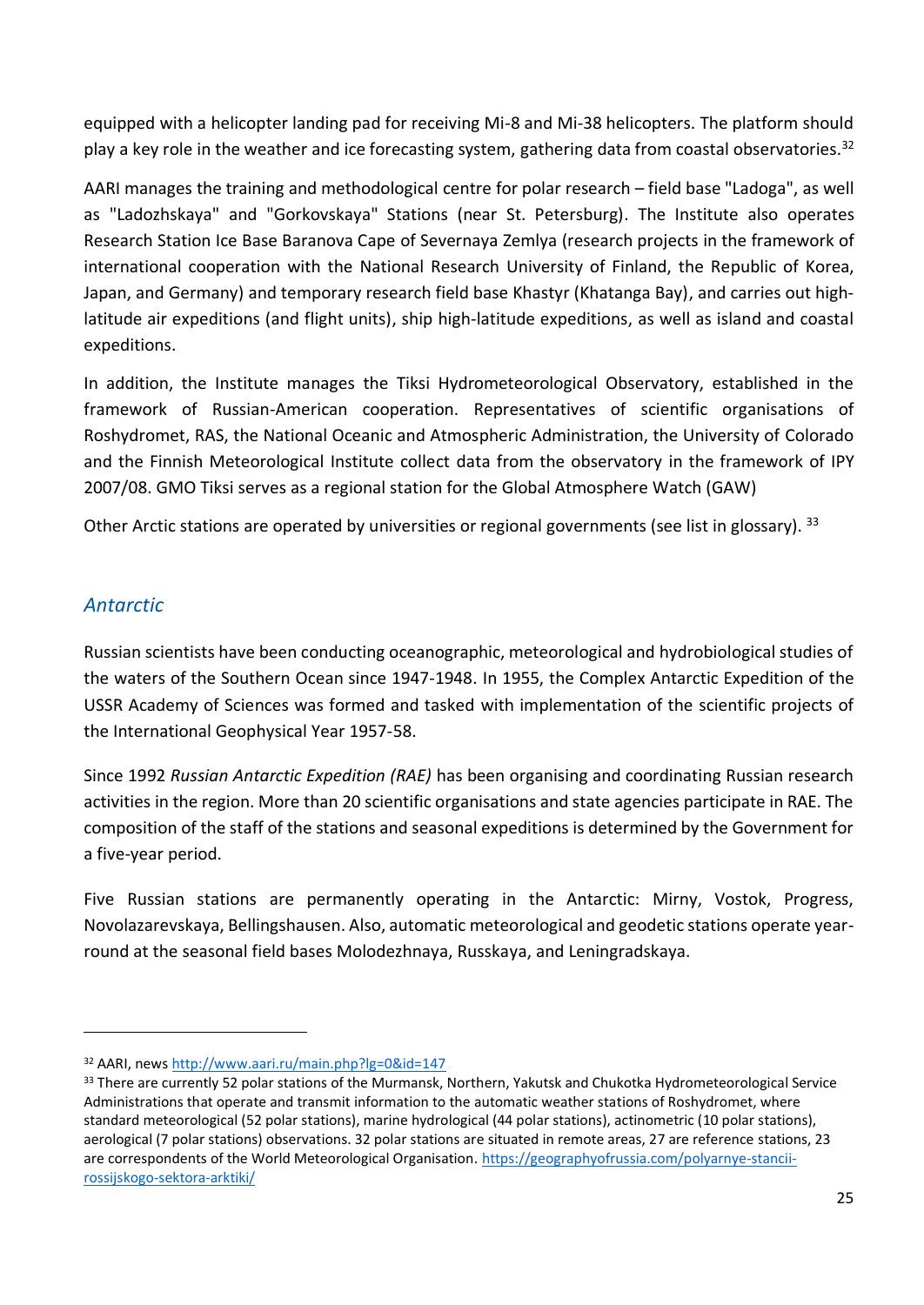In 2020 and 2021 new wintering complexes were built for Mirny and Vostok stations. The new wintering complex for the Vostok Antarctic station should provide facilities for 35 people during the seasonal period and 15 people during the wintering period<sup>34</sup>. The project was co-financed by Leonid Mikhelson, CEO and chairman of the gas company Novatek. The new station in the Antarctic was planned to be operational by 2023, and its installation was supposed to begin in 2020<sup>35</sup>.

The annual Antarctic expeditions include:

- 120 people of staff in seasonal work, 110 in year-round work at permanent stations (125 members of the permanent staff starting from 2021);

- scientific expedition vessels (AARI) "Akademik Fedorov" and "Akademik Treshnikov"; research vessel "Akademik Alexander Karpinsky" owned by the Polar Marine Geological Expedition.

- aircrafts and other transport include 2-4 helicopters (leased), an aircraft-laboratory for geophysical work on the basis of AN-2, transport aircraft on a ski-wheeled chassis such as Twin-Otter and BT-67 Turbo Basler, as well as heavy aircraft for intercontinental flights such as IL-76 TD-90VD and Boeing-757. The sledge-caterpillar traverse and aircraft flights are carried out to Vostok station from Progress station (route length 1350 km).

The programme of scientific observations and expeditionary work of the 66th RAE was formed considering coronavirus restrictions. In total, 110 people will go to Antarctica for wintering, the number of the seasonal composition has been reduced to 70 people due to the COVID-19 pandemic<sup>36</sup>.

Head of department: Klepikov Alexander

[Contacts](http://raexp.ru/asd38-asd44/) here

## <span id="page-25-0"></span>*Research fleet*

#### **Russian Academy of Science (RAS) fleet**

In 2016, Ocean Expedition Centre (OEC) was established at the Institute of Oceanology of the Russian Academy of Sciences (IORAS), which now operates most of the currently used research vessels.

Organisationally, the Marine Expeditionary Research Centre is responsible for the fleet management, as well as for the applications for expeditions from other institutions; the Council for the Hydrosphere

<sup>34</sup> About the station's architecture https://archi.ru/russia/92429/polyarnaya-tikhokhodka

<sup>&</sup>lt;sup>35</sup> Завершено создание нового зимовочного комплекса антарктической станции Восток/the creation of the wintering station Vostok is completed, Ministry of Natural resources and Ecology

[https://www.mnr.gov.ru/press/news/zaversheno\\_sozdanie\\_novogo\\_zimovochnogo\\_kompleksa\\_antarkticheskoy\\_stantsii](https://www.mnr.gov.ru/press/news/zaversheno_sozdanie_novogo_zimovochnogo_kompleksa_antarkticheskoy_stantsii_vostok/) [\\_vostok/](https://www.mnr.gov.ru/press/news/zaversheno_sozdanie_novogo_zimovochnogo_kompleksa_antarkticheskoy_stantsii_vostok/)

<sup>&</sup>lt;sup>36</sup> НЭС «Академик Трёшников» выйдет из порта Санкт-Петербург в Антарктиду 24 октября/Akademik Treshnikov will leave the port on the 24<sup>th</sup> of October<https://portnews.ru/news/303717/>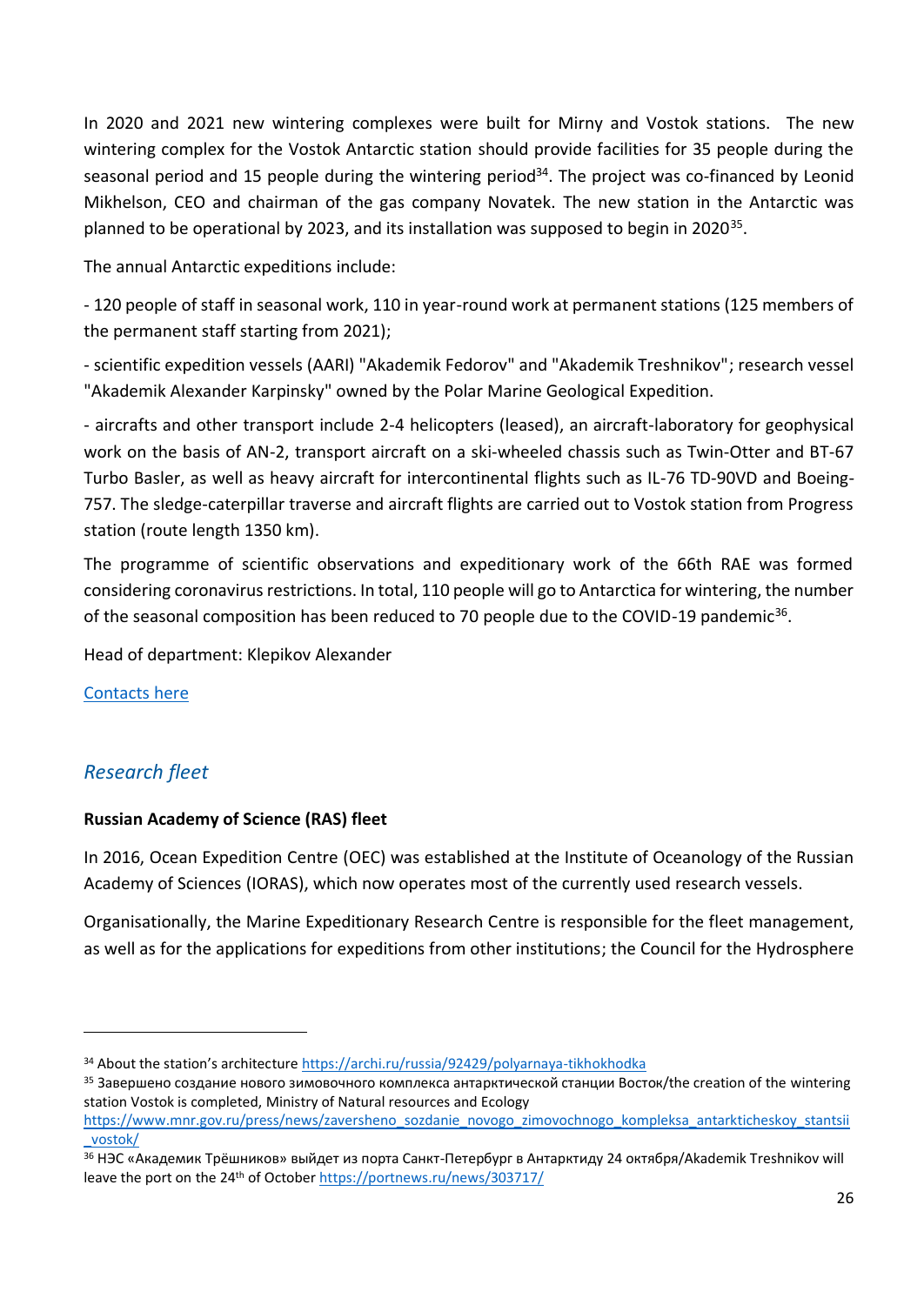of the Earth (later the Working Group on the planification) approve expedition plans, the federal agency FANO, and then its successor, the Ministry of Education and Science – for finances<sup>37</sup>.

OEC comprises the Atlantic fleet base (AFB) in Kaliningrad and the Pacific fleet base (PFB) in Vladivostok which must become the largest bases of the research fleet in Russia. It operates the research vessels: Akademik Sergey Vavilov, Akademik Ioffe, Akademik Mstislav Keldysh, Akademik Nikolaj Strakhov, Professor Shtokma, Akademik Boris Petrov. Four other RVs are transfered to Far East branch of RAS (Vladivostok): Akademik Oparin, Akademik M.A.Lavrentyev, Professor Bogorov, Professor Gagarinskiy.

Also, the Far Eastern Branch of RAS, Murmansk Marine Biological Institute, Vernadsky Institute of Geochemistry and Analytical Chemistry, and Geological Institute operate their own research vessels.

In summer 2020 it was announced that 25,35 bln roubles will be spent to build two new multifunctional research vessels for works in the World ocean and on the Arctic shelf. Commissioning is scheduled for 2025, the contracting authority is Scientific Research Fleet Directorate of the Far Eastern Branch of the Russian Academy of Sciences<sup>38</sup>.

AARI **(Federal service for hydrometeorology and environmental monitoring of Russia)** operates several research vessels, including the newest flagship vessel working in Antarctic "Akademik Tryoshnikov".

Northern Directorate for hydrometeorology and environmental monitoring and Far Eastern regional hydrometeorological research institute (FERHRI) also own research vessels operating in polar regions.

<sup>&</sup>lt;sup>37</sup> Covered the ninth wave The Russian scientific fleet got into a serious "storm", O Lukash, Rossiyskaya Gazeta - Federal issue № 100 (8154)/ Накрыл девятый вал. Научный флот России попал в серьезный "шторм", О. Лукаш, Российская газета - Федеральный выпуск № 100(8154) [https://rg.ru/2020/05/04/pochemu-nauchnyj-flot-rossii-popal-v-sereznyj](https://rg.ru/2020/05/04/pochemu-nauchnyj-flot-rossii-popal-v-sereznyj-shtorm.html)[shtorm.html](https://rg.ru/2020/05/04/pochemu-nauchnyj-flot-rossii-popal-v-sereznyj-shtorm.html) 

<sup>38</sup> Russia will build two scientific vessels for work in the Arctic for 25 billion roubles. by 2025, Interfax, 3.07.2020/ Россия построит два научных судна для работы в Арктике за 25 млрд руб. к 2025, Интерфакс, [https://www.interfax](https://www.interfax-russia.ru/far-east/news/rossiya-postroit-dva-nauchnyh-sudna-dlya-raboty-v-arktike-za-25-mlrd-rub-k-2025-g)[russia.ru/far-east/news/rossiya-postroit-dva-nauchnyh-sudna-dlya-raboty-v-arktike-za-25-mlrd-rub-k-2025-g](https://www.interfax-russia.ru/far-east/news/rossiya-postroit-dva-nauchnyh-sudna-dlya-raboty-v-arktike-za-25-mlrd-rub-k-2025-g)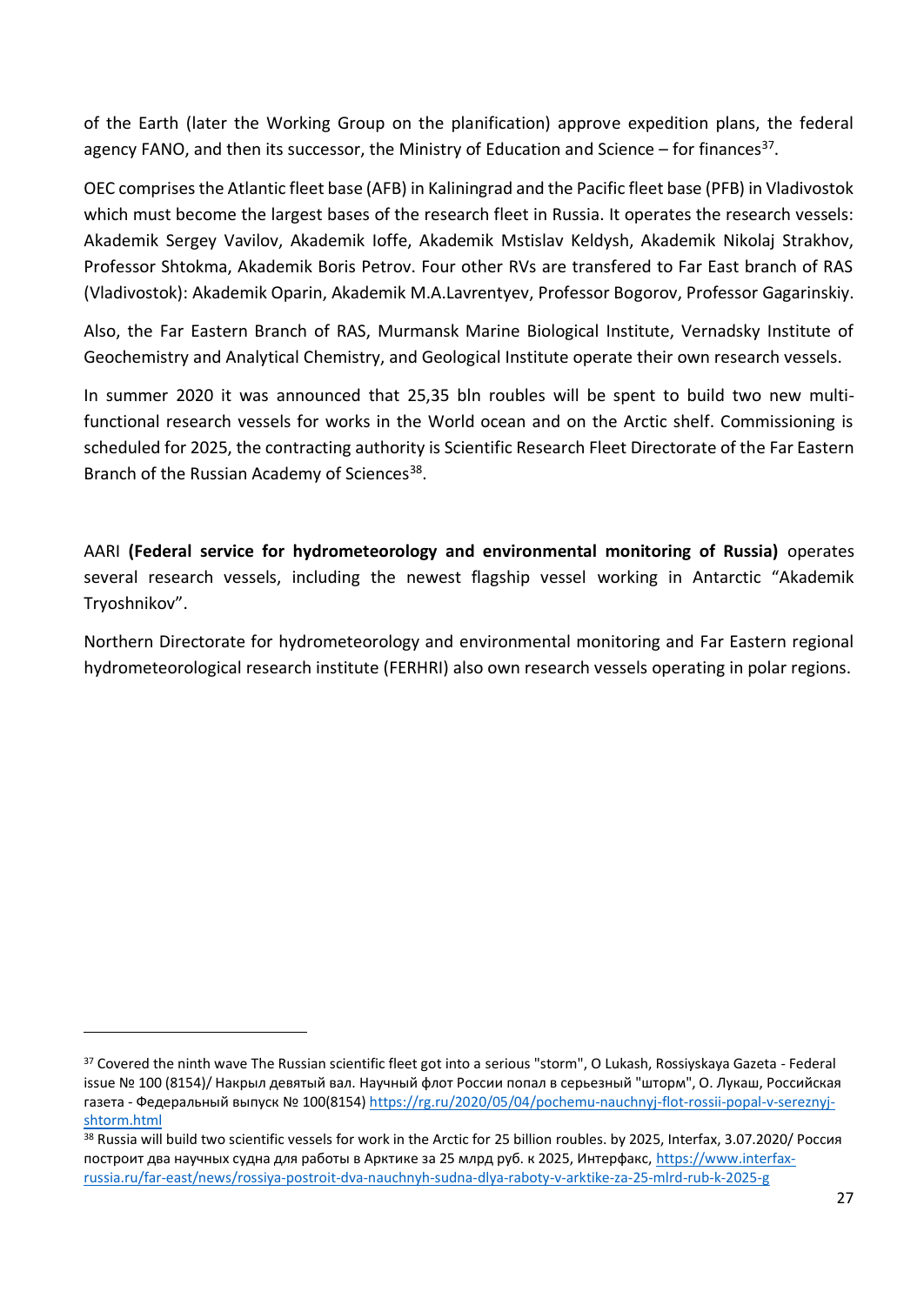## <span id="page-27-0"></span>**Polar research funding**

## <span id="page-27-1"></span>*Federal Budget*

Polar research activities are majorly funded through the **"Environment protection" state programme<sup>39</sup>**, and specifically its *sub-programme "Organisation and Provision of Works and Scientific Research in the Arctic and Antarctic".* The Ministry of natural resources and ecology is designated responsible for the implementation of the sub-programme, and Federal service for hydrometeorology and environmental monitoring as a participant. The implementation period is 2012-2024. The volume of allocations from the federal budget – 3496345.7 thousand roubles. It is expected that the funding of this programme (including works on the Russian Antarctic Expedition) will be reduced through 2021- 2022.

Some activities are also funded through the sub-programme *"Hydrometeorology and environmental monitoring"*, for instance, organisation of research at the North Pole drifting station (budget allocated to the Polar Fund).

The Federal target programme **"World Ocean"** programme<sup>40</sup> running in 2016-2031 provides framework for marine research, expedition activities and polar stations support in both Arctic and Antarctic. The programme includes sub-programmes "*Expeditionary Research in the World Ocean", "Comprehensive Antarctic Research", "Applied Research of the World Ocean Nature", "Improvement of Information Support for Marine Activities"*. The programme budget is 87 200,2 million roubles.

*"The World Ocean Exploration programme",* a part of the **National "Science" Project** (2019-2024) aims to increase in the number of sea expeditions and support the development of the research fleet.

Some projects in the field of polar research were funded within the framework of **the Federal Target programme "Research and Development in Priority Areas of Development of the Scientific and Technological Complex of Russia for 2014-2020"<sup>41</sup>**. One of its priority areas is "the connectivity of the territory of the Russian Federation through the creation of intelligent transport and telecommunication systems, the development and use of outer space and air space, the World Ocean, the Arctic and Antarctic".

<sup>&</sup>lt;sup>39</sup> Russian Federation State programme "Environmental protection"/Государственная программа Российской Федерации "Охрана окружающей среды" <http://gov.garant.ru/SESSION/PILOT/main.htm>

<sup>40</sup> Passport of the Federal Target programme "World Ocean"/Паспорт федеральной целевой программы Мировой Океан <http://pravo.gov.ru/proxy/ips/?docbody=&nd=102054870&rdk=3>

<sup>41</sup> Federal Target programme "Research and Development in Priority Areas of Development of the Scientific and Technological Complex of Russia for 2014-2020"/Федеральная целевая программа «Исследования и разработки по приоритетным направлениям развития научно-технологического комплекса России на 2014—2021 годы» <https://www.fcpir.ru/>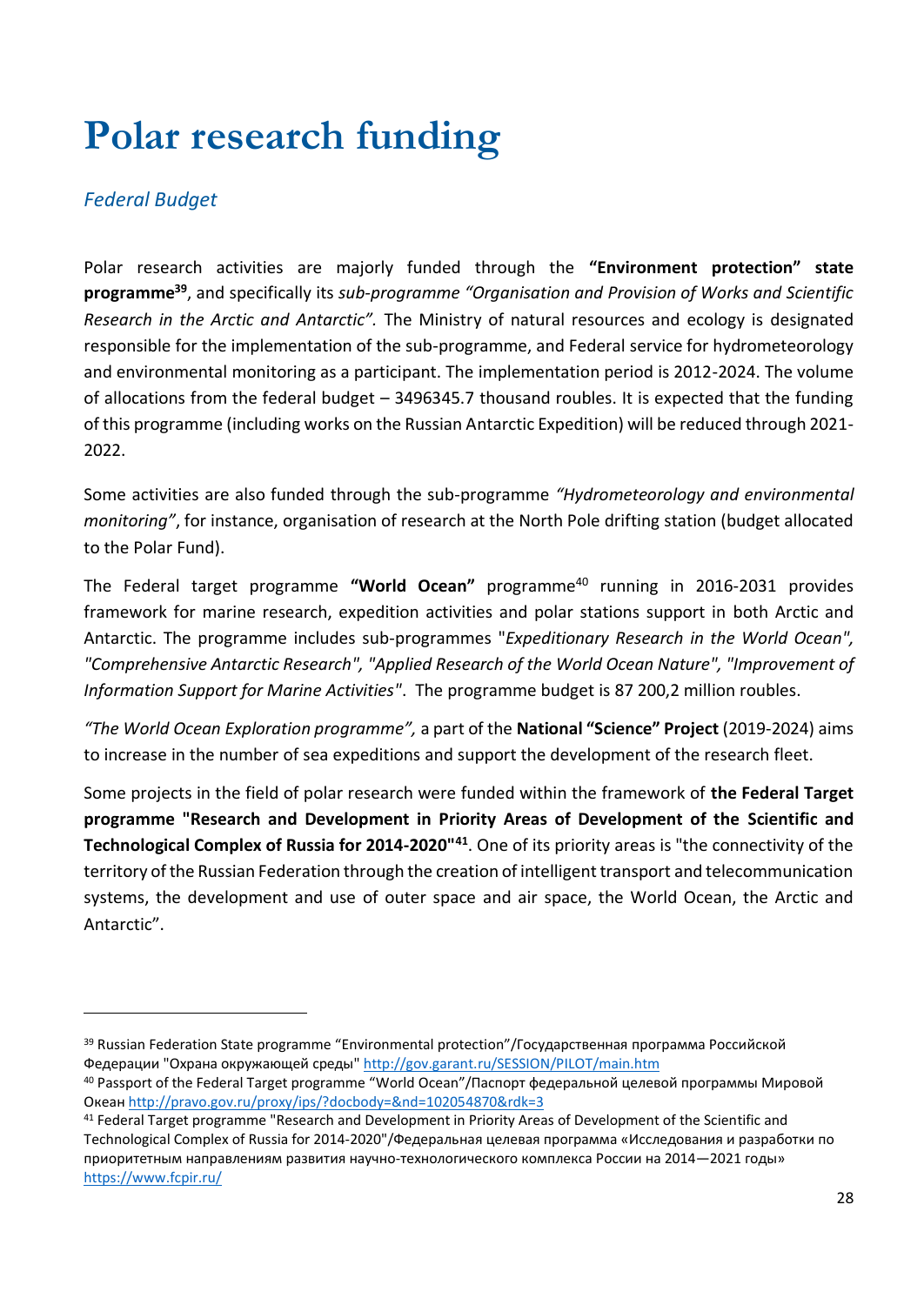## <span id="page-28-0"></span>*Major state funds*

Grant support was (until recently) provided by two large foundations: **the Russian Foundation for Basic Research** and **the Russian Science Foundation**

[Russian Science Foundation](https://www.rscf.ru/en/) (RSF) funds basic research and development projects. [Cooperates](https://www.rscf.ru/en/contests/international-cooperation/) with several foreign national funding institutions such as FWO, DFG, Helmholtz Association, ANR.

A foreign researcher can participate in a project funded by the RSF (in Russia (s)he would work under an employment contract).

[Russian](https://www.rfbr.ru/rffi/eng) [Foundation](https://www.rfbr.ru/rffi/eng) [for](https://www.rfbr.ru/rffi/eng) [Basic](https://www.rfbr.ru/rffi/eng) [Research](https://www.rfbr.ru/rffi/eng) (RFBR) funded research in various domains:

- provided specific grants (for example, 2018 Grants for interdisciplinary research projects "Fundamentals of the study and development of mineral and renewable resources of the Russian Arctic" ("Arctic Resources");

- provided funding together with regional governments (for example, a competition of scientific projects for interdisciplinary fundamental research, conducted by the RFBR in cooperation with the Government of the Arkhangelsk Region) and international partners such as French CNRS, German DFG, Austrian FWF, UK's Royal Society and others<sup>42</sup>. Together with other participants of the Belmont Forum funded projects through Collaborative Research Action: Resilience in Rapidly Changing Arctic Systems initiative in 2020<sup>43</sup>.

**At the end of November 2020, Prime Minister Mikhail Mishustin announced plans to** *annex the RFBR to the Russian Science Foundation<sup>44</sup>* **,** the decision was largely criticised by the academic community.

On March 1, 2021, the RFBR announced the cancellation of the most massive competition for fundamental research projects ("a").<sup>45</sup> The next day the RSF announced that they plan on maintaining the continuity of types of grant support for scientific research and the amount of grant funding."

The new grant competitions of the RSF announced in 2021, and the financing of the winners will begin in 2022. Within the framework of funding "fundamental scientific research and exploratory research

<sup>&</sup>lt;sup>42</sup> Scientific collaborations, Russian Foundation for Basic Research/Научные связи, РФФИ [https://www.rfbr.ru/rffi/ru/scientific\\_communications](https://www.rfbr.ru/rffi/ru/scientific_communications)

<sup>43</sup> ANNOUNCEMENT of Research Funding Opportunity for ARCTIC research Belmont Forum Collaborative Research Action on Resilience in Rapidly Changing Arctic Systems (CRA Arctic II[\) https://www.belmontforum.org/news/arctic](https://www.belmontforum.org/news/arctic-announcement/)[announcement/](https://www.belmontforum.org/news/arctic-announcement/)

<sup>44</sup> Operational meeting with deputy prime ministers On the optimization of development institutions; on the elimination of excessive administrative barriers in the implementation of infrastructure projects; on expanding the list of online services for exporters, November 23, 2020/Оперативное совещание с вице-премьерами Об оптимизации институтов развития; об устранении избыточных административных барьеров при реализации инфраструктурных проектов; о расширении перечня онлайн-сервисов для экспортёров, 23 ноября 2020 <http://government.ru/news/40921/>

<sup>45</sup> Competition for the best fundamental research projects of 2021 cancelled/Отменен конкурс на лучшие проекты фундаментальных научных исследований 2021 года [https://www.rfbr.ru/rffi/ru/classifieds/o\\_2119256](https://www.rfbr.ru/rffi/ru/classifieds/o_2119256)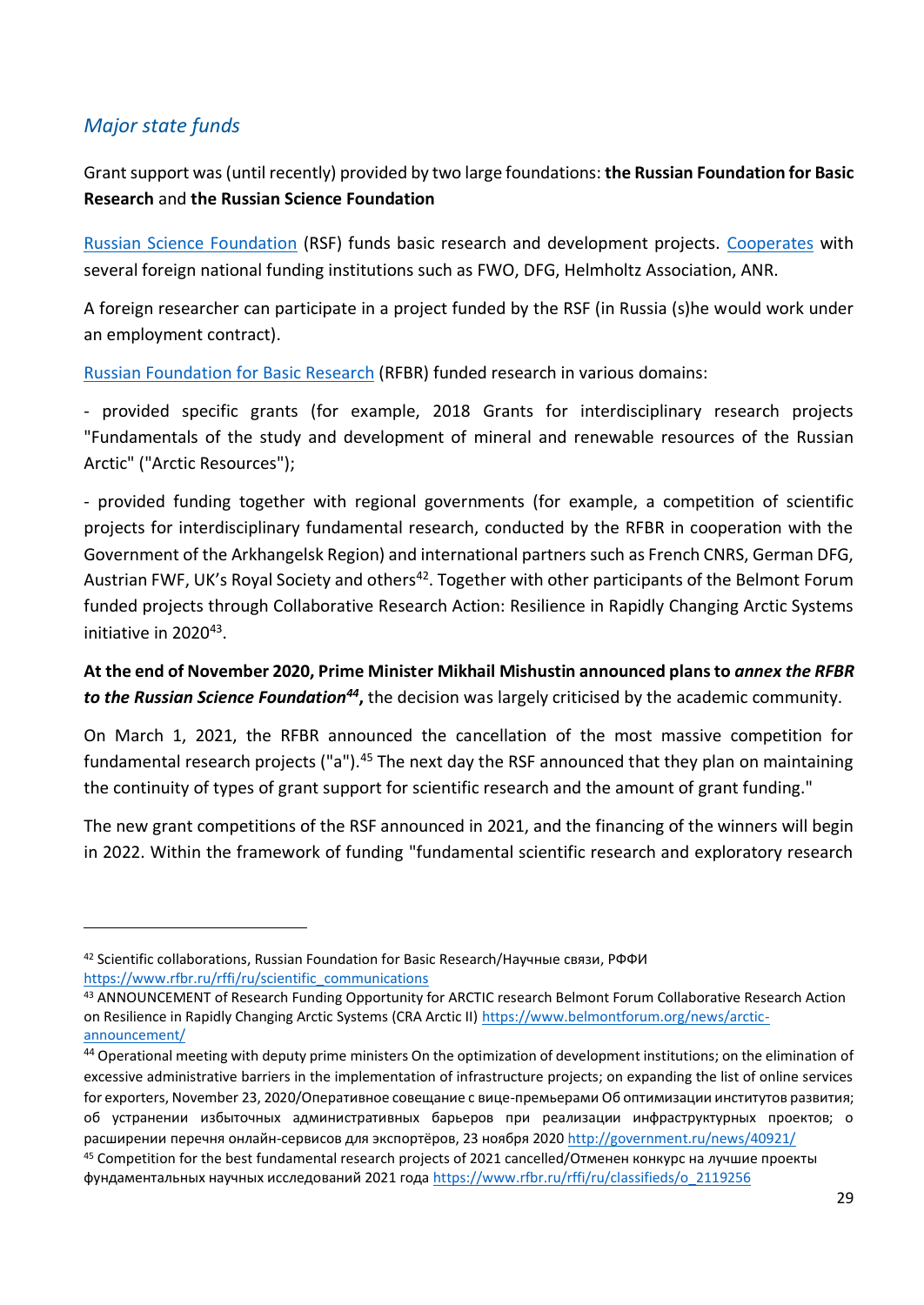by small individual scientific groups", it is proposed to finance teams of 2 to 4 researchers (including the project leader) for up to 1.5 million roubles per year, with the duration of project of 1 or 2 years<sup>46</sup>.

#### [Presidential Grants programme](http://www.pprgm.ru/program/)

The Council for Grants of the President of the Russian Federation provides state support for young Russian scientists and for state support for leading scientific schools.

Russian Foundation for Humanities (RFH) organises annual competitions for grants for: research projects, publications; projects of organising Russian and international scientific events in Russia, participation of Russian scientists in scientific events abroad, organising expeditions, field, experimental laboratory research. The Foundation collaborates internationally.

## <span id="page-29-0"></span>*Smaller-scale funds and targeted grants*

The Project Office for the Development of the Arctic (PORA) provides small [grants](https://porarctic.ru/grants/) for projects in the Arctic.

Non-profit organisation "Polar Initiative" provides small [grants](http://russianpolar.ru/) for best bachelor, master and doctoral levels thesis in polar sciences.

[Arctic-sg](https://arctica-sg.ru/) foundation for Russian and Belarus researchers working on socio-economic development of the Arctic

[Foundation for Assistance To Small Innovative Enterprises,](http://fasie.ru/) [Russian Foundation for Advanced Research](https://fpi.gov.ru/)  [Projects in the Defence](https://fpi.gov.ru/) Industry, and [Polar Fund](http://www.polarf.ru/) provide financial support for research and development projects in the polar regions

## <span id="page-29-1"></span>*Regional funds*

[The Krasnoyarsk Regional Science Foundation](http://www.sf-kras.ru/) provides grants for applied research projects for undergraduates and postgraduates to "ensure sustainable development of the Arctic".

[Regional Fund for Scientific and Technical Development of St. Petersburg](http://www.rfntr.neva.ru/rus/) is a non-profit organisation promoting the regional scientific and technical potential and the development of innovative activities in the North-West region.

<sup>46</sup> О планах Российского научного фонда по объявлению новых конкурсов/

On the plans of the Russian Science Foundation to announce new competition[s https://www.rscf.ru/news/found/o](https://www.rscf.ru/news/found/o-planakh-rossiyskogo-nauchnogo-fonda-po-obyavleniyu-novykh-konkursov/)[planakh-rossiyskogo-nauchnogo-fonda-po-obyavleniyu-novykh-konkursov/](https://www.rscf.ru/news/found/o-planakh-rossiyskogo-nauchnogo-fonda-po-obyavleniyu-novykh-konkursov/)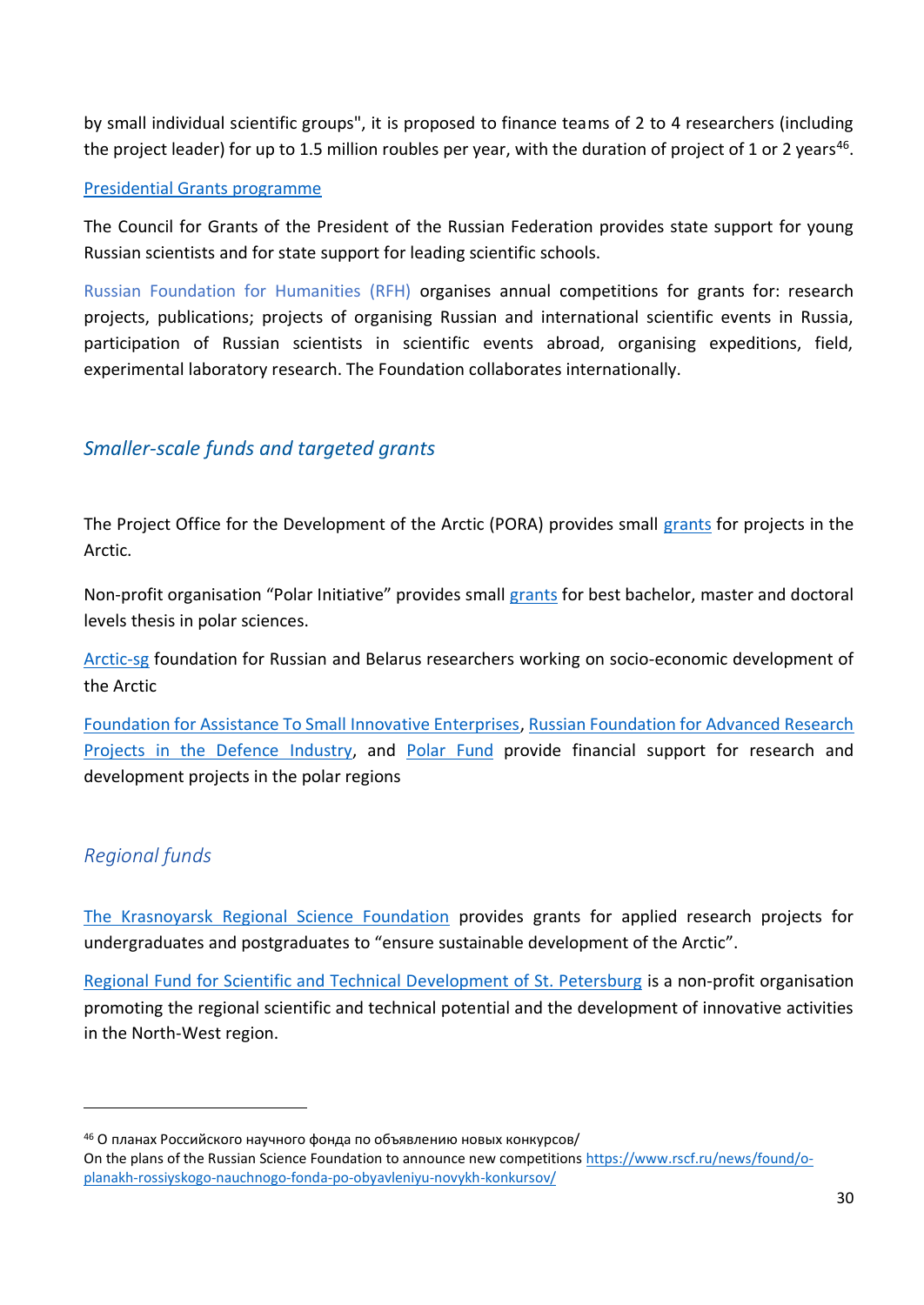[Far](https://www.fondvostok.ru/en/) [East](https://www.fondvostok.ru/en/) [Development](https://www.fondvostok.ru/en/) [Fund](https://www.fondvostok.ru/en/) finances major industrial and infrastructural projects in the Russian Far East and in the Arctic Region in the form of loans and direct investments, develops hi-tech facilities for investors, supports small and medium business in the region and promotes international cooperation.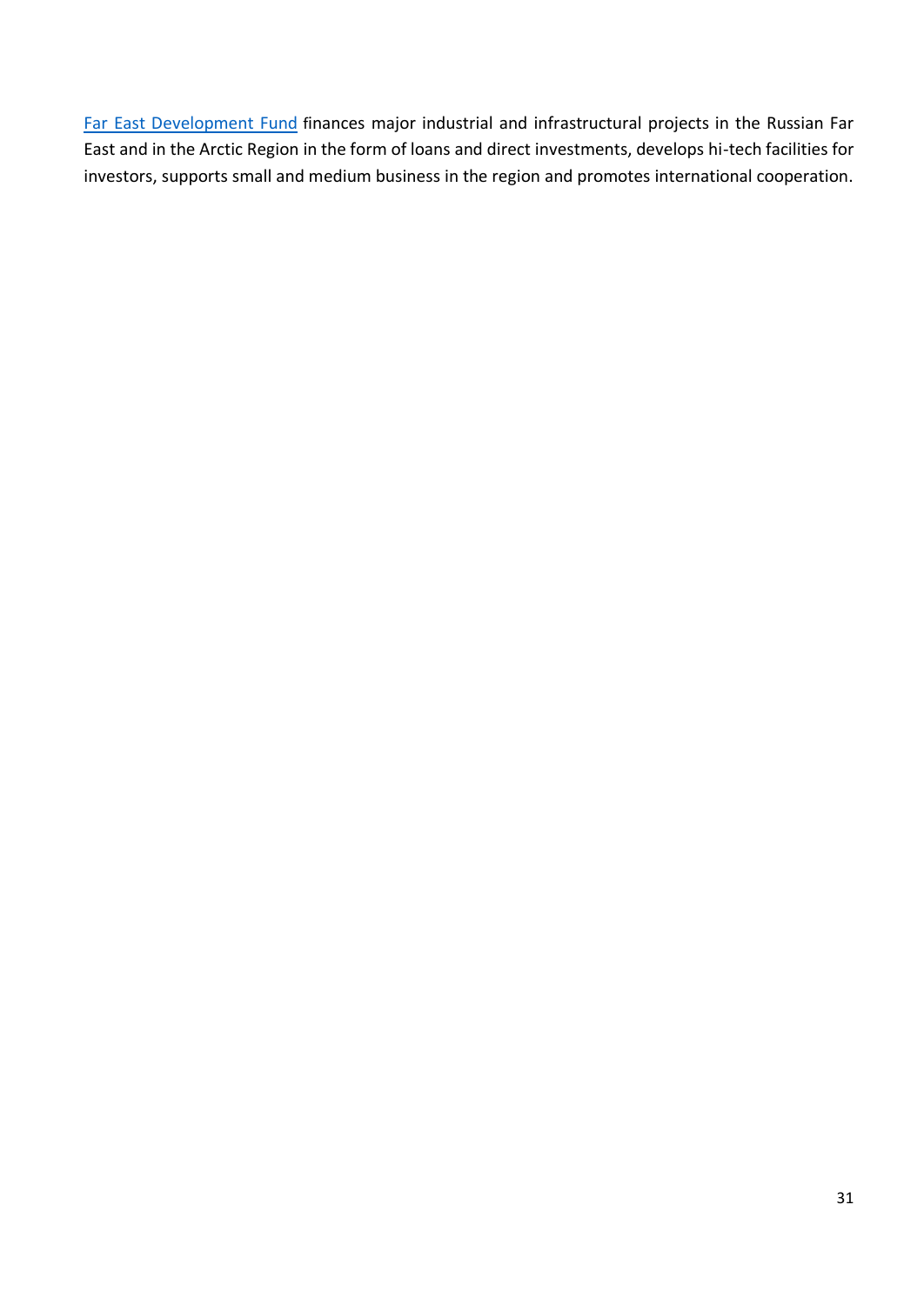## <span id="page-31-0"></span>**Appendix 1. Glossary**

## <span id="page-31-1"></span>*1. Polar research actors*

## <span id="page-31-2"></span>*1.1 Federal authorities*

The [State commission on the Arctic development](https://arctic.gov.ru/) (*Государственная комиссия по вопросам развития Арктики*) coordinates the work of federal and regional authorities and other state bodies in addressing social and economic issues in the Arctic, transport development, environmental matters, international collaboration, science, and national security. The Head of the Commission is Russia's Deputy Prime Minister and Presidential Plenipotentiary Envoy to the Far Eastern Federal District Yury Trutnev.

[Council on the Development of the Far East, Arctic and Antarctic](http://council.gov.ru/structure/docs/124820/) at the Federation Council of the [Federal Assembly](http://council.gov.ru/structure/docs/124820/) (*Совет по вопросам развития Дальнего Востока, Арктики и Антарктики при Совете Федерации*) i[s formed](http://council.gov.ru/activity/documents/123989/) in February 2021. It replaced the standing expert advisory body to the Federation Council of the Federal Assembly - the Arctic and Antarctic Council (*Совет по Арктике и Антарктике при Совете Федерации Федерального Собрания Российской Федерации*). The Council is headed by [Galina Karelova,](http://council.gov.ru/structure/persons/1038/) the acting Deputy Chairwoman of the Federation Council. The Council will be working on monitoring the implementation of state programmes for the development of the Far East and the Arctic zone (including transport infrastructure, support of small and mediumsized businesses, education, healthcare and employment).

[The Presidential Council for Science and Education](http://science.gov.ru/) (*Совет по науке и образованию при Президенте РФ*) is a consultative body "established to inform the President on the situation in these areas, coordinate his contacts with scientific organisations, educational establishments, and members of the science and education communities, and draft proposals on topical issues concerning state science, technology and innovation policy and state education policy". The Council also select nominees for the Russian Federation State Prize for Science and Technology and President of the Russian Federation's Prize for Young Scientists for Achievements in Science and Innovation.

[Federal Service for hydrometeorology and environmental monitoring of Russia](http://www.meteorf.ru/) (Roshydromet) (*Федеральная служба по гидрометеорологии и мониторингу окружающей среды - Росгидромет*) is one of the main actors implementing the state programmes concerning the polar regions and one of the executors of the Agreement on Strengthening International Arctic Scientific Cooperation (signed in 2017).

 Northern "branch" of Roshydromet - [Northern Directorate for Hydrometeorology and](http://www.sevmeteo.ru/)  [Environmental Monitoring](http://www.sevmeteo.ru/) (*Северное Управление по гидрометеорологии и мониторингу окружающей среды* ) (Arkhangelsk) is engaged in research activities in the field of hydrometeorology,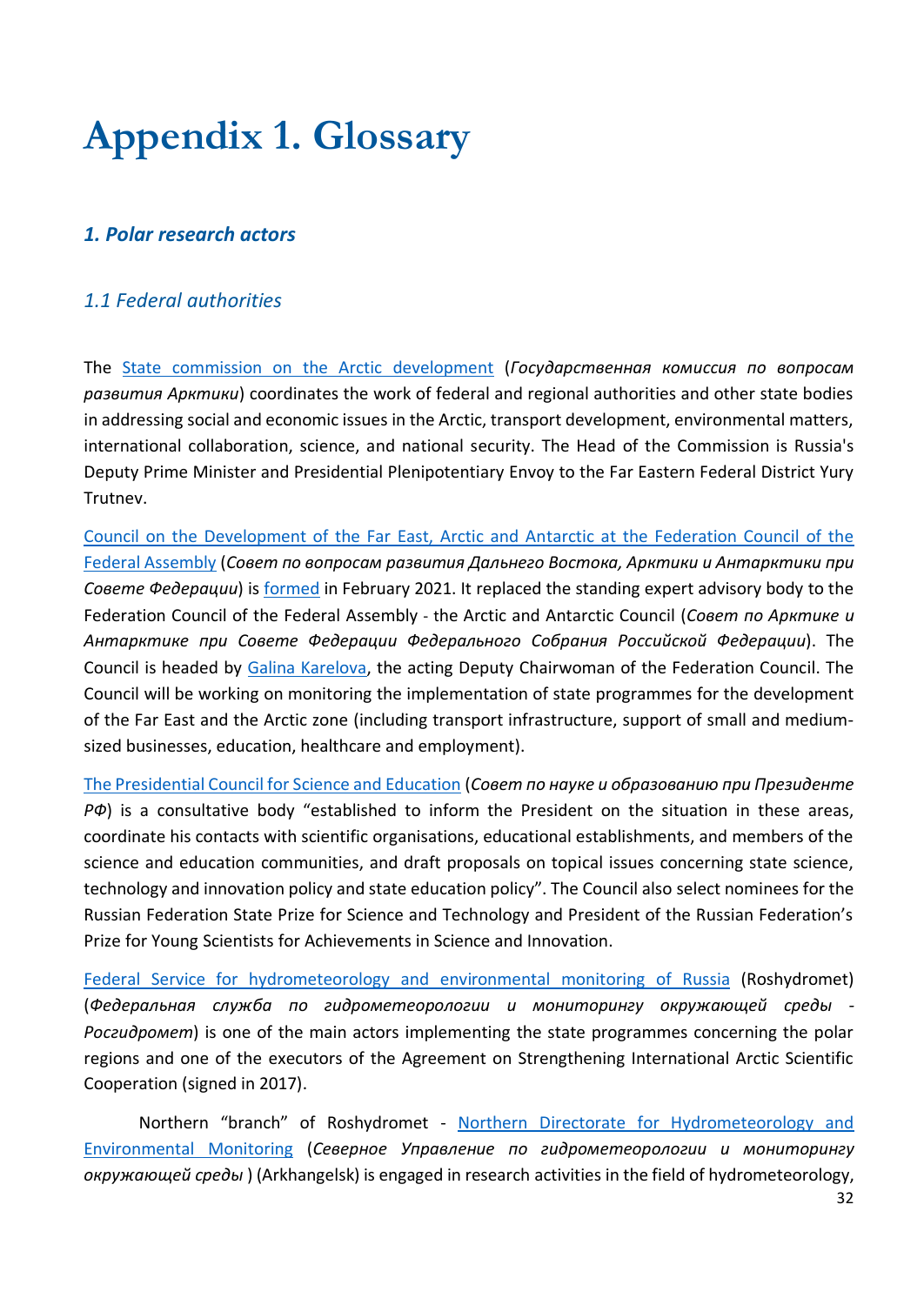monitoring of environmental pollution; ensures the delivery of material and technical means, equipment, personnel to hard-to-reach and polar weather stations. It operates three vessels used for polar expeditions.

[Other](http://www.meteorf.ru/about/structure/niu/) relevant institutions of Roshydromet

[Ministry for the Development of the Russian Far East and Arctic](https://minvr.gov.ru/) (*Министерство Российской Федерации по развитию Дальнего Востока и Арктики*) developed the Strategy for the Arctic up to 2035 and implements the state programmes in the concerned regions. Head - [Alexei Chekunkov.](https://minvr.gov.ru/about/rukovodstvo/chekunkov-aleksey-olegovich/)

[Ministry of Natural Resources and the Environment](https://www.mnr.gov.ru/) [\(Ecology\) of the Russian Federation](https://www.mnr.gov.ru/en/) (*Министeрство природных ресурсов и экологии Российской Федерации*) is responsible for implementation of the sub-programme "Organisation and support of work and scientific research in the Arctic and Antarctic" of the state programme "Environmental Protection", co-executor of the Agreement on Strengthening International Arctic Scientific Cooperation. Has a Department of the state policy and regulation in the sphere of hydrometeorology, Arctic and Antarctic studies and World ocean. Head – [Alexander Kozlov,](https://www.mnr.gov.ru/about/minister/) former Minister for the Development of the Far East and the Arctic.

 [Russian Arctic National Park](http://www.rus-arc.ru/) (*Национальный парк Русская Арктика*) is run by the Ministry. Cooperates with CNRS, France.

[Ministry of Economic Development of the Russian Federation](https://en.economy.gov.ru/) (*Министерство Экономического развития Российской Федерации*) is responsible for monitoring of the implementation of the Arctic strategy and some of the state programmes related to the Arctic. Head – [Maxim Reshetnikov.](https://en.economy.gov.ru/material/structure/minister/)

[Ministry of Science and Higher Education of Russia](https://www.minobrnauki.gov.ru/) (*Министерство Науки и Высшего Образования Российской Федерации*) co-executor of the Agreement on Strengthening International Arctic Scientific Cooperation. Coordinates scientific projects in polar regions (including within the Arctic council, etc.). Head – [Valery Falkov.](https://www.minobrnauki.gov.ru/about/governance/detail.php?ELEMENT_ID=33)

 The Ministry supervises the [Inter-Agency National Oceanographic Commission of the Russian](https://minobrnauki.gov.ru/colleges_councils/kollegialnye-organy/mnok/)  [Federation](https://minobrnauki.gov.ru/colleges_councils/kollegialnye-organy/mnok/) (*Межведомственная национальная океанографическая комиссия Российской Федерации*).

[The Federal Service for State Registration, Cadastre and Cartography](https://rosreestr.ru/site/en/about/) (before Federal Agency for Geodesy and Cartography) (*Росреестр*). Head - Oleg Skufinsky.

Russian [Geographical](https://www.rgo.ru/ru) Society (*Русское географическое общество*). The Society leads [expeditions](https://www.rgo.ru/ru/proekty/ekspedicii-rgo/glavnyy-fasad-rossii-istoriya-sobytiya-lyudi) to explore Arctic archipelagos.

[Russian Scientific Fund](https://www.rscf.ru/en/) (*Российский научный фонд*) (see FUNDING) funds basic scientific research and development projects.

[Russian](https://www.rfbr.ru/rffi/eng) [Foundation](https://www.rfbr.ru/rffi/eng) [for](https://www.rfbr.ru/rffi/eng) [Basic](https://www.rfbr.ru/rffi/eng) [Research](https://www.rfbr.ru/rffi/eng) (RFBR) (*Российский Фонд фундаментальных исследований*). Will be annexed to RSF in 2021.

Federal Agency for Scientific Organisations of Russia (Closed in 2018)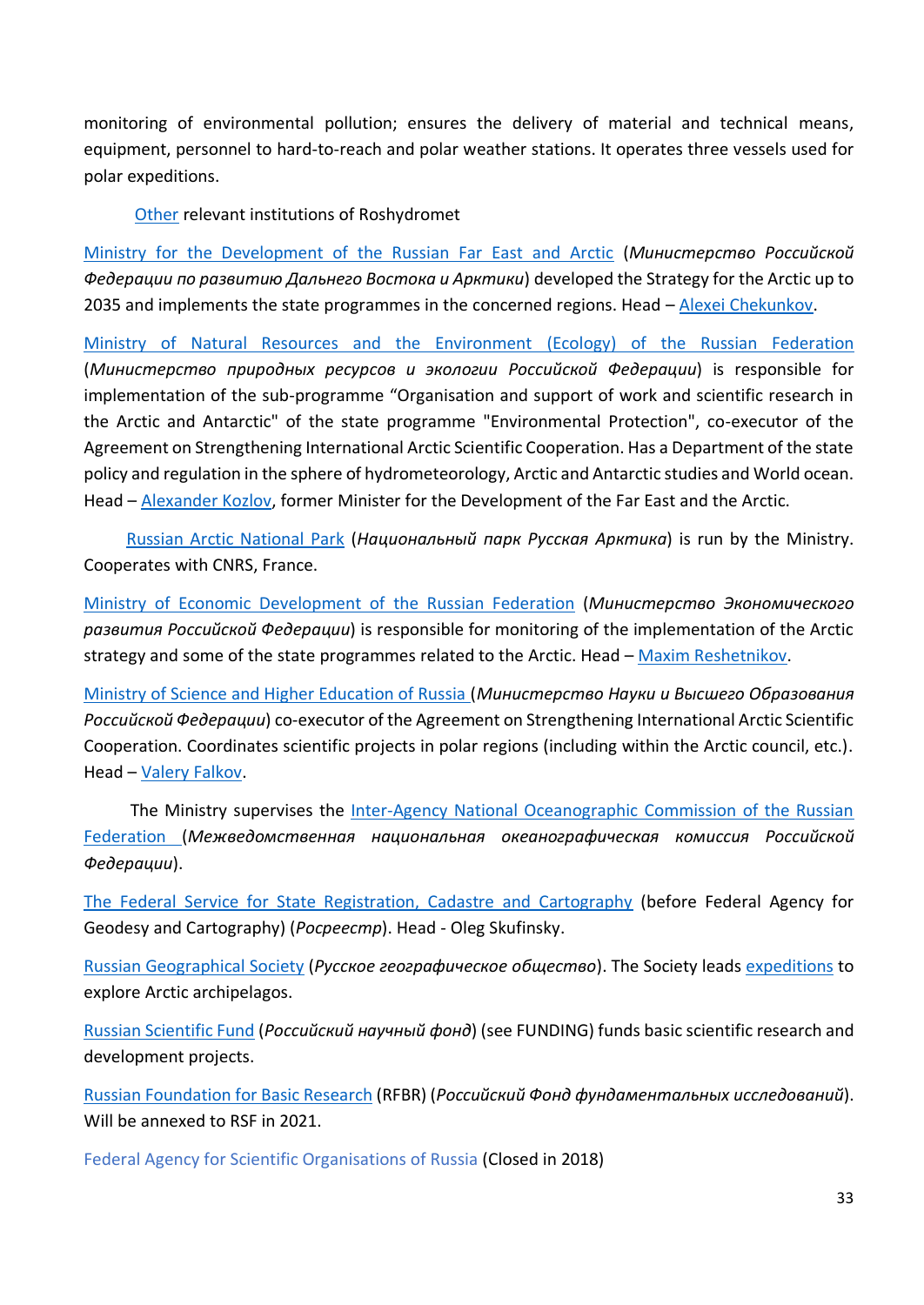#### **Saint-Petersburg:**

[The St. Petersburg Committee for Arctic Affairs](https://www.gov.spb.ru/gov/otrasl/arkt/) (*Комитет Санкт-Петербурга по делам Арктики*) + its Centre [for Arctic Initiatives](https://www.gov.spb.ru/static/writable/ckeditor/uploads/2019/09/04/46/распоряжение_ЦАИ.pdf) (*Центр Арктических инициатив*) (scientific consultative body). The Committee implements state policy in the field of scientific research, cultural, socio-economic, environmental and other domains of cooperation of St. Petersburg with the regions of the Arctic zone of the Russian Federation, and also coordinates the activities of other executive bodies of St. Petersburg in these areas.

[Polar Commission of the Maritime Council](https://www.gov.spb.ru/gov/morsovet/polozhenie/) (*Полярная комиссия Морского Совета при Правительстве Санкт-Петербурга*) (Government of St. Petersburg) is a permanent coordinating body ensuring the implementation of the main provisions of the strategy and policy of the Russian Federation in the Arctic and Antarctic. The decisions of the Polar Commission are advisory.

[The Arctic Public Academy of Sciences \(AOAN\)](http://arcticas.ru/) (*Санкт-Петербургская Арктическая общественная академия наук (АОАН)* is based on the Arctic direction of the Geopolitics and Security Section of the Russian Academy of Natural Sciences.

#### **Yamal-Nenets Autonomous Okrug:**

[Scientific Center for the Study of the Arctic](https://arctic.yanao.ru/about/) (*Научный центр изучения Арктики*) (Salekhard) is a multidiscipline research institution with the research divisions in the fields of the cryosphere, history and archaeology, ethnology, social and humanitarian research, environmental monitoring, environmental and biological research, social and medico-psychological research. Founded Under the department of external relations of the Yamal region. [\(UArctic member\)](https://www.uarctic.org/member-profiles/russia/33417/arctic-research-center-of-the-yamal-nenets-autonomous-district)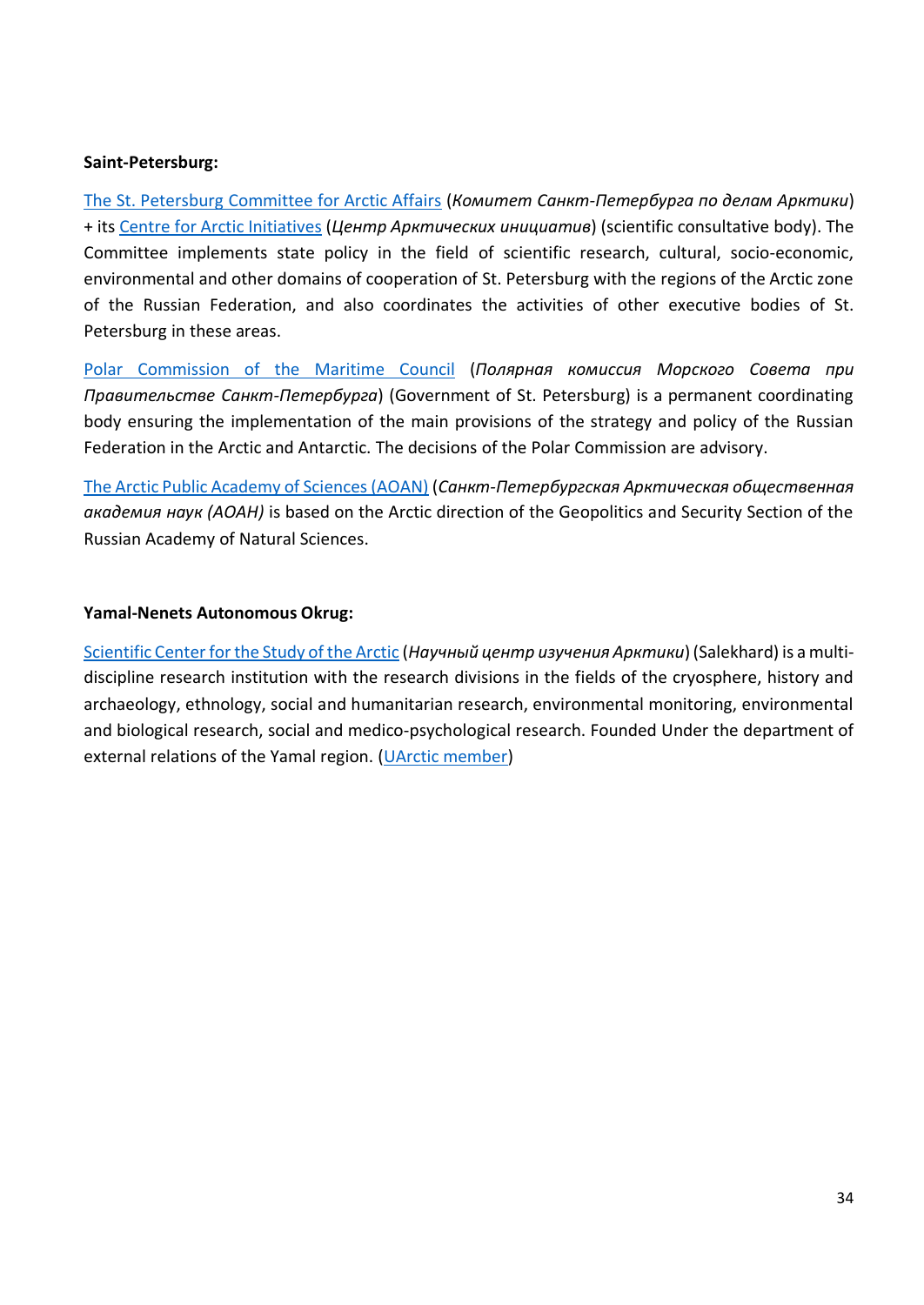### <span id="page-34-0"></span>*1.3 Research institutes*

[State Scientific Center of the Russian Federation the Arctic and Antarctic Research Institute -](http://www.aari.ru/main.php?lg=1&id=54) AARI (*Арктический и антарктический научно-исследовательский институт (ААНИИ)* is supervised by the Russian Federal Service on hydrometeorology and environmental protection. The major research institution in the polar sciences. It manages the Arctic and Antarctic Museum, the Center of Ice and Hydrometeorological Information, World Data Center-B on sea ice, Russian Antarctic Expedition (RAE), The High-latitude Arctic Expedition (VAE), scientific research and experimental base: the station in the Arctic and Antarctic and throughout the country, research vessels, and experimental departments and laboratories for the development and production of research devices. [The external](http://www.aari.ru/dept/form_dept/_dept.php?id=60)  [relations department of AARI.](http://www.aari.ru/dept/form_dept/_dept.php?id=60) Director – Dr. Aleksandr Makarov.

[Russian Academy of Science](http://www.ras.ru/) (*Российская Академия Наук*) (RAS) includes:

P.P. [Shirshov Institute of Oceanology of RAS.](https://ocean.ru/en/) (*Институт Океанологии им. П.П. Ширшова*) In March 2016 [Ocean Expedition Centre](http://rv.ocean.ru/en/about/) (OEC) (*Центр морских экспедиционных исследований (ЦМЭИ))* was set up within the Institute. They operate 6 research vessels based in Kaliningrad. Collaborates with CNRS, France.

[Scientific Council of RAS for the study of the Arctic and Antarctic](http://igras.ru/138) (*Научный совет РАН по изучению Арктики и Антарктики*) is planning and coordinating fundamental and applied research in the polar regions, implements decisions adopted by the International Arctic Scientific Committee (IASC) and the International Committee for Antarctic Research (SCAR).

Kola Science Centre [of the Russian Academy of Sciences \(FRC KSC RAS\)](https://www.ksc.ru/en/) (*Кольский научный центр РАН*) carries out fundamental studies of high-latitude environment in the Euro-Arctic region and provides a scientific basis for assessing the resource potential and developing a rational strategy for the North. [\(UArctic member\)](https://www.uarctic.org/member-profiles/russia/8541/federal-research-center-kola-science-center-of-the-russian-academy-of-sciences). Collaborates with CNRS, France, NERC, UK.

 [Kola Arctic Geophysical Infrastructure Network](http://pgi.ru/kagin/eng/?id=home) [of the Polar Geophysical Institute](http://pgi.ru/kagin/eng/?id=home) (KAGIN) (*Полярный геофизический институт" (ПГИ*) (Murmansk)

[Murmansk Marine Biological Institute of the Russian Academy of Sciences](http://www.mmbi.info/eng/aboutus/) (MMBI RAS) (*Мурманский морской биологический институт Российской академии наук (ММБИ РАН*)), before was included in the FRC KSC RAS. Studies issues of climate change, marine periglacial, bio-productivity, quaternary and geology, aquaculture, bioresources and environmental safety. Operates RV Dalnie Zelentsy.

[The Federal Center for Integrated Arctic Research of the Russian Academy of Sciences](http://fciarctic.ru/ing.php?page=main) (FCIAR UrB RAS) (*Федеральный исследовательский центр комплексного изучения Арктики Уральского*  **отделения РАН) of [Ural Branch of RAS.](http://www.uran.ru/)** 

[Siberian Branch of the Russian Academy of Sciences](https://www.sbras.ru/en) (*Сибирское отделение РАН*) is the largest regional branch of RAS. It organised Big Norilsk Expedition (summer 2020).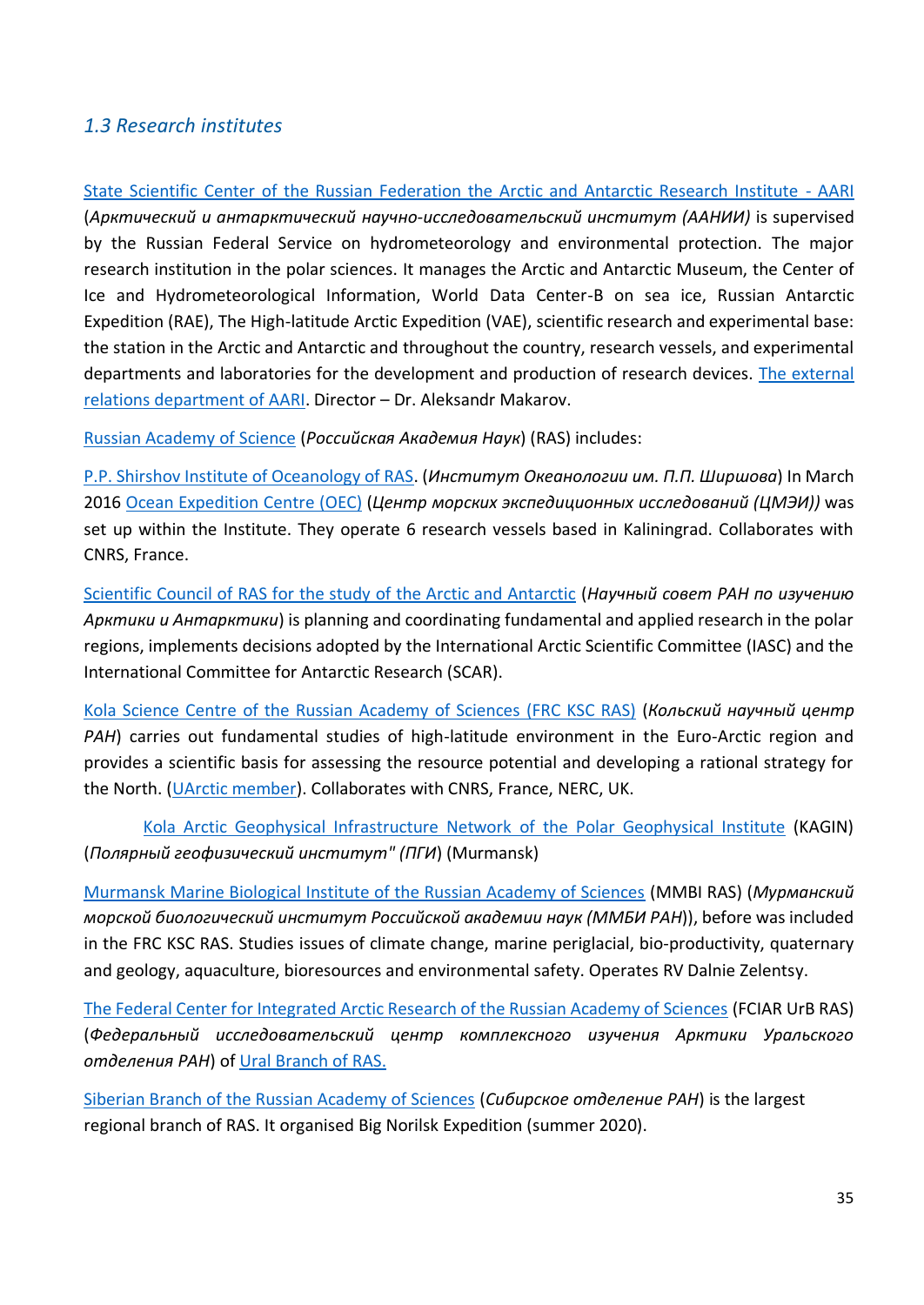Its V.E. Zuev Institute of Atmospheric Optics, Melnikov Permafrost Institute collaborate with CNRS, France.

[Far Eastern Branch of RAS](http://www.febras.ru/2012-01-25-06-37-30.html) (*Дальневосточное отделение РАН*) has two institutions working on the Arctic issues based in Magadan (Scientific research centre "Arctica"), and various institution on biology of the World ocean, etc. This is the only organisation in the Russian Far East conducting applied scientific research in various parts of the World Ocean. Has 8 research vessels (see Office of Scientific [research Fleet](http://www.uniffebras.ru/) (*Управление Научно-Исследовательского флота*)) of various types, purposes, and cruising range (based in the Zolotoy Rog or the Golden Horn Bay).

[Karelian Research Centre of the Russian Academy of Sciences](http://www.krc.karelia.ru/) (KarRC RAS) (*Федеральный исследовательский центр «Карельский научный центр Российской академии наук» (КарНЦ РАН)*) (Petrozavodsk). [\(UArctic member\)](https://www.uarctic.org/member-profiles/russia/8528/karelian-research-centre-of-the-russian-academy-of-sciences).

### <span id="page-35-0"></span>*1.4 Universities*

[Lomonosov](https://www.msu.ru/en/) Moscow State University (*Московский Государственный Университет имени Ломоносова*) (UArctic [member\)](https://www.uarctic.org/member-profiles/russia/8558/lomonosov-moscow-state-university).

 [Marine research center](https://marine-rc.ru/english-version/) (*Центр Морских Исследований МГУ*) provides environmental monitoring of the Russian offshore projects in the Arctic and Far East regions.

[Saint Petersburg State University](https://english.spbu.ru/) (*Санкт-Петербургский Государственный Университет*) – the University's researchers will participate in expeditions of the new drifting station (planned implementation in 2022). [\(UArctic member\)](https://www.uarctic.org/member-profiles/russia/8707/st-petersburg-university)

 [Laboratory of "Palaeogeography and geomorphology of polar regions and the Wo](http://geolab.spbu.ru/about-our-laboratory/)rld Ocean (*Научная лаборатория геоморфологических и палеогеографических исследований полярных регионов и Мирового океана*)

The laboratory leads a Russian-German master's degree programme Polar and Marine Sciences (POMOR)

[St. Petersburg](https://www.spbstu.ru/) Polytechnic University (*Санкт-Петербургский политехнический университет*)

[European](https://eusp.org/en) [University](https://eusp.org/en) (*Европейский университет*) (Saint-Petersburg), [\(UArctic member\)](https://www.uarctic.org/member-profiles/russia/8508/european-university-at-st-petersburg).

Centre [for Arctic Social Studies \(CESIS\)](https://eusp.org/arctic-social-sciences/about) (*Центр социальных исследований Севера*)

[Northern \(Arctic\) Federal University \(NarFU\)](http://www.narfu.ru/) (*Северный (Арктический) федеральный университет имени М.В. Ломоносова*) (Arkhangelsk), [\(UArctic member\)](https://www.uarctic.org/member-profiles/russia/8660/northern-arctic-federal-university)

 In 2016 the National Arctic Scientific and Educational Consortium (see below) was created on the premises of the University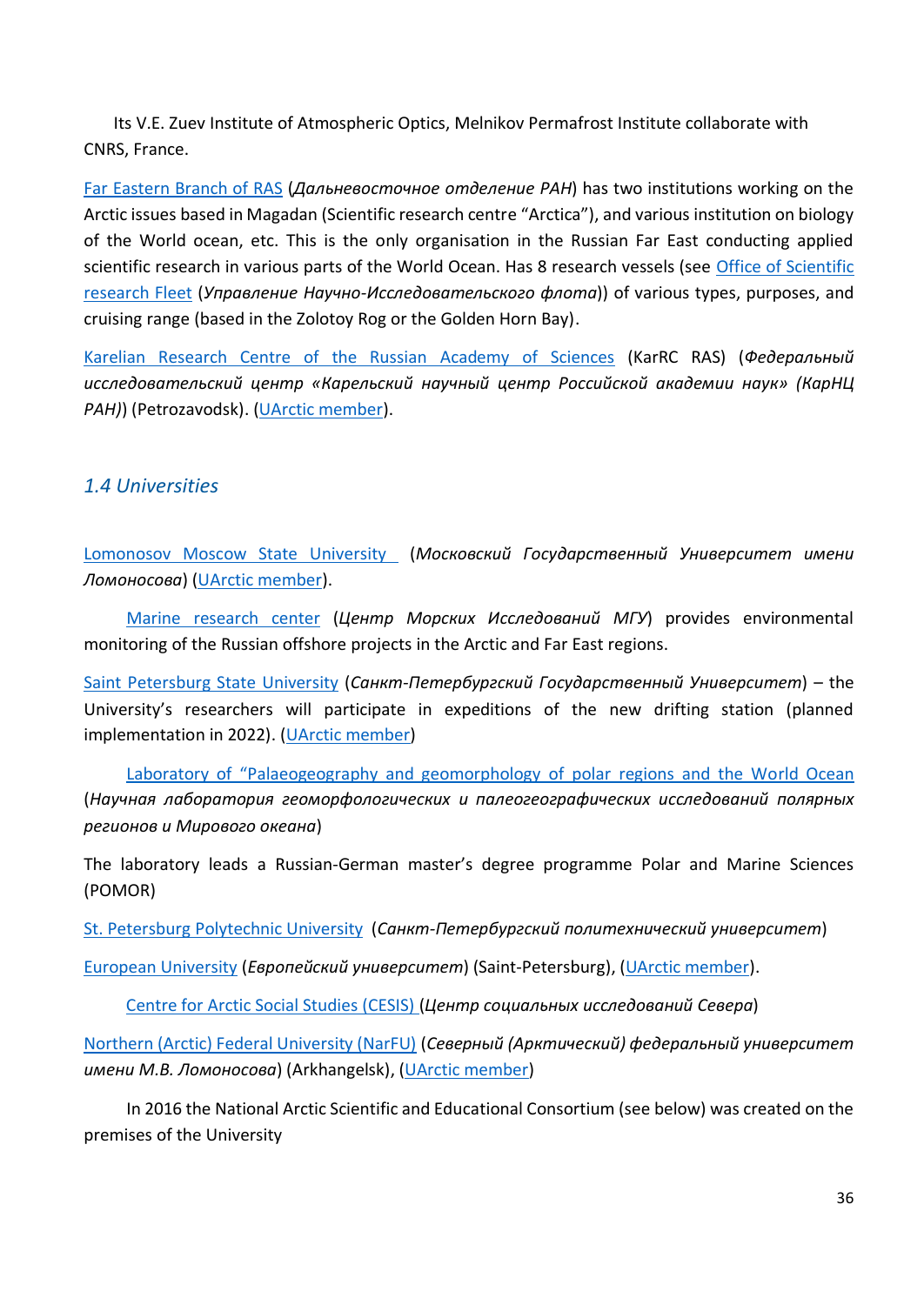Together with the Northern branch of Roshydromet organises annual Arctic Floating University on board the research vessel Professor Molchanov – a high-latitude Arctic expedition providing an interdisciplinary course for students.

#### [Moscow Institute of Physics and Technology](https://mipt.ru/english/) (*Московский физико-технический институт*)

 Operates the laboratory for Geophysical research of the Arctic and continental margins of the World Ocean. The laboratory staff participate in regular annual marine scientific expeditions in the Arctic. Expeditions are carried out in cooperation with the Shirshov Institute of Oceanology of RAS on the research vessels "Akademik Nikolai Strakhov" and "Akademik MA Lavrentyev".

[Murmansk Arctic State University](http://www.mspu.edu.ru/) (*Мурманский Арктический Государственный университет*), [\(UArctic member\)](https://www.uarctic.org/member-profiles/russia/8600/murmansk-arctic-state-university).

[Murmansk State Technical University](http://www.mstu.edu.ru/) (*Мурманский Государственный технический университет*), [\(UArctic member\)](https://www.uarctic.org/member-profiles/russia/8603/murmansk-state-technical-university).

[North-Eastern](https://www.s-vfu.ru/en/) Federal University (*Северо-Восточный федеральный университет имени М.К. Аммосова*) (Yakutsk). Signed a framework agreement between NEFU Yakutsk and University of Versailles-Saint-Quentin (joint degree in law, student exchange programme with UVSQ Arctic Master since 2010), [\(UArctic member\)](https://www.uarctic.org/member-profiles/russia/8640/north-eastern-federal-university).

[Petrozavodsk State University](https://petrsu.ru/en) (*Петрозаводский Государственный университет*) collaborates with ARCUM, Sweden, [\(UArctic member\)](https://www.uarctic.org/member-profiles/russia/8681/petrozavodsk-state-university).

[Russian State Hydrometeorological University](http://www.rshu.ru/eng/) (*Российский государственный гидрометеорологический университет*) (Saint-Petersburg) has a Centre for Arctic and Climate Research (CACR), a Laboratory of Satellite Oceanography. Several polar research projects such as Arctic Syntool and Polar Cyclones implemented by the Laboratory, [\(UArctic member\)](https://www.uarctic.org/member-profiles/russia/8400/russian-state-hydrometeorological-university).

[Fedorovsky Polar State University](https://www.norvuz.ru/) (*Заполярный государственный университет имени Н. М. Федоровского*) until 2021 called Norilsk State [Industrial](https://norvuz.ru/) Institute (*Норильский государственный индустриальный институт*), (UArctic [member\)](https://www.uarctic.org/member-profiles/russia/8613/norilsk-state-industrial-institute/AllRelated).

[Siberian Federal University](http://www.sfu-kras.ru/en) (*Сибирский Федеральный университет*) (Krasnoyarsk), [\(UArctic](https://www.uarctic.org/member-profiles/russia/11219/siberian-federal-university)  [member\)](https://www.uarctic.org/member-profiles/russia/11219/siberian-federal-university).

[Tomsk Polytechnic University](https://tpu.ru/en) (*Томский политехнический университет*) [established](https://tpu.ru/en/about/tpu_today/news/view?id=425) International Arctic Siberian Scientific Centre, IASSC in 2016, [\(UArctic member\)](https://www.uarctic.org/member-profiles/russia/34499/tomsk-polytechnic-university).

[Industrial University of Tyumen](https://www.tyuiu.ru/) (*Тюменский индустриальный университет*), [\(UArctic member\)](https://www.uarctic.org/member-profiles/russia/11221/industrial-university-of-tyumen).

Tyumen State [University](http://www.utmn.ru/en/) (*Тюменский государственный университет*), (UArctic [member\)](https://www.uarctic.org/member-profiles/russia/8798/tyumen-state-university).

Yugra State [University,](http://en.ugrasu.ru/) (*Югорский государственный университет*) Khanty-Mansi Autonomous Okrug – Yugra. Has such departments as: UNESCO Chair "Environmental dynamics and global climate change", Centre of Northern Peoples, Environmental problems of oil-producing areas, (UArctic [member\)](https://www.uarctic.org/member-profiles/russia/8937/yugra-state-university).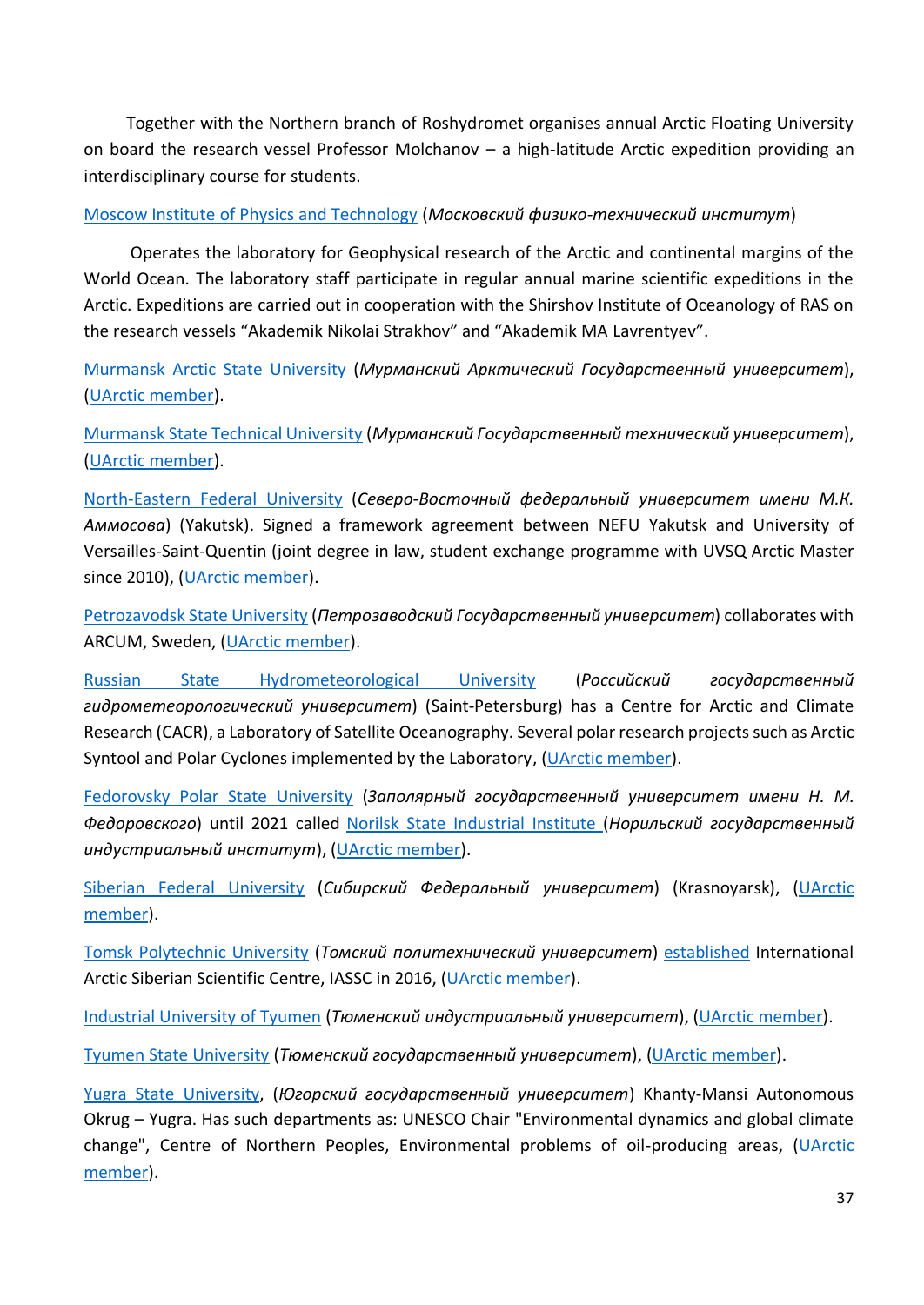## <span id="page-37-0"></span>*1.5 Non-state actors*

[Rosgeo](https://www.rosgeo.com/en/) (*Росгеология*) (Rosgeologya) – "geological exploration holding" providing equipment, R&D expeditions support (North Pole drifting station).

Its "Polar Marine Geological Expedition" (PMGE), founded in 1962, performs complex geological and geophysical research. Within the framework of the Russian Antarctic Expedition (RAE), the company carries out comprehensive geological and geophysical studies of the subsoil of the Antarctic.

The company is the executor of works under a 15-year contract between Russia and the International Seabed Authority (ISA), aimed at prospecting and exploration of deep-water polymetallic sulphide deposits in the central part of the Atlantic Ocean.

#### Rosneft *(Роснефть)* energy company

Has an LLC "Arctic Scientific Centre" that conducts extensive research work in the Arctic, organises expeditions (for example, together with the Severtsov Institute of Ecology and Evolution of the Russian Academy of Sciences and the Marine Research Centre of the Lomonosov Moscow State University). Restored the automatic meteorological observation system in the Kara Sea. Also conducts research on polar bears and walrus conservation.

Together with Innopraktika, a non-governmental development institute, has issued the atlas "The Russian Arctic. Space, time, resources", and edited the atlas of the Arctic seas.

[Polar Fund,](http://www.polarf.ru/) (*Полярный фонд)* NGO, commissioned by the Roshydromet for implementation of the drifting station "North Pole".

[Russian Association of Indigenous Peoples of the North \(RAIPON\)](http://en.raipon.info/) (*Ассоциация коренных малочисленных народов Севера, Сибири и Дальнего Востока*) is a permanent member of the Arctic Council, participates in shaping state policies concerning indigenous peoples.

[The Project Office for the Development of the Arctic \(PORA\)](https://porarctic.ru/en/) (*Проектный офис развития Арктики ПОРА*) implements programmes throughout the Russian Arctic, supports young scholars, and works to increase public awareness of the Arctic issues.

[The National Arctic Scientific and Educational Consortium](http://arctic-union.ru/docs/) (*Национальный арктический научнообразовательный консорциум*) is a voluntary association of universities, scientific organisations, and business that implement research activities and training programmes in the Russian Arctic and on the issues of the Arctic.

[Non-profit organisation Research and Information Centre](http://russianpolar.ru/) "Polar Initiative" (*АНО Полярная Инициатива*) (ANO Research Centre "Polar Initiative") NGO created by the young polar scientists. Organises yearly competition of graduate thesis.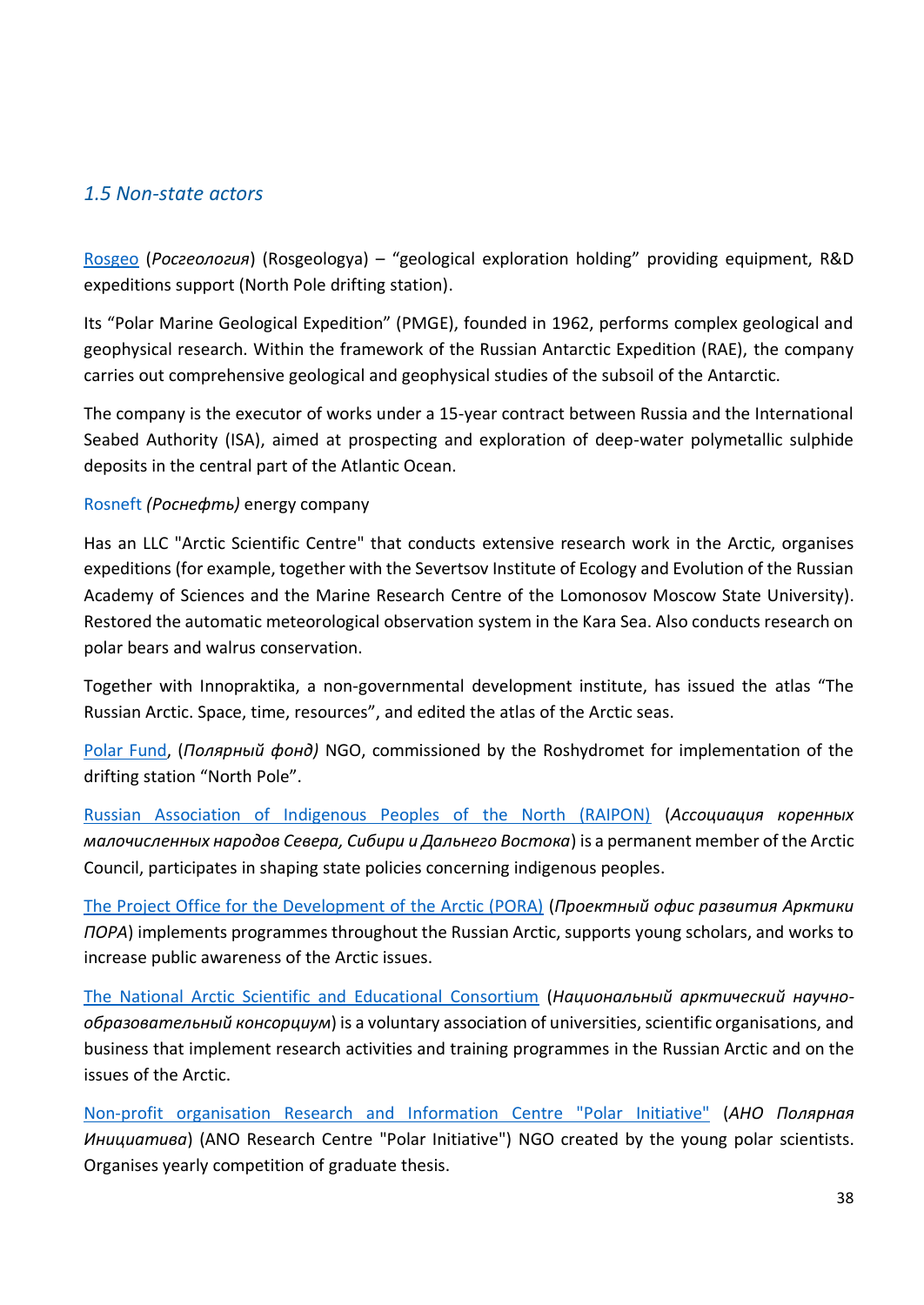[The non-profit partnership "Russian Centre](http://arctic-rf.ru/czentr/o-czentre/) for Arctic Development", (*Российский Центр освоения Арктики*) established following the Presidential decree in 2014 by the government of Yamal-Nenets Autonomous region. Participates in ecological monitoring in the Arctic, provides expeditionary assistance, operates the Beliy Island research station.

[Association of polar explorers of Russia](http://aspolrf.ru/) (*Ассоциация полярников*)

The non-profit organisation the International Centre for Innovations in Science, Technology and [Education \(ICISTE\)](http://mniop.ru/en/about) (*Аналитический центр Международных научно-технологических и образовательных программ" (МНиОП)*) is an expert organisation for international science and technology cooperation issues including monitoring of the international projects.

[Center for Economics of the North and Arctic "institute of Regional Consulting"](https://www.regionalconsulting.org/) (*Институт Регионального Консалтинга)* provides scientific, analytical and methodological support for strategic planning of socio-economic development of Russia's Arctic zone.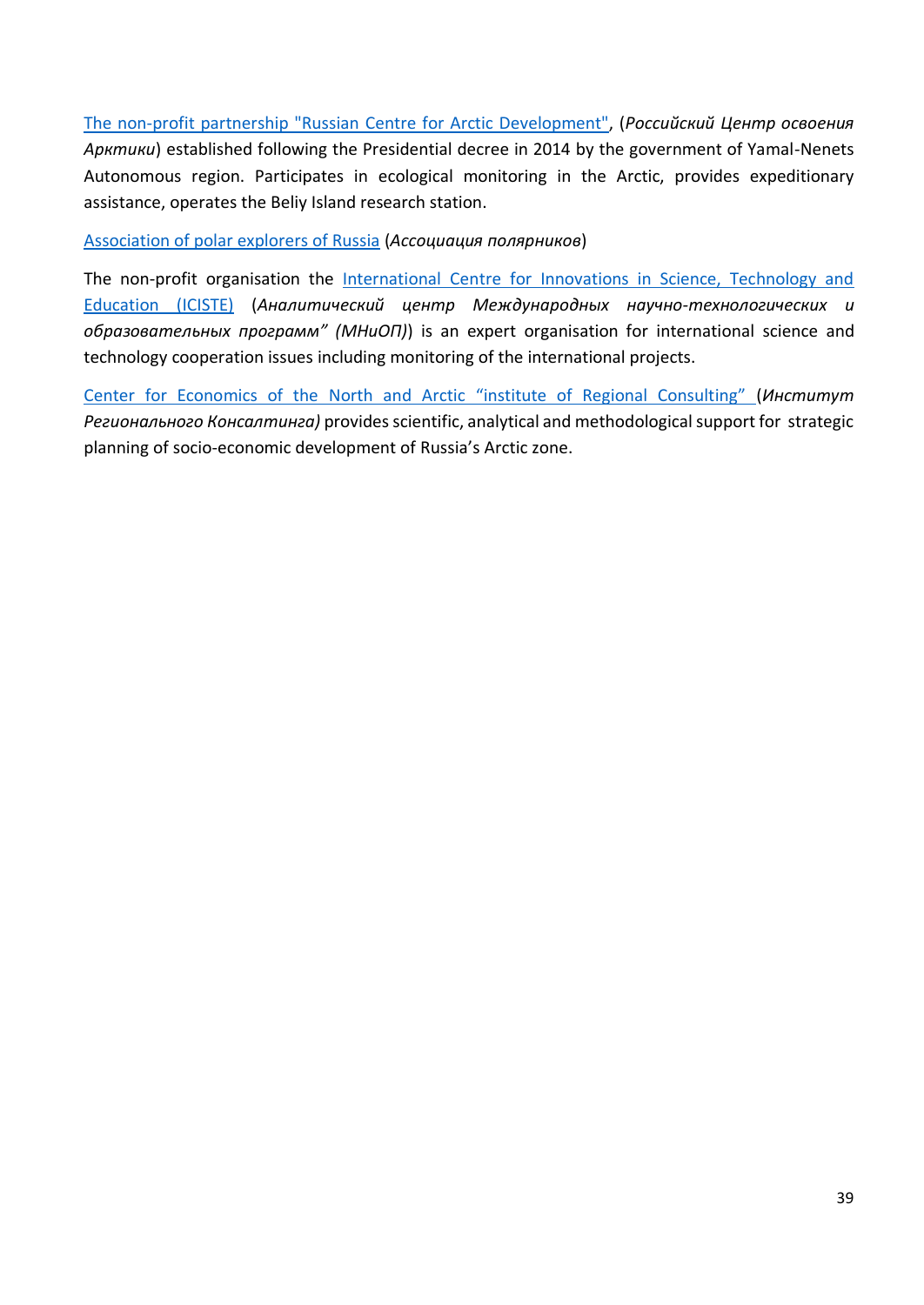## <span id="page-39-0"></span>*2. Polar stations and fleet*

## <span id="page-39-1"></span>*2.1 Antarctic stations*

#### **Permanently (year-round) operating stations**

#### [Mirny](http://www.aari.aq/stations/mir/mir_en.html) 1956

The main base of Russian Antarctic research, it is situated on the coast of Cape Davis at a small protrusion of Mirny Peninsula. One of the major functions is to provide support for activities at the Vostok station.

#### [Vostok](http://www.aari.aq/default_en.html) 1957

The Vostok station is located on the snow surface of the ice plateau of Central Antarctica in 1410 km from the Mirny station and in 1260 km from the nearest seacoast. The station is one of the major base stations of Russia in the Antarctic.

#### [Novolazarevskaya](http://www.aari.aq/stations/lazarev/lazarev_en.html) 1961

The Novolazarevskaya station is located at the extreme southeastern tip of the Schirmacher Oasis approximately in 80 km from the Lazarev Sea coast.

#### [Bellingshausen](http://www.aari.aq/stations/bell/bell_en.html) 1968

The Bellinsgausen station is situated on the Filds Peninsula in the south - western part of King-George Island (Waterloo island), being a part of the South Shetland Isles.

#### [Progress](http://www.aari.aq/default_en.html) 1988

Progress station (opened on April 1, 1988, moved to a new location on February 26, 1989) is located at the Larsemann Hills on the shore of Prydz Bay.

#### **Seasonal stations and field bases**

[Molodezhnaya](http://www.aari.aq/default_en.html) (1962) is located on the southern shore of Alasheyev Bay. In the 60s became the main (and all year around) base of Antarctic research as well as the Antarctic Meteorological Centre. In 1999, during the 44th RAE, Molodyozhnaya station was mothballed. Since 2006 functions as a seasonal field base.

[Bunger Oasis,](https://dobrowolski.igf.edu.pl/en/about/) built in 1956, later handed over to Poland (renamed to A.B. Dobrowolski Polar Station). Since 2016 to the present, in the area of the Russian Oasis-2 Station, the Russian Polar Marine Geological Expedition (PMGE) conducts geological research with the logistical support of the Russian Antarctic Expedition.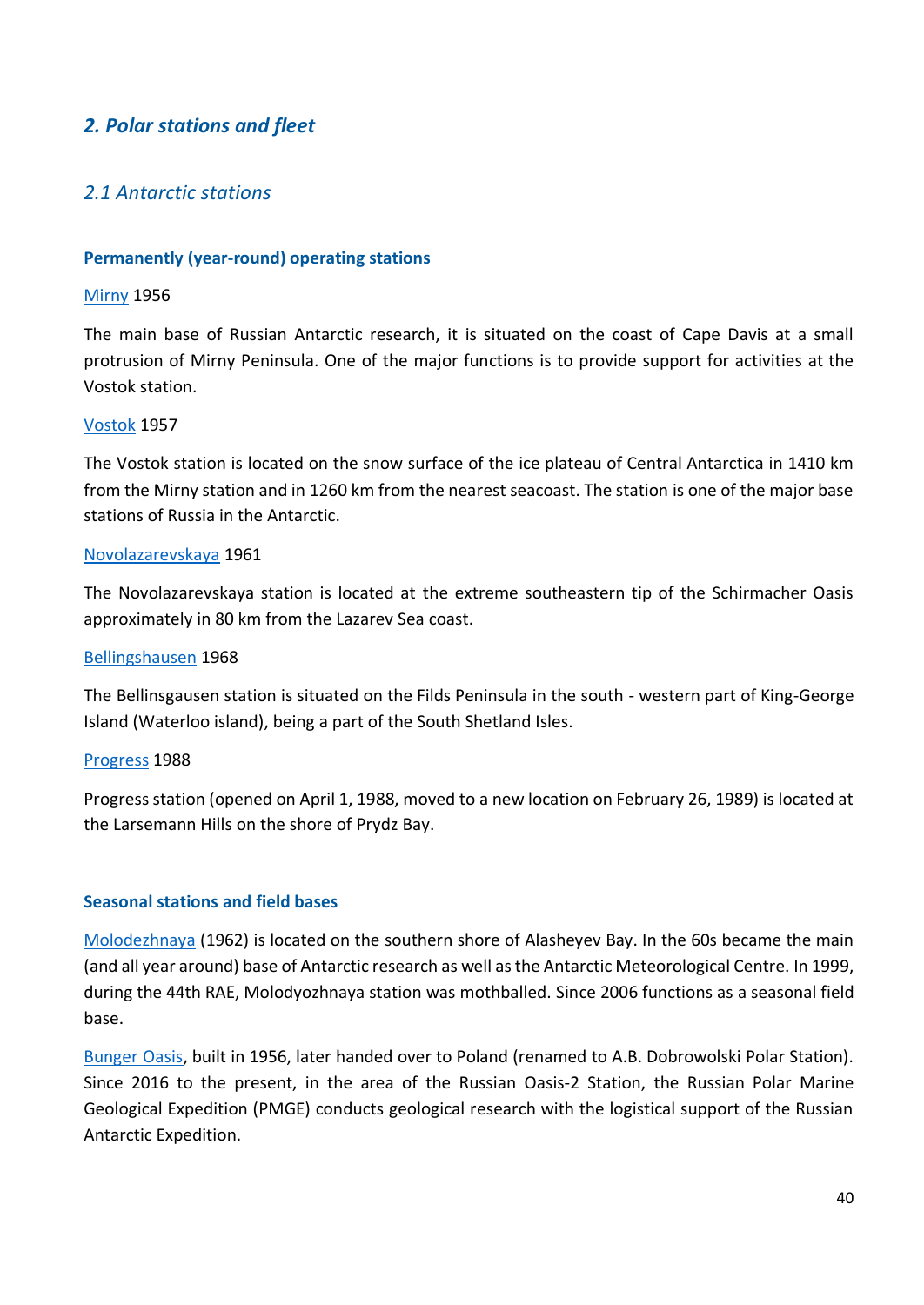[Leningradskaya](http://www.aari.aq/default_en.html) (1971) located in the northern shore of Victoria Land, at the Oates Coast. It was closed in 1991 and reopened in 2007-2008, since 1991 serves as a seasonal field base.

[Russkaya](http://www.aari.aq/default_en.html) (opened on March 9, 1980, closed on March 12, 1990), reopened in 2007-2008, functions as seasonal station till 2022\*.

\*Reconstruction as a permanent station is planned from 2022.

[Druzhnaya-4](http://www.aari.aq/default_en.html) (1987), closed and opened several times since 1991, served as a seasonal field-base until 2015, then mothballed.

## <span id="page-40-0"></span>*2.2 Arctic stations*

Th[e Arctic Research Station](https://ipae.uran.ru/enis) (former Labytnangi Ecological Research Station) is owned and managed by the Institute of Plant and Animal Ecology of the Ural Branch of the Russian Academy of Sciences. The station is located in Labytnangi, Yamal-Nenets Autonomous District. I[n Interact catalogue.](https://eu-interact.org/field-sites/the-arctic-research-station-former-labytnangi-ecological-research-station/)

Beliy Island Research Station is owned and managed by the Government of the Yamal-Nenets autonomous district (Russian Center for the Arctic Development). The Station is situated on the Beliy Island, Yamal-Nenets autonomous district, Russian Federation. In [Interact catalogue.](https://eu-interact.org/field-sites/beliy-island-research-station/)

[Belomorskaia educational and research station](http://mbs.spbu.ru/en/) (Saint-Petersburg University) – marine biology station, Chupa Bay, Karelia N 66°17′21″ E 33°39′41″

[Biological research station on Spitsbergen](http://www.mmbi.info/eng/bio_stations/) (Murmansk Marine Biological Institute)

The Chokurdakh Scientific Tundra Station. I[n Interact catalogue](https://eu-interact.org/field-sites/chokurdakh-scientific-tundra-station/) operated by the Institute for Biological Problems of the Cryolithozone (Siberian Branch of the Russian Academy of Sciences).

[Ice Base Cape Baranova](http://globalcryospherewatch.org/cryonet/sitepage.php?surveyid=51) (AARI) is located on Bolshevik Island, Severnaya Zemlya

The [Igarka Geocryology Laboratory](https://mpi.ysn.ru/ru/struct/labs/igarskaya-geokriologichekaya-laboratoriya) is a scientific affiliation of the Melnikov Permafrost Institute in Yakutsk (Siberian Branch of the Russian Academy of Sciences). It is situated in Igarka on the Yenisei river. In **Interact catalogue** 

Temporary research field base Khastyr (AARI) located in Khatanga Bay, Laptev Sea

Th[e Khibiny Educational and Scientific Station](http://www.geogr.msu.ru/practics/stations/hib/) is owned and managed by the Faculty of Geography M.V. Lomonosov Moscow State University, Moscow. The station is situated in the Khibiny Mountains on the Kola Peninsula. In [Interact catalogue](https://eu-interact.org/field-sites/khibiny-educational-and-scientific-station/)

Th[e Khanymei Research Station](http://biogeoclim.tsu.ru/en/laboratory/capabilities/station) of Tomsk State University i[n Interact catalogue](https://eu-interact.org/field-sites/khanymey-research-station/)

[Lena Nordenskiold international biological station](https://minpriroda.sakha.gov.ru/arhiv1/gbu-rsja-mbs-lena-nordensheld/-fotogalereja) (Ministry of Nature Protection of the Republic of Sakha (Yakutia)+World Wildlife Fund – WWF)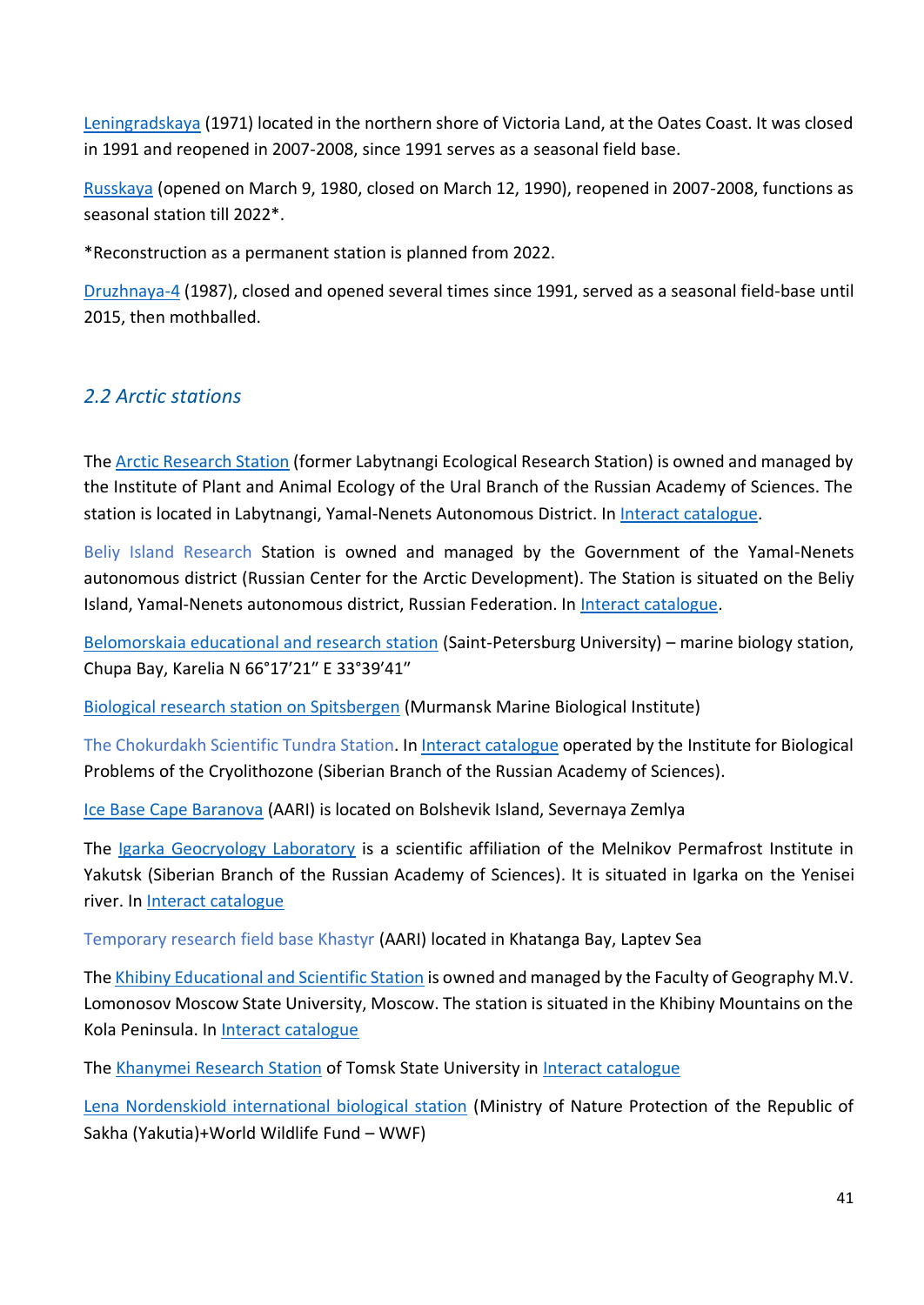The [North-East Science Station](http://www.febras.ru/statsionary/statsionary-primorskogo-nauchnogo-tsentra/125-severo-vostochnaya-baza-v-pos-cherskom.html) of the RAS (Pacific Institute of Geography, Far Eastern Branch of the Russian Academy of Sciences) is located in Chersky, Sakha Republic in Northeast Siberia. Students from Far Eastern Federal University undergo field practice at the station. In [Interact catalogue.](https://eu-interact.org/field-sites/north-east-science-station/)

[Pertsov White Sea Biological Station](http://en.wsbs-msu.ru/doc/index.php?ID=13) of Lomonosov Moscow State University (WSBS MSU) is an educational and research centre, created for conducting marine scientific research and field student practices at the White Sea. WSBS is a subdivision of Biology Department of Lomonosov Moscow State University. WSBS MSU is the base for the Research & Education Centre "Marine Biology, Oceanography and Geology". The Station is located on the coast of Kandalaksha Bay of the White Sea.

Th[e Research Station Samoylov Island](http://www.ipgg.sbras.ru/en/institute/structure/arctic-centre) is owned and run by the Trofimuk Institute of Petroleum Geology and Geophysics, Siberian Branch of the Russian Academy of Sciences. Access of international research teams to the station has been coordinated by the Alfred Wegener Institute Helmholtz Centre for Polar and Marine Research (Germany). The Station is located at the southern coast of Samoylov Island in the southern part of the Lena River Delta. In [Interact catalogue](https://eu-interact.org/field-sites/research-station-samoylov-island/)

[Seasonal biological research station in Dalnie Zelentsy](http://www.mmbi.info/eng/bio_stations/) settlement (Murmansk Marine Biological Institute)

[Tiksi Hydrometeorological Observatory](https://public.wmo.int/en/resources/bulletin/tiksi-international-hydrometeorological-observatory-arctic-members-partnership) (AARI) is [operating](https://ikfia.ysn.ru/institute/struktura/filialy/polyarnaya-geokosmofizicheskaya-observatoriya/) in the framework of Russian-American cooperation. Representatives of scientific organisations of Roshydromet, RAS, the National Oceanic and Atmospheric Administration, the University of Colorado and the Finnish Meteorological Institute collect the results in the framework of IPY 2007/08. GMO Tiksi serves as a regional station for the Global Atmosphere Watch (GAW).

The [White Sea Biological Station "Kartesh"](https://www.zin.ru/kartesh/default_en.asp) (WSBS) is aт all-the-year-round marine research station of the Zoological Institute of Russian Academy of Sciences (Saint-Petersburg), located in the Chupa Inlet of the Kandalaksha Bay of the White Sea.

Willem Barentsz Biological Station is presently owned by the Administration of Taimyr Reserves, Norilsk. It is located in the western part of the Taimyr Peninsula, northeast of Meduza Bay (the northern end of the mouth of the Yenisey River), 18 km south of Dikson. In [Interact catalogue.](https://eu-interact.org/field-sites/willem-barents-biological-station/)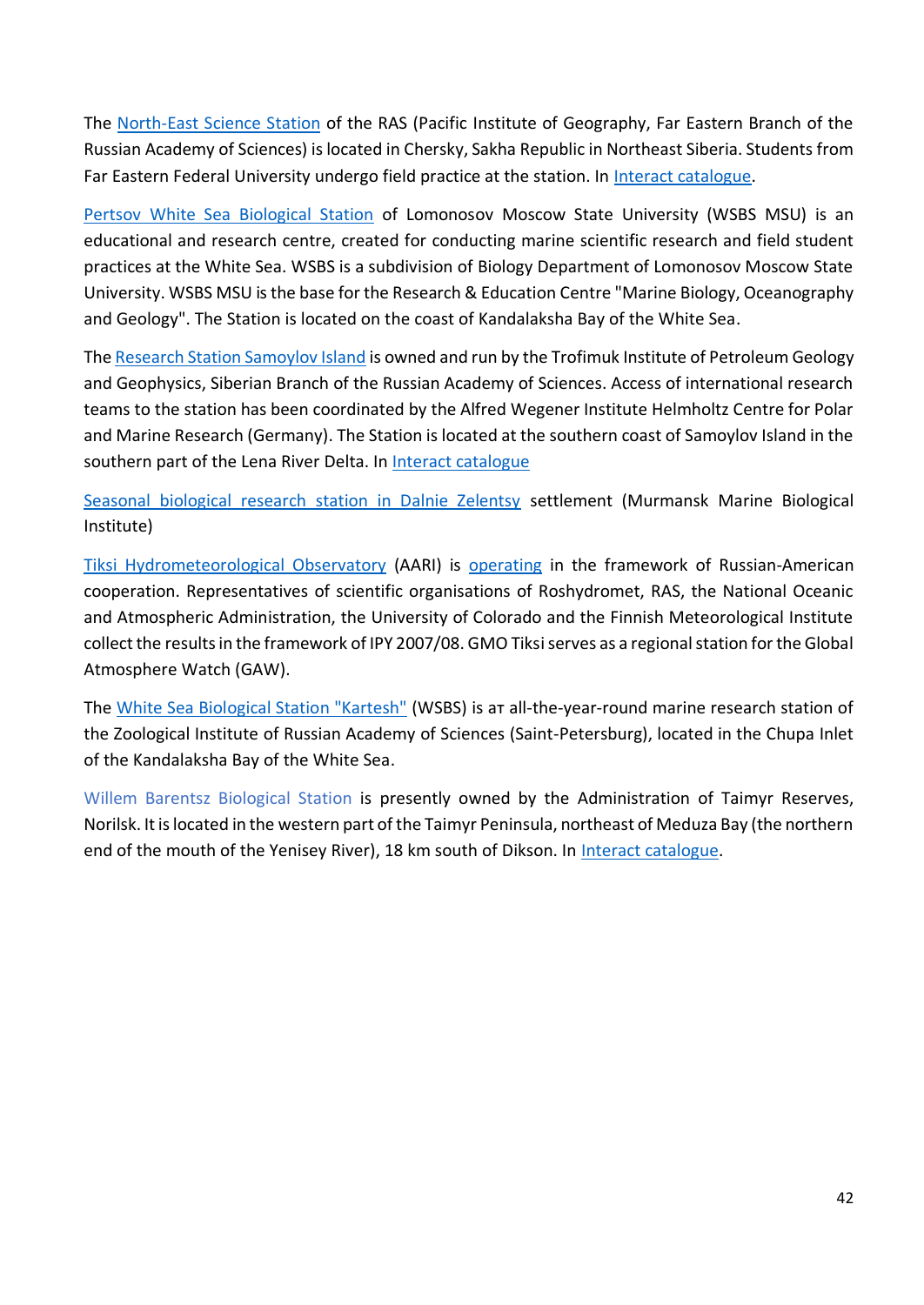## <span id="page-42-0"></span>*2.3 Research fleet*

#### **Russian Academy of Science**

*Research fleet of Institute of Oceanology of the Russian Academy of Sciences [OEC IORAS:](http://rv.ocean.ru/en/flot/)*

#### **Atlantic fleet base (AFB) in Kaliningrad:**

RV Akademik Sergey Vavilov RV Akademik Ioffe RV Akademik Mstislav Keldysh RV Professor Shtokman RV Akademik Boris Petrov RV Akademik Nikolaj Strakhov

#### **Pacific fleet base (PFB) in Vladivostok:**

(several RV were previously owned by the Far Eastern Branch of RAS) RV Akademik M A Lavrentyev RV Akademik Oparin RV Professor Bogorov RV Professor Gagarinsky

*Far Eastern Branch of RAS [research vessels](http://www.uniffebras.ru/index.php?type=21) (Zolotoy Rog based, Vladivostok)* RV Lugovoye Passenger ship MFNIS Project 123

*[Research vessel](http://www.mmbi.info/expeditsii/nauchnyi-flot/) of the Murmansk Marine Biological Institute* RV Dalnie Zelentsy

#### **Federal service for hydrometeorology and environmental monitoring of Russia**

[Research fleet](http://www.meteorf.ru/documents/21/18901/)

*Research vessels of the AARI*

RV Akademik Tryoshnikov REV Akademik Fedorov *Northern branch of Roshydromet [fleet](http://sevmeteo.ru/press/base/) (Arkhangelsk)*  REV Michail Somov RV Professor Molchanov